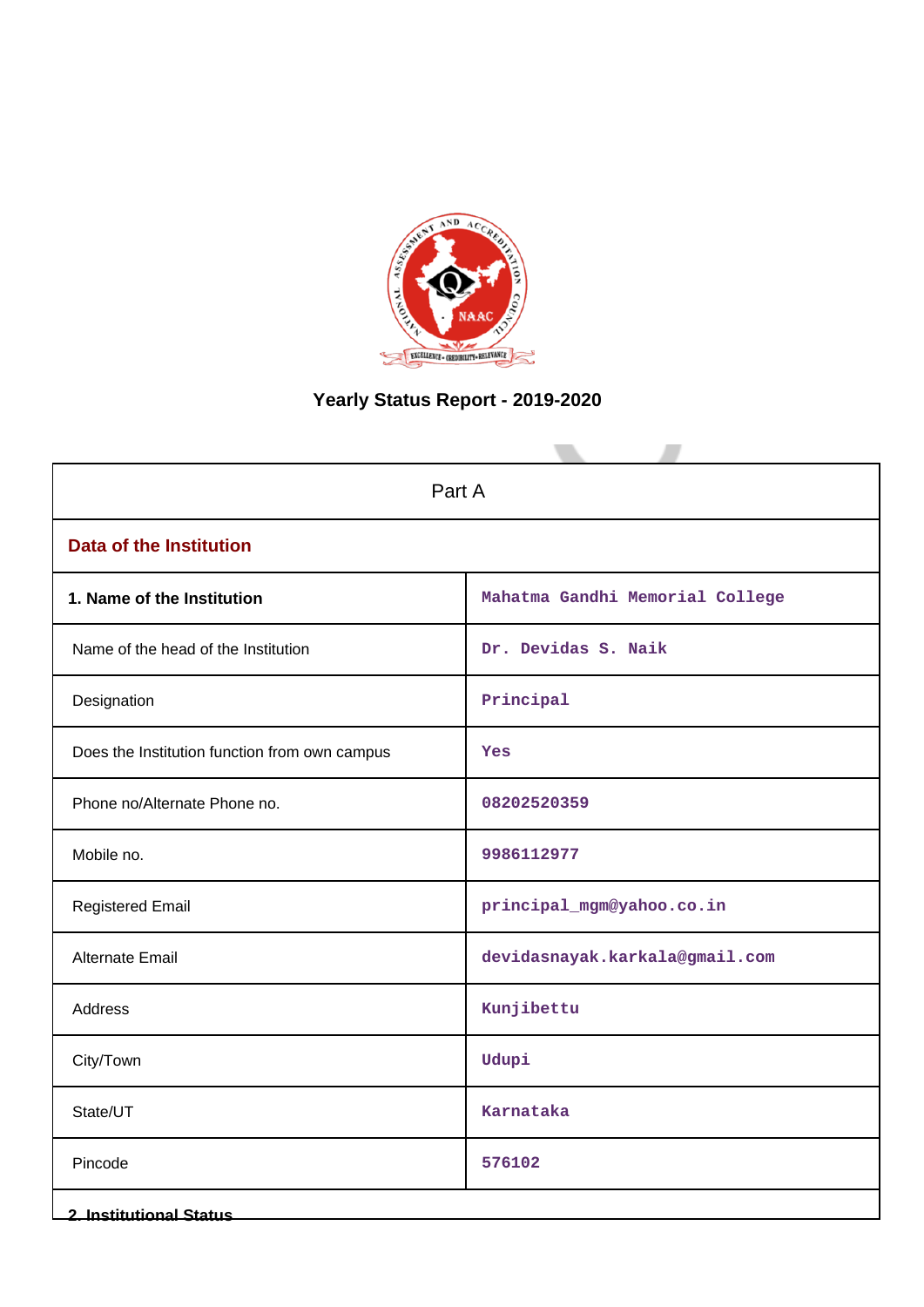| Affiliated / Constituent               | Affiliated          |
|----------------------------------------|---------------------|
| Type of Institution                    | Co-education        |
| Location                               | Urban               |
| <b>Financial Status</b>                | state               |
| Name of the IQAC co-ordinator/Director | Arun Kumar B        |
| Phone no/Alternate Phone no.           | 08202520359         |
| Mobile no.                             | 8310658861          |
| <b>Registered Email</b>                | mgmiqac@gmail.com   |
| Alternate Email                        | arunmulki@gmail.com |
| 3. Website Address                     |                     |

| Web-link of the AQAR: (Previous Academic Year)                           | https://www.mqmudupi.ac.in/igac naac<br>/IOAC%202018-19.pdf            |
|--------------------------------------------------------------------------|------------------------------------------------------------------------|
| 4. Whether Academic Calendar prepared during<br>the year                 | Yes                                                                    |
| if yes, whether it is uploaded in the institutional website:<br>Weblink: | https://www.mqmudupi.ac.in/pdf/MGM%20Ca<br><u>lendar%202019-20.pdf</u> |

# **5. Accrediation Details**

| Cycle | Grade | <b>CGPA</b> | Year of<br>Accrediation | Validity           |                   |
|-------|-------|-------------|-------------------------|--------------------|-------------------|
|       |       |             |                         | Period From        | Period To         |
|       | $B++$ | 80.05       | 2003                    | $16 - Sep-2003$    | $15 - Sep - 2008$ |
| 2     | в     | 2.88        | 2010                    | $28 - Mar - 2010$  | $27 - Mar - 2015$ |
|       | А     | 3.10        | 2016                    | $16 -$ Sep $-2016$ | $15 - Sep-2021$   |

# **6. Date of Establishment of IQAC 05-Dec-2003**

# **7. Internal Quality Assurance System**

| Quality initiatives by IQAC during the year for promoting quality culture |                 |                                       |  |
|---------------------------------------------------------------------------|-----------------|---------------------------------------|--|
| Item /Title of the quality initiative by<br>IQAC                          | Date & Duration | Number of participants/ beneficiaries |  |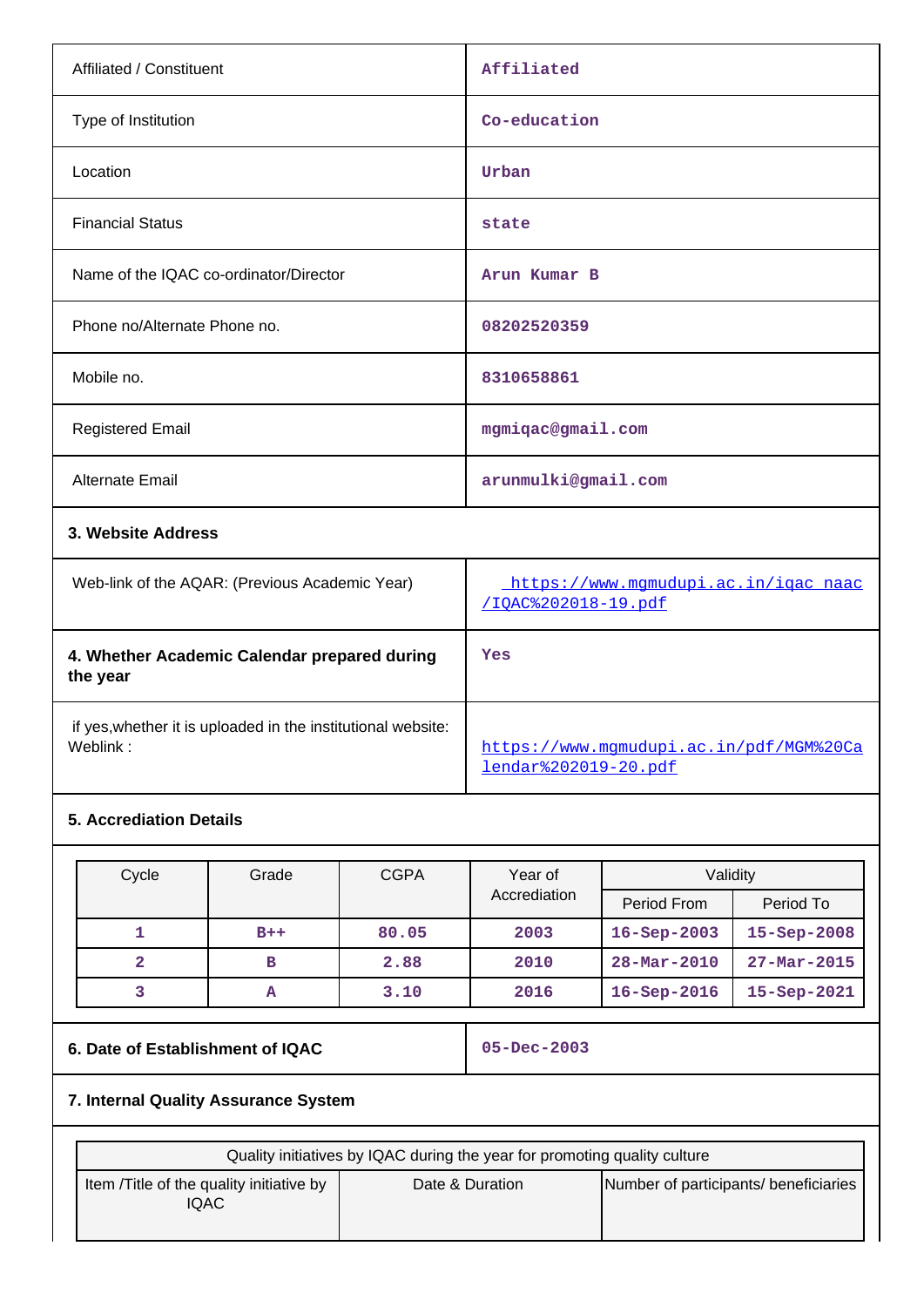| Webinar on Creative<br><b>Teaching Techniques</b>                                                                     | $15 - Jun - 2020$<br>1        | 110 |
|-----------------------------------------------------------------------------------------------------------------------|-------------------------------|-----|
| Workshop on Conducting<br>online classes &<br>submission of assignments<br>using google meet and<br>google class room | $13 - Jun - 2020$<br>1        | 70  |
| Webinar on Post-COVID<br>Scenario: Role of<br>Teachers in Building<br><b>Future Generation</b>                        | $01 - Jun - 2020$<br>1        | 600 |
| National Seminar on<br>Advances in<br>Nanotechnology and<br>Environmental Chemistry<br>for Sustainable<br>Development | $19 - \text{Feb} - 2020$<br>1 | 434 |
| Symposium on Gandhi in<br>Indian English Literature                                                                   | $21 - Sep - 2019$<br>1        | 100 |
| State Level Seminar on<br>Wildlife Journalism and<br>Forest Conservation                                              | $30 - Aug - 2019$<br>1        | 500 |
| Workshop on Rainwater<br>Harvesting                                                                                   | $20 - Ju1 - 2019$<br>1        | 430 |
| Orientation Programme                                                                                                 | $25 - Jun - 2019$<br>1        | 574 |
|                                                                                                                       | View File                     |     |

# **8. Provide the list of funds by Central/ State Government- UGC/CSIR/DST/DBT/ICMR/TEQIP/World Bank/CPE of UGC etc.**

| Institution/Departmen<br>t/Faculty                                                                                 | Scheme |  | <b>Funding Agency</b> | Year of award with<br>duration | Amount      |
|--------------------------------------------------------------------------------------------------------------------|--------|--|-----------------------|--------------------------------|-------------|
| Nil                                                                                                                | Nil    |  | Nil                   | 2019<br>$\mathbf 0$            | $\mathbf 0$ |
|                                                                                                                    |        |  | View File             |                                |             |
| 9. Whether composition of IQAC as per latest<br><b>NAAC guidelines:</b>                                            |        |  | Yes                   |                                |             |
| Upload latest notification of formation of IQAC                                                                    |        |  | View File             |                                |             |
| 10. Number of IQAC meetings held during the<br>year :                                                              |        |  | 5                     |                                |             |
| The minutes of IQAC meeting and compliances to the<br>decisions have been uploaded on the institutional<br>website |        |  | Yes                   |                                |             |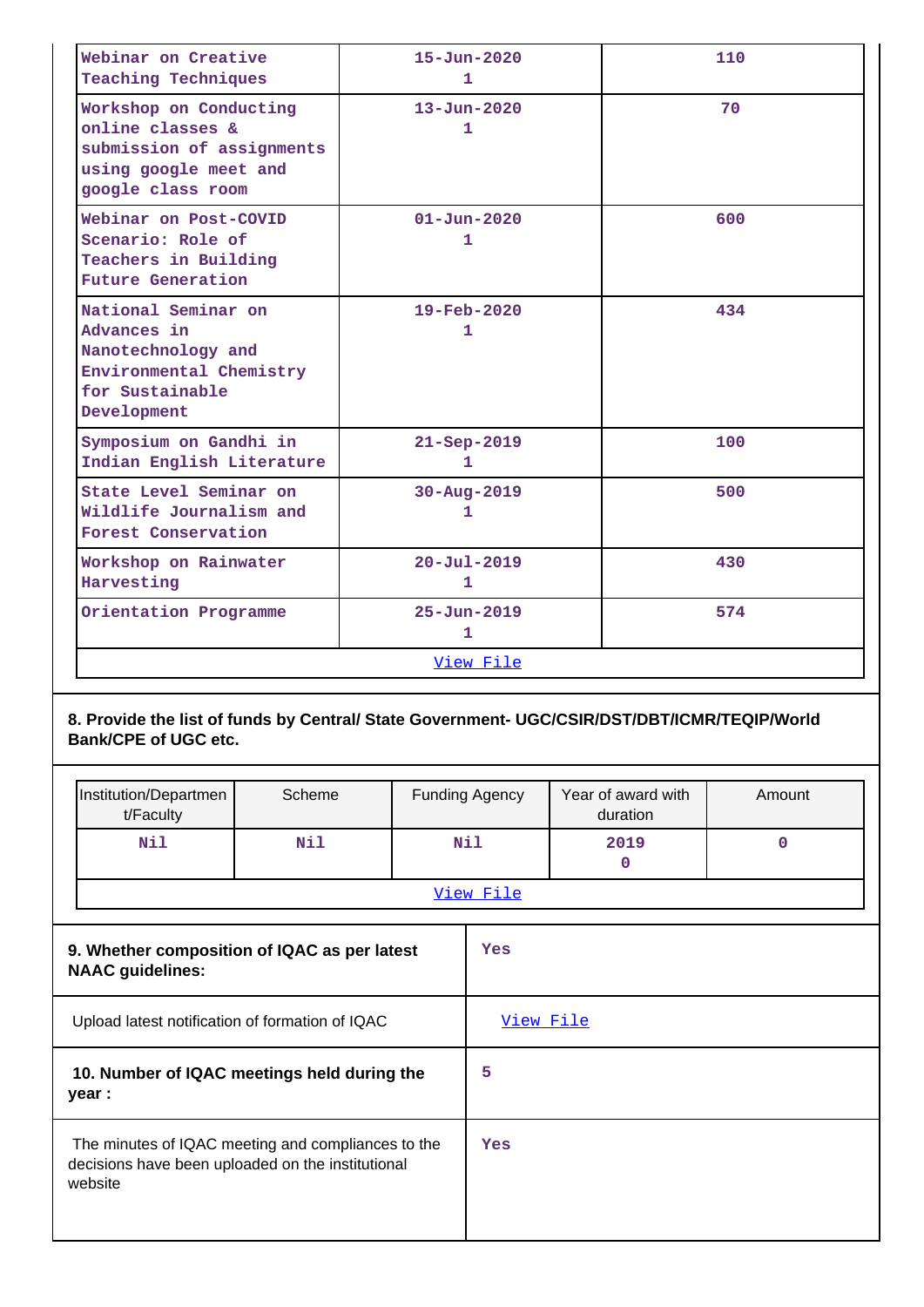| Upload the minutes of meeting and action taken report | View File |
|-------------------------------------------------------|-----------|
|                                                       |           |

**11. Whether IQAC received funding from any of the funding agency to support its activities during the year?**

**No**

Τ

**12. Significant contributions made by IQAC during the current year(maximum five bullets)**

**National Seminar on Advances in Nanotechnology and Environmental Chemistry for Sustainable Development**

**State Level Seminar on Wildlife Journalism and Forest Conservation**

**Due to the onset of COVID-19 pandemic, impetus was given to online teaching and learning**

**Workshop on " Conducting online classes & submission of assignments using google meet and google class room/Mi Class**

**Webinars organised**

## [View File](https://assessmentonline.naac.gov.in/public/Postacc/Contribution/10169_Contribution.xlsx)

**13. Plan of action chalked out by the IQAC in the beginning of the academic year towards Quality Enhancement and outcome achieved by the end of the academic year**

| Plan of Action                                                                          | Achivements/Outcomes                                                                                               |  |  |
|-----------------------------------------------------------------------------------------|--------------------------------------------------------------------------------------------------------------------|--|--|
| Organizing inter-class competitions for Organised round the year by various<br>students | departments, clubs, units, SWC and<br>Gandhian Study Centre                                                        |  |  |
| Promoting co-curricular and<br>extracurricular activities                               | Student centric programmes were<br>organized                                                                       |  |  |
| Orientation and skill development<br>programmes for staff and students                  | The same were monitored by the IQAC and<br>streamlined in accordance with the<br>expert suggestions received by us |  |  |
| Organising seminars, Symposium and<br>workshops                                         | They were conducted by various<br>Departments of the College in<br>association with IQAC                           |  |  |
|                                                                                         | View File                                                                                                          |  |  |
| 14. Whether AQAR was placed before statutory<br>body?                                   | Yes                                                                                                                |  |  |
| Name of Statutory Body                                                                  | <b>Meeting Date</b>                                                                                                |  |  |
| <b>IQAC</b>                                                                             | $27 - \text{Mar} - 2021$                                                                                           |  |  |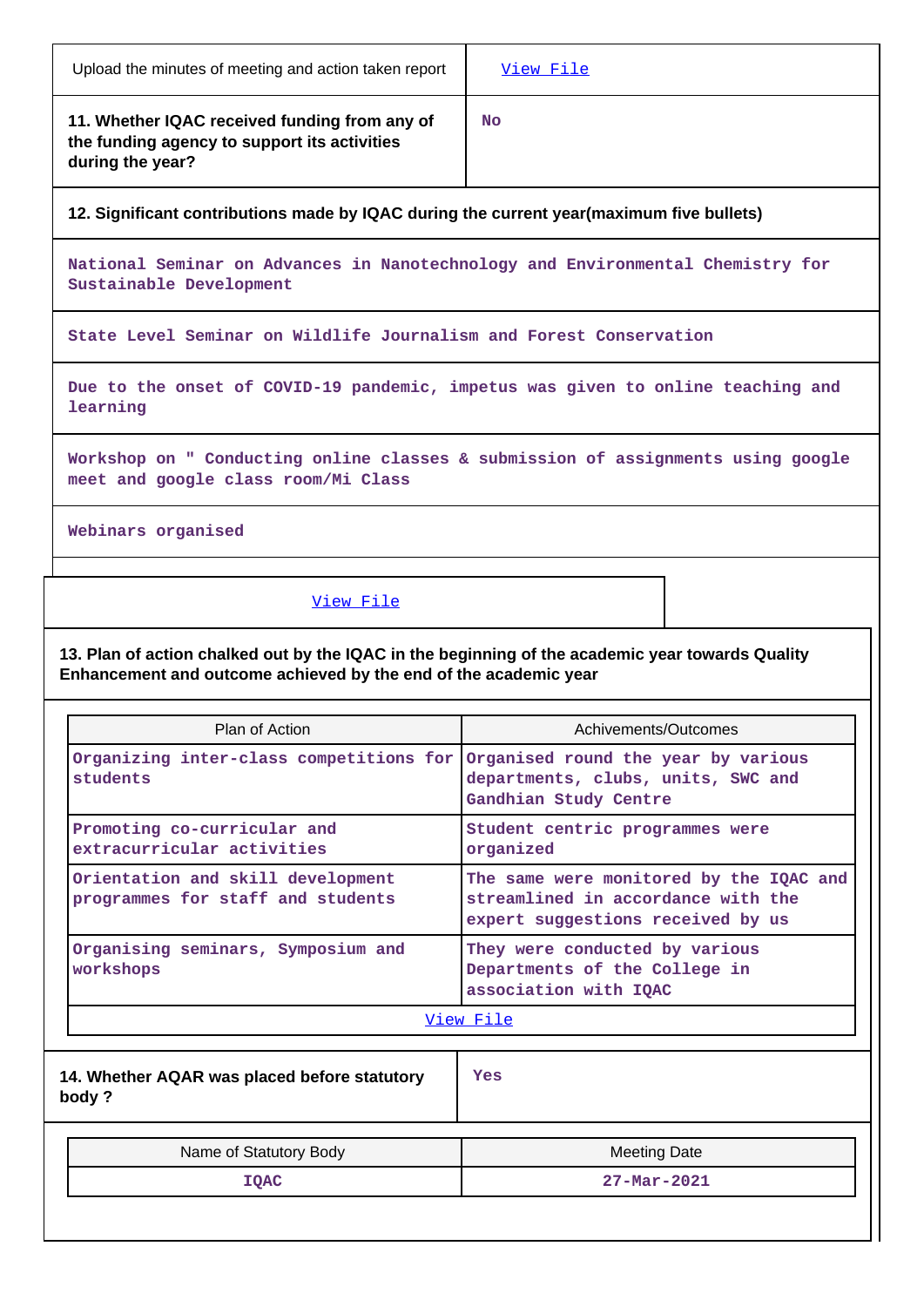| 15. Whether NAAC/or any other accredited<br>body(s) visited IQAC or interacted with it to<br>assess the functioning? | <b>No</b>                                                                                                                                                                                                                                                                                                                                                                                                                                                                                                                                                                                                                                                        |
|----------------------------------------------------------------------------------------------------------------------|------------------------------------------------------------------------------------------------------------------------------------------------------------------------------------------------------------------------------------------------------------------------------------------------------------------------------------------------------------------------------------------------------------------------------------------------------------------------------------------------------------------------------------------------------------------------------------------------------------------------------------------------------------------|
| 16. Whether institutional data submitted to<br>AISHE:                                                                | Yes                                                                                                                                                                                                                                                                                                                                                                                                                                                                                                                                                                                                                                                              |
| Year of Submission                                                                                                   | 2019                                                                                                                                                                                                                                                                                                                                                                                                                                                                                                                                                                                                                                                             |
| Date of Submission                                                                                                   | 30-Sep-2019                                                                                                                                                                                                                                                                                                                                                                                                                                                                                                                                                                                                                                                      |
| 17. Does the Institution have Management<br><b>Information System?</b>                                               | Yes                                                                                                                                                                                                                                                                                                                                                                                                                                                                                                                                                                                                                                                              |
| If yes, give a brief descripiton and a list of modules<br>currently operational (maximum 500 words)                  | We have Robovidya software developed by<br>RoboSoft as our Management Information<br>System. It has various operational<br>modules for maintaining student<br>database, admission process, collection<br>of fees, and accounting. The College is<br>currently making good use of these<br>modules. In addition to this the<br>college uploads the student details<br>along with marks in the online module<br>provided by the Mangalore University.<br>The College Library has Easylib<br>Software as LIS and MIS. Library uses<br>this for in/out management, accession<br>management, stock management, lending<br>management and user management<br>purposes. |

**Part B** 

## **CRITERION I – CURRICULAR ASPECTS**

### **1.1 – Curriculum Planning and Implementation**

 1.1.1 – Institution has the mechanism for well planned curriculum delivery and documentation. Explain in 500 words

 **Curricular aspects of the college are governed under the guidelines and framework of Mangalore university. The college has a well structured system to design and develop action plans for effective implementation of the curriculum. There are various committees like staff council and time table committee in the college for this purpose. The principal convenes regular meetings with the heads of departments and also with all staff members to discuss and develop a hassle free system of curriculum delivery. The academic calendar of the college along with the semester plan is prepared on the basis of the academic calendar issued by the affiliating university. The college calendar issued to the students consists of the stream wise details about the curriculum. It also mentions all the important dates including commencement date, dates for test/internal assessment, last working date etc. All the academic aspects are planned at the departmental level and also college level. The time table, semester plans and other aspects are implemented after being approved by Staff Council and after being conveyed to the teaching and non teaching staff members**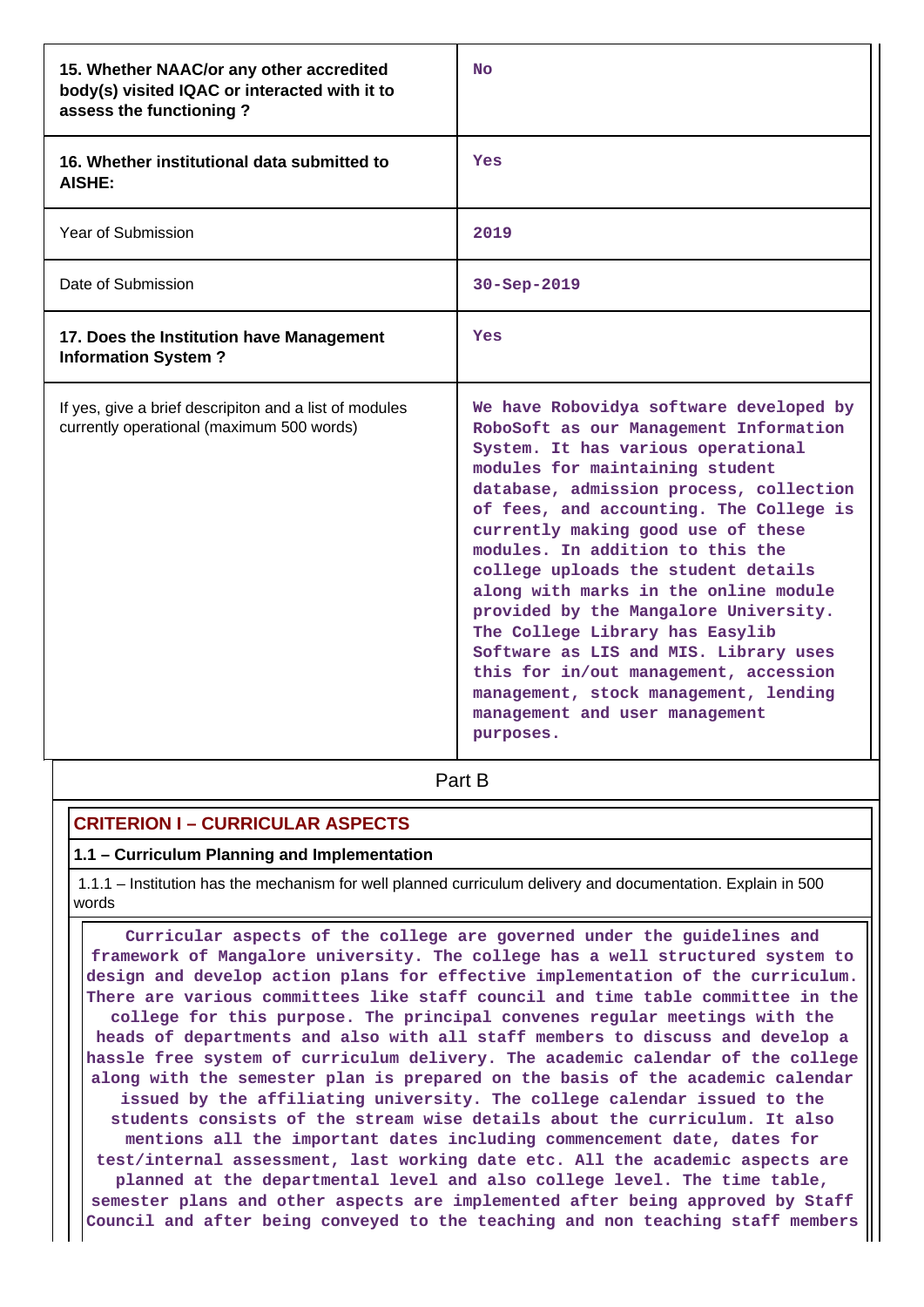**through general staff meetings. The relevant information regarding the outcome of the meetings are communicated to the students through all the notice boards. Curriculum delivery and imparting of lessons are done effectively through traditional as well as innovative teaching methods by using ICT tools, multimedia presentation, assignments, quiz, discussions, projects, practical learning, lectures ,workshops, peer teaching, seminars, library references, industrial visits, etc. in addition to the regular classroom teaching. The level of the learning outcome of each subject is assessed through continuous evaluations, internal assessment and semester exams. The college closely monitors this process and the same is reviewed from time to time to ensure the fulfillment of the programme and course outcomes. The academic performance of the students is constantly monitored at all levels and the same is conveyed to the parents. The mentor- mentee system helps to understand the efficacy of the system and also helps to identify the slow learners and advanced learners. Slow learners are provided with remedial classes in order to help them to perform better. The advanced learners are appropriately motivated towards greater achievements. The infrastructure and facilities are upgraded continuously to suit the needs of the curriculum. The college has a well-stacked library, well equipped laboratories and classroom with projection/ICT facilities to cater the needs of the students. The college encourages consistent upgradation of the subject knowledge of the teachers along with the improvement of teaching and mentoring skills. Our mechanism enables a proper dialogue with all the stakeholders through constructive feedback. It also enables constructive communication with the affiliating university. In totality, it is a well structured teaching, learning and assessment/evaluation system where proper documentation is made by maintaining the relevant files and records. The curriculum delivery did not stop even due to the onset of COVID-19 pandemic. The College conducted teaching and CIE on a regular basis through online mode.**

| 1.1.2 - Certificate/ Diploma Courses introduced during the academic year |                 |                          |          |                                                                       |                                                                                                                   |
|--------------------------------------------------------------------------|-----------------|--------------------------|----------|-----------------------------------------------------------------------|-------------------------------------------------------------------------------------------------------------------|
| Certificate                                                              | Diploma Courses | Dates of<br>Introduction | Duration | Focus on employ<br>ability/entreprene<br>urship                       | <b>Skill</b><br>Development                                                                                       |
| commerce<br>Е.                                                           | Nil             | 01/07/2019               | 60       | Self<br>employment /<br>clerical<br>jobs                              | Enhancement<br>of IT skills                                                                                       |
| PHP<br>Programming                                                       | Nil             | 02/08/2019               | 36       | IT<br>companies                                                       | Website<br>development                                                                                            |
| Fashion<br>designing                                                     | Nil             | 01/10/2019               | 90       | Self-<br>employment                                                   | Women<br>empowerment<br>and<br>encourage<br>them to<br>involve in<br>self<br>employment                           |
| Gandhian<br>Studies<br>Sustainable<br>Development                        | Nil             | 02/10/2019               | 30       | Humanitarian<br>Service,<br>Social Respo<br>nsibility,<br><b>NGOS</b> | Human<br>values,<br>Ethics,<br>Service, Und<br>erstanding<br>of Sarvodaya<br>Humane<br>Sustainable<br>Development |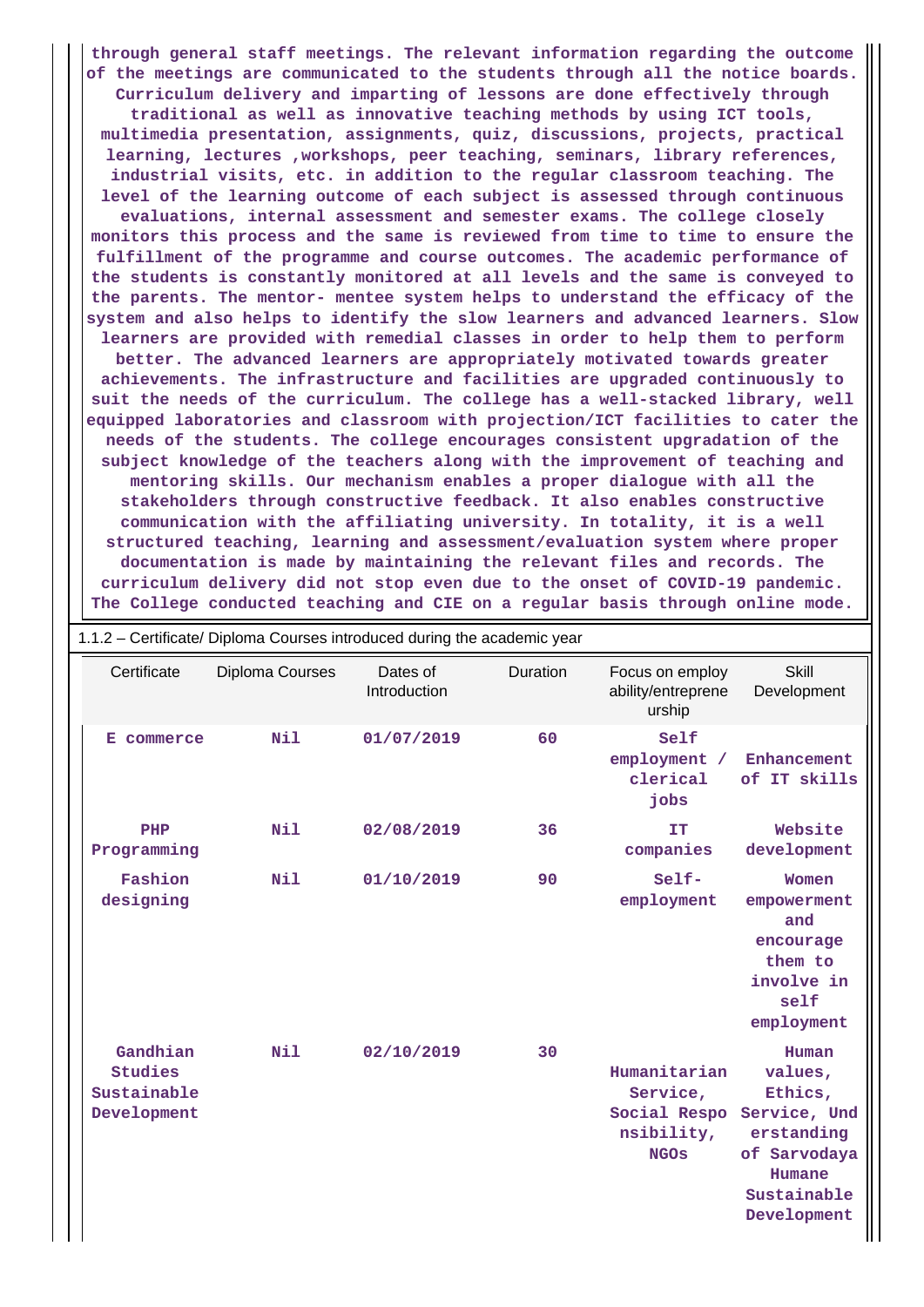| $\mathbb{R}$<br>Programming                                                                                                                                              | Nil        | 20/12/2019                                                        | 45                                 | Data<br>science                                                 | Programming<br>skills             |
|--------------------------------------------------------------------------------------------------------------------------------------------------------------------------|------------|-------------------------------------------------------------------|------------------------------------|-----------------------------------------------------------------|-----------------------------------|
| Banking,<br>finance and<br>insurance                                                                                                                                     | Nil        | 01/11/2019                                                        | 30                                 | Clerical<br>job                                                 | Aptitude<br>test                  |
| Python                                                                                                                                                                   | Nil        | 02/05/2020                                                        | 36                                 | Enhancing<br>employabilit<br>y in IT                            | Enhancing<br>programming<br>skill |
| Raspberry<br>Pi                                                                                                                                                          | <b>Nil</b> | 02/05/2020                                                        | 30                                 | Job<br>opportunity<br>in IT<br>company                          | IOT's                             |
| Working on<br>Mac OS                                                                                                                                                     | <b>Nil</b> | 07/02/2020                                                        | 15                                 | Enhancing<br>employabilit<br>y in IT                            | Working on<br>Mac OS              |
| 1.2 - Academic Flexibility                                                                                                                                               |            |                                                                   |                                    |                                                                 |                                   |
| 1.2.1 - New programmes/courses introduced during the academic year                                                                                                       |            |                                                                   |                                    |                                                                 |                                   |
| Programme/Course                                                                                                                                                         |            | Programme Specialization                                          |                                    | Dates of Introduction                                           |                                   |
| Nill                                                                                                                                                                     |            | Nil                                                               |                                    | <b>Nill</b>                                                     |                                   |
|                                                                                                                                                                          |            | View File                                                         |                                    |                                                                 |                                   |
| 1.2.2 - Programmes in which Choice Based Credit System (CBCS)/Elective course system implemented at the<br>affiliated Colleges (if applicable) during the academic year. |            |                                                                   |                                    |                                                                 |                                   |
| Name of programmes adopting<br><b>CBCS</b>                                                                                                                               |            | Programme Specialization                                          |                                    | Date of implementation of<br><b>CBCS/Elective Course System</b> |                                   |
| <b>BCA</b>                                                                                                                                                               |            |                                                                   | Internet Basics and<br><b>HTML</b> |                                                                 | 16/06/2019                        |
| <b>BCA</b>                                                                                                                                                               |            | Artificial Intelligence                                           |                                    |                                                                 | 11/12/2019                        |
| <b>BSC</b>                                                                                                                                                               |            | Cloud Computing                                                   |                                    | 11/12/2019                                                      |                                   |
| <b>BSC</b>                                                                                                                                                               |            | Physics of Nano Science<br>and Smart Materials                    |                                    |                                                                 | 11/12/2019                        |
| <b>BSC</b>                                                                                                                                                               |            | Official Statistics                                               |                                    |                                                                 | 16/06/2019                        |
| <b>BSC</b>                                                                                                                                                               |            | Mushroom Cultivation<br>Technology                                |                                    |                                                                 | 16/06/2019                        |
| <b>BSC</b>                                                                                                                                                               |            | Functions and<br>Applications                                     |                                    | 16/06/2019                                                      |                                   |
| <b>BA</b>                                                                                                                                                                |            | <b>Historical Methods</b>                                         |                                    |                                                                 | 16/06/2019                        |
| <b>BSC</b>                                                                                                                                                               |            | Food chemistry and<br>biomolecules                                |                                    | 16/06/2019                                                      |                                   |
| <b>BSC</b>                                                                                                                                                               |            | Computers for chemists,<br>laboratory safety and<br>chemotheraphy |                                    | 11/12/2019                                                      |                                   |
| <b>BCom</b>                                                                                                                                                              |            | Corporate secretaryship                                           |                                    |                                                                 | 16/06/2019                        |
| <b>BCom</b>                                                                                                                                                              |            | Principles and practice<br>of tourism                             |                                    | 16/06/2019                                                      |                                   |
| <b>BCom</b>                                                                                                                                                              |            | Retail management                                                 |                                    |                                                                 | 11/12/2019                        |

 $\mathbf{r}$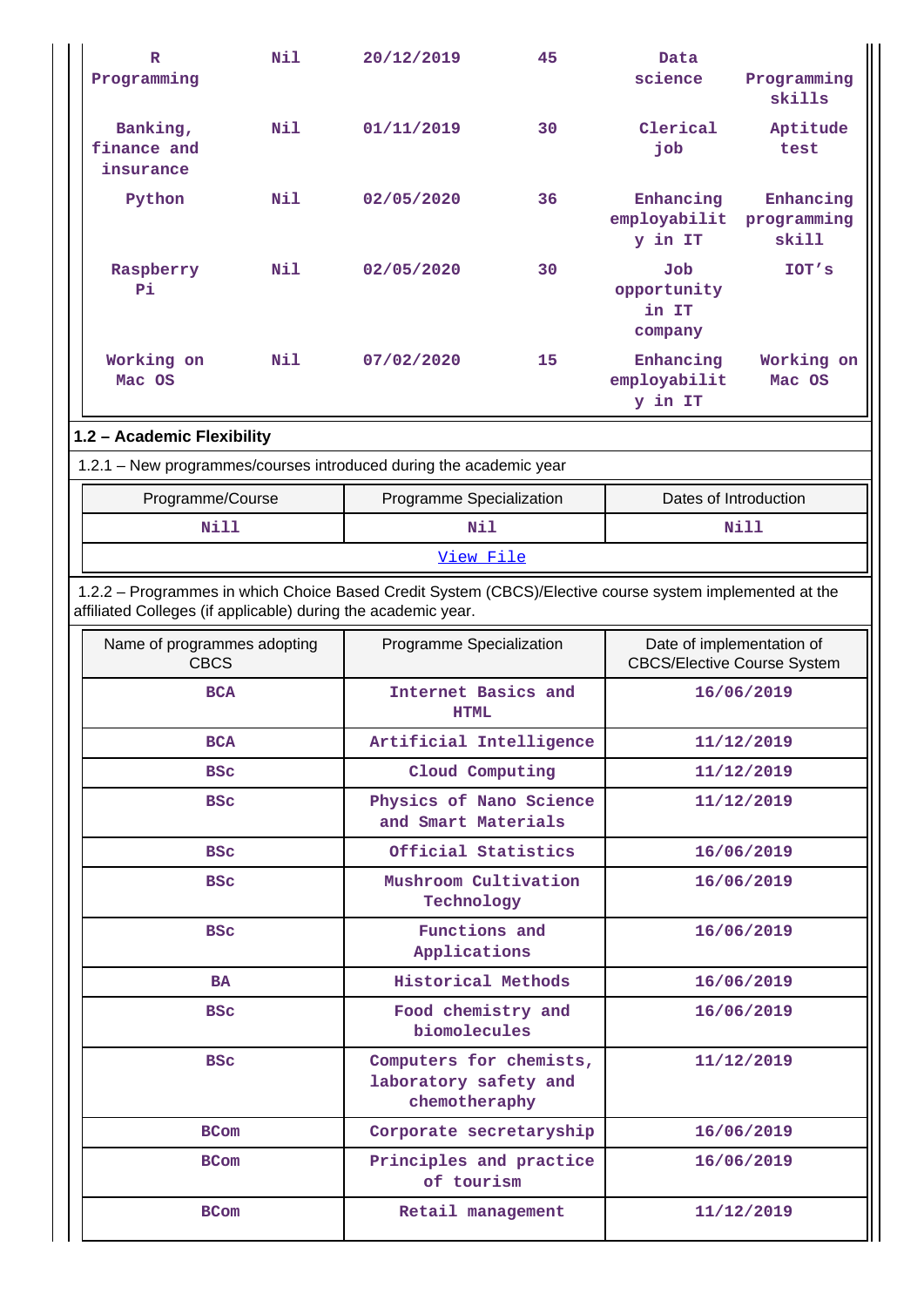| <b>BCom</b>                                                                                | Logistic management                       | 11/12/2019                                                   |  |  |  |  |  |  |
|--------------------------------------------------------------------------------------------|-------------------------------------------|--------------------------------------------------------------|--|--|--|--|--|--|
| <b>BA</b>                                                                                  | <b>Fiscal economics</b>                   | 11/12/2019                                                   |  |  |  |  |  |  |
| <b>BA</b>                                                                                  | Samaja-samskruthi                         | 11/12/2019                                                   |  |  |  |  |  |  |
| BA                                                                                         | Development of print<br>media             | 16/06/2019                                                   |  |  |  |  |  |  |
| 1.2.3 - Students enrolled in Certificate/ Diploma Courses introduced during the year       |                                           |                                                              |  |  |  |  |  |  |
|                                                                                            | Certificate                               | Diploma Course                                               |  |  |  |  |  |  |
| <b>Number of Students</b>                                                                  | 360                                       | Nil                                                          |  |  |  |  |  |  |
| 1.3 - Curriculum Enrichment                                                                |                                           |                                                              |  |  |  |  |  |  |
| 1.3.1 - Value-added courses imparting transferable and life skills offered during the year |                                           |                                                              |  |  |  |  |  |  |
| <b>Value Added Courses</b>                                                                 | Date of Introduction                      | Number of Students Enrolled                                  |  |  |  |  |  |  |
| E commerce                                                                                 | 01/07/2019                                | 22                                                           |  |  |  |  |  |  |
| PHP Programming                                                                            | 02/08/2019                                | 25                                                           |  |  |  |  |  |  |
| Green Chemistry                                                                            | 24/08/2019                                | 25                                                           |  |  |  |  |  |  |
| Fashion designing                                                                          | 01/10/2019                                | 25                                                           |  |  |  |  |  |  |
| Gandhian Studies<br>Sustainable Development                                                | 02/10/2019                                | 18                                                           |  |  |  |  |  |  |
| R Programming                                                                              | 20/12/2019                                | 15                                                           |  |  |  |  |  |  |
| Banking, finance and<br>insurance                                                          | 01/11/2019                                | 25                                                           |  |  |  |  |  |  |
| Python                                                                                     | 02/05/2020                                | 110                                                          |  |  |  |  |  |  |
| Raspberry Pi                                                                               | 02/05/2020                                | 80                                                           |  |  |  |  |  |  |
| Working on Mac OS                                                                          | 07/02/2020                                | 40                                                           |  |  |  |  |  |  |
|                                                                                            | <u>View File</u>                          |                                                              |  |  |  |  |  |  |
| 1.3.2 - Field Projects / Internships under taken during the year                           |                                           |                                                              |  |  |  |  |  |  |
| Project/Programme Title                                                                    | Programme Specialization                  | No. of students enrolled for Field<br>Projects / Internships |  |  |  |  |  |  |
| <b>BSC</b>                                                                                 | Project : Biodiversity                    | 48                                                           |  |  |  |  |  |  |
| <b>BSC</b>                                                                                 | Fieldwork Applied<br>zoology              | 47                                                           |  |  |  |  |  |  |
| <b>BCom</b>                                                                                | 8 Project Tax procedure                   | 41                                                           |  |  |  |  |  |  |
| <b>BSC</b>                                                                                 | Project                                   | 6                                                            |  |  |  |  |  |  |
| <b>BSC</b>                                                                                 | Fieldwork                                 | 1                                                            |  |  |  |  |  |  |
| <b>BSC</b>                                                                                 | Project: Ecosystem of<br>different places | 47                                                           |  |  |  |  |  |  |
| <b>BSC</b>                                                                                 | Fieldwork: Algal<br>collection            | 43                                                           |  |  |  |  |  |  |
| <b>BSC</b>                                                                                 | Fieldwork for Herbaria<br>collection      | 47                                                           |  |  |  |  |  |  |
| <b>BCA</b>                                                                                 | 30 Project works                          | 92                                                           |  |  |  |  |  |  |
| <b>MSC</b>                                                                                 | Internship                                | 21                                                           |  |  |  |  |  |  |
| View File                                                                                  |                                           |                                                              |  |  |  |  |  |  |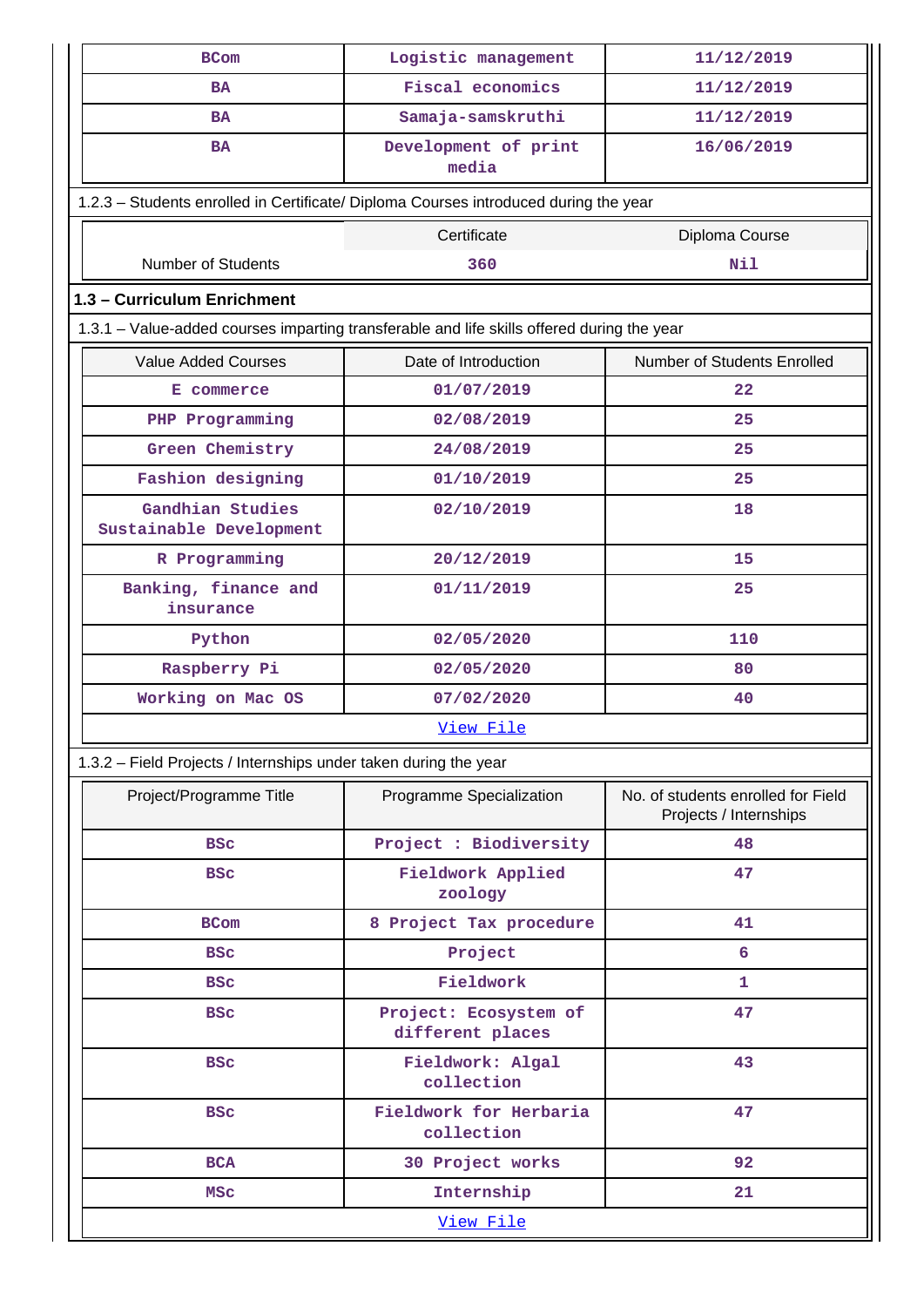| 1.4 - Feedback System                                                   |     |  |  |  |  |  |  |  |  |
|-------------------------------------------------------------------------|-----|--|--|--|--|--|--|--|--|
| 1.4.1 – Whether structured feedback received from all the stakeholders. |     |  |  |  |  |  |  |  |  |
| <b>Students</b>                                                         | Yes |  |  |  |  |  |  |  |  |
| <b>Teachers</b>                                                         | Yes |  |  |  |  |  |  |  |  |
| <b>Employers</b>                                                        | Yes |  |  |  |  |  |  |  |  |
| Alumni                                                                  | Yes |  |  |  |  |  |  |  |  |
| Parents                                                                 | Yes |  |  |  |  |  |  |  |  |
| $\sim$ $\sim$ $\sim$ $\sim$ $\sim$ $\sim$ $\sim$                        | .   |  |  |  |  |  |  |  |  |

 1.4.2 – How the feedback obtained is being analyzed and utilized for overall development of the institution? (maximum 500 words)

Feedback Obtained

**The feedback is collected from all the stakeholders. In consultation with all the departments, the IQAC prepared the required feedback forms with questionnaires covering all the required aspects. The feedback forms are distributed to various stakeholders requesting their constructive responses. The students fill in the feedback forms and hand them over to their mentors. The responses by the students are collated, tabulated and statistically analyzed by the committee empowered by the IQAC .Obeservations on general aspects along with the specific aspect related to academics are made. The feedback is then discussed by IQAC and the staff council and the outcome is communicated to the teachers for the adoption of the necessary teaching strategies that helps and supports the enrichment of the curriculum. This approach helps the teachers in understanding the specific problems with the curriculum and helps in addressing them by providing updated details while teachings. Finally the suggestions are made to the appropriate bodies. Feedbacks have been collected from BA, BCOM, BSC, BCA and MSC by distributing the forms. These forms have been analyzed and discussed in the staff council , IQAC SWC meetings. It was resolved to take suitable actions related to suggestions given by the students. The suggestions if any are passed on to BOS members for further action. The feedback of the teachers is obtained by circulating the feedback forms to all the teachers. The PTA- parents Teachers Association plays a major role in collecting a constructive feedback from the parents. The feedback from the Alumni is collected with the help of the Alumni Forum. The responses are analyzed. Further action is similar to the student feedback. All the stakeholders are encouraged to provide their open ended suggestions. The IQAC collects the inputs and suggestions received from the stakeholders and discusses about the action to be taken. Thereafter the meetings are held at the departmental level, college staff council and at the IQAC to discuss the suggestions and the feasibility of their implementation.**

## **CRITERION II – TEACHING- LEARNING AND EVALUATION**

# **2.1 – Student Enrolment and Profile**

| $2.1.1 -$ Demand Ratio during the year |                                           |                              |                                   |                          |  |  |  |  |  |  |  |
|----------------------------------------|-------------------------------------------|------------------------------|-----------------------------------|--------------------------|--|--|--|--|--|--|--|
| Name of the<br>Programme               | Programme<br>Specialization               | Number of seats<br>available | Number of<br>Application received | <b>Students Enrolled</b> |  |  |  |  |  |  |  |
| <b>BSC</b>                             | M.P.C, B.Z.C,<br>M.S.P, M.P.Cs,<br>M.S.Cs | 220                          | 359                               | 193                      |  |  |  |  |  |  |  |
| <b>BCom</b>                            | GEN, VOC<br>HEP, EHE, JKP<br><b>BA</b>    |                              | 443                               | 188<br>77                |  |  |  |  |  |  |  |
|                                        |                                           |                              | 85                                |                          |  |  |  |  |  |  |  |
| <b>BCA</b>                             | Computer<br>Application                   | 90                           | 326                               | 90                       |  |  |  |  |  |  |  |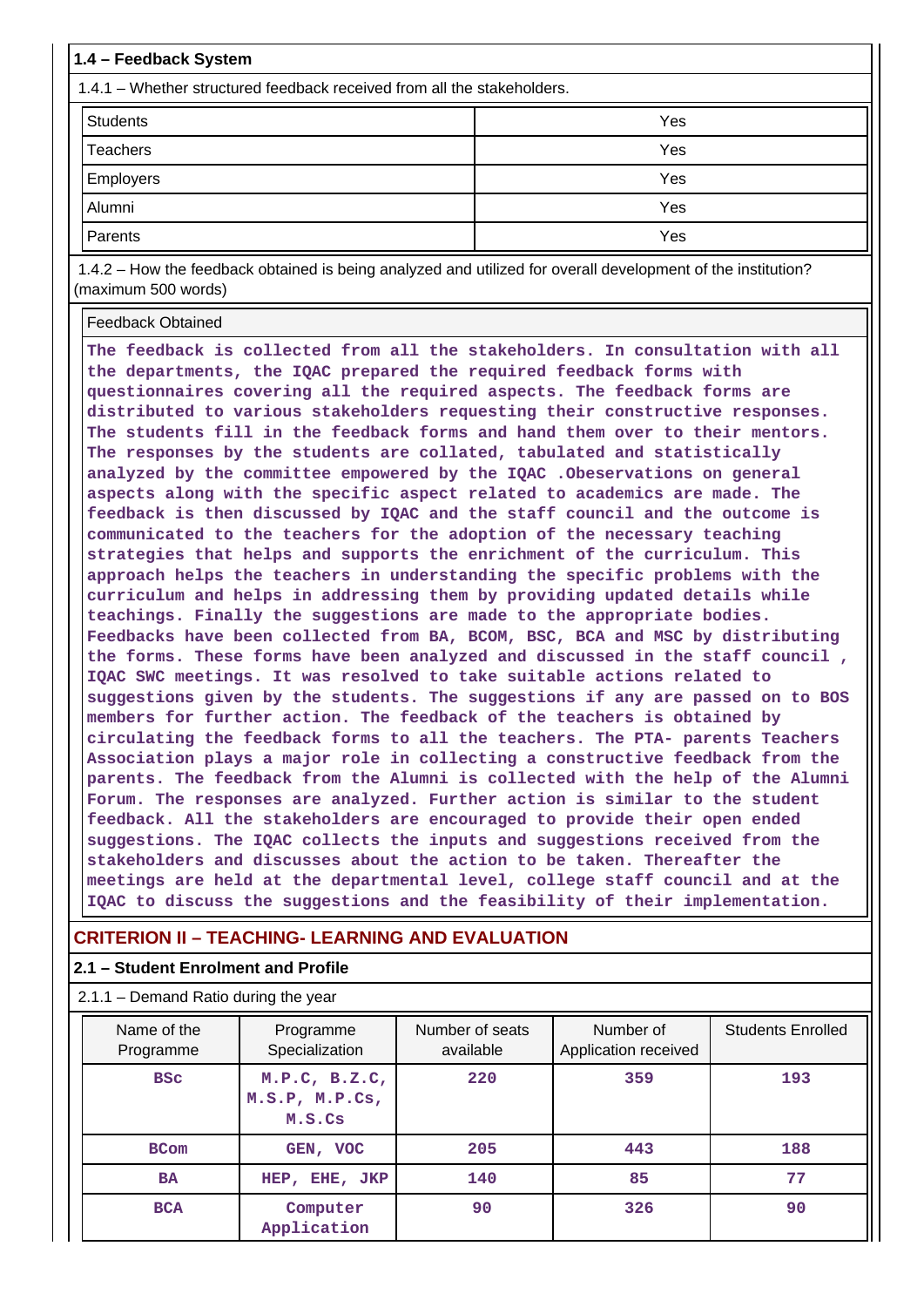| <b>MSC</b>                                                                                                                                                                                                                    | Computer<br>Science                                                                                                                                                                                                                                                                                                                                                                                                                                                                                                                                                                                                                                   |  |                                                              | 50                              |                                                                                                  | 39                                          | 26                                                                                                                                                                                                                                                                                                                                                                                                                                                                                                                                                                                                                                                                                                                                                                                                                                                                                                                       |  |  |  |
|-------------------------------------------------------------------------------------------------------------------------------------------------------------------------------------------------------------------------------|-------------------------------------------------------------------------------------------------------------------------------------------------------------------------------------------------------------------------------------------------------------------------------------------------------------------------------------------------------------------------------------------------------------------------------------------------------------------------------------------------------------------------------------------------------------------------------------------------------------------------------------------------------|--|--------------------------------------------------------------|---------------------------------|--------------------------------------------------------------------------------------------------|---------------------------------------------|--------------------------------------------------------------------------------------------------------------------------------------------------------------------------------------------------------------------------------------------------------------------------------------------------------------------------------------------------------------------------------------------------------------------------------------------------------------------------------------------------------------------------------------------------------------------------------------------------------------------------------------------------------------------------------------------------------------------------------------------------------------------------------------------------------------------------------------------------------------------------------------------------------------------------|--|--|--|
|                                                                                                                                                                                                                               |                                                                                                                                                                                                                                                                                                                                                                                                                                                                                                                                                                                                                                                       |  |                                                              | View File                       |                                                                                                  |                                             |                                                                                                                                                                                                                                                                                                                                                                                                                                                                                                                                                                                                                                                                                                                                                                                                                                                                                                                          |  |  |  |
| 2.2 - Catering to Student Diversity                                                                                                                                                                                           |                                                                                                                                                                                                                                                                                                                                                                                                                                                                                                                                                                                                                                                       |  |                                                              |                                 |                                                                                                  |                                             |                                                                                                                                                                                                                                                                                                                                                                                                                                                                                                                                                                                                                                                                                                                                                                                                                                                                                                                          |  |  |  |
| 2.2.1 - Student - Full time teacher ratio (current year data)                                                                                                                                                                 |                                                                                                                                                                                                                                                                                                                                                                                                                                                                                                                                                                                                                                                       |  |                                                              |                                 |                                                                                                  |                                             |                                                                                                                                                                                                                                                                                                                                                                                                                                                                                                                                                                                                                                                                                                                                                                                                                                                                                                                          |  |  |  |
| Year                                                                                                                                                                                                                          | Number of<br>students enrolled<br>in the institution<br>(UG)                                                                                                                                                                                                                                                                                                                                                                                                                                                                                                                                                                                          |  | Number of<br>students enrolled<br>in the institution<br>(PG) |                                 | Number of<br>fulltime teachers<br>available in the<br>institution<br>teaching only UG<br>courses |                                             | Number of<br>fulltime teachers<br>teachers<br>teaching both UG<br>available in the<br>and PG courses<br>teaching only PG                                                                                                                                                                                                                                                                                                                                                                                                                                                                                                                                                                                                                                                                                                                                                                                                 |  |  |  |
| 2019                                                                                                                                                                                                                          | 1599                                                                                                                                                                                                                                                                                                                                                                                                                                                                                                                                                                                                                                                  |  | 47                                                           | 59                              |                                                                                                  | 3                                           | 1                                                                                                                                                                                                                                                                                                                                                                                                                                                                                                                                                                                                                                                                                                                                                                                                                                                                                                                        |  |  |  |
| 2.3 - Teaching - Learning Process                                                                                                                                                                                             |                                                                                                                                                                                                                                                                                                                                                                                                                                                                                                                                                                                                                                                       |  |                                                              |                                 |                                                                                                  |                                             |                                                                                                                                                                                                                                                                                                                                                                                                                                                                                                                                                                                                                                                                                                                                                                                                                                                                                                                          |  |  |  |
| 2.3.1 – Percentage of teachers using ICT for effective teaching with Learning Management Systems (LMS), E-<br>learning resources etc. (current year data)                                                                     |                                                                                                                                                                                                                                                                                                                                                                                                                                                                                                                                                                                                                                                       |  |                                                              |                                 |                                                                                                  |                                             |                                                                                                                                                                                                                                                                                                                                                                                                                                                                                                                                                                                                                                                                                                                                                                                                                                                                                                                          |  |  |  |
| Number of<br>Number of<br>Number of ICT<br>Numberof smart<br><b>ICT Tools and</b><br><b>Teachers on Roll</b><br>enabled<br>teachers using<br>classrooms<br>resources<br>ICT (LMS, e-<br>available<br>Classrooms<br>Resources) |                                                                                                                                                                                                                                                                                                                                                                                                                                                                                                                                                                                                                                                       |  |                                                              |                                 | E-resources and<br>techniques used                                                               |                                             |                                                                                                                                                                                                                                                                                                                                                                                                                                                                                                                                                                                                                                                                                                                                                                                                                                                                                                                          |  |  |  |
| 63<br>10<br>$\mathbf{1}$<br>11<br>59<br>8                                                                                                                                                                                     |                                                                                                                                                                                                                                                                                                                                                                                                                                                                                                                                                                                                                                                       |  |                                                              |                                 |                                                                                                  |                                             |                                                                                                                                                                                                                                                                                                                                                                                                                                                                                                                                                                                                                                                                                                                                                                                                                                                                                                                          |  |  |  |
|                                                                                                                                                                                                                               | View File of ICT Tools and resources                                                                                                                                                                                                                                                                                                                                                                                                                                                                                                                                                                                                                  |  |                                                              |                                 |                                                                                                  |                                             |                                                                                                                                                                                                                                                                                                                                                                                                                                                                                                                                                                                                                                                                                                                                                                                                                                                                                                                          |  |  |  |
|                                                                                                                                                                                                                               | View File of E-resources and techniques used                                                                                                                                                                                                                                                                                                                                                                                                                                                                                                                                                                                                          |  |                                                              |                                 |                                                                                                  |                                             |                                                                                                                                                                                                                                                                                                                                                                                                                                                                                                                                                                                                                                                                                                                                                                                                                                                                                                                          |  |  |  |
| 2.3.2 - Students mentoring system available in the institution? Give details. (maximum 500 words)                                                                                                                             |                                                                                                                                                                                                                                                                                                                                                                                                                                                                                                                                                                                                                                                       |  |                                                              |                                 |                                                                                                  |                                             |                                                                                                                                                                                                                                                                                                                                                                                                                                                                                                                                                                                                                                                                                                                                                                                                                                                                                                                          |  |  |  |
|                                                                                                                                                                                                                               | mentor to know about the student's background and situation. • The mentor monitors the regularity in<br>faculty members also counsel students with low attendance, poor marks in internal / final examination etc.<br>Students are always free to approach teachers for any kind of guidance personal/professional, academic<br>support, motivation and encouragement. • Each teacher is in-charge of approximately 25-30 students. • A<br>parents and enquires about their academic and personal well-being. Mentoring has enabled . Better<br>performance in the examinations. • Regularity in attending classes. • Better assessment of the family |  |                                                              | midday meals, scholarships etc. |                                                                                                  |                                             | Yes. The faculty members of the college engage in academic and personal well-being of the students. They<br>guide the students regarding choice of subjects during admission. • Mentoring (Academic Advisory system /<br>Mentor-Mentee System) is a regular activity. The mentor is assigned a group of students. This enables the<br>attendance, participation in other activities of the college and the performance of the students in internal tests<br>and semester examination. • Teachers take keen interest to mentor students who are under their charge. The<br>mentor also deals with chronic absenteeism, attitudinal problems and any other issues of their wards. • The<br>cumulative record is maintained for every student. • The teacher/mentor periodically calls the students and their<br>background, mental caliber, financial situation of the wards and recommend them for remedial classes, free |  |  |  |
| institution                                                                                                                                                                                                                   | Number of students enrolled in the                                                                                                                                                                                                                                                                                                                                                                                                                                                                                                                                                                                                                    |  |                                                              | Number of fulltime teachers     |                                                                                                  |                                             | Mentor: Mentee Ratio                                                                                                                                                                                                                                                                                                                                                                                                                                                                                                                                                                                                                                                                                                                                                                                                                                                                                                     |  |  |  |
|                                                                                                                                                                                                                               | 1596                                                                                                                                                                                                                                                                                                                                                                                                                                                                                                                                                                                                                                                  |  |                                                              | 63                              |                                                                                                  |                                             | 1:25                                                                                                                                                                                                                                                                                                                                                                                                                                                                                                                                                                                                                                                                                                                                                                                                                                                                                                                     |  |  |  |
| 2.4 - Teacher Profile and Quality                                                                                                                                                                                             |                                                                                                                                                                                                                                                                                                                                                                                                                                                                                                                                                                                                                                                       |  |                                                              |                                 |                                                                                                  |                                             |                                                                                                                                                                                                                                                                                                                                                                                                                                                                                                                                                                                                                                                                                                                                                                                                                                                                                                                          |  |  |  |
| 2.4.1 - Number of full time teachers appointed during the year                                                                                                                                                                |                                                                                                                                                                                                                                                                                                                                                                                                                                                                                                                                                                                                                                                       |  |                                                              |                                 |                                                                                                  |                                             |                                                                                                                                                                                                                                                                                                                                                                                                                                                                                                                                                                                                                                                                                                                                                                                                                                                                                                                          |  |  |  |
| No. of sanctioned<br>positions                                                                                                                                                                                                | No. of filled positions                                                                                                                                                                                                                                                                                                                                                                                                                                                                                                                                                                                                                               |  | Vacant positions                                             |                                 |                                                                                                  | Positions filled during<br>the current year | No. of faculty with<br>Ph.D                                                                                                                                                                                                                                                                                                                                                                                                                                                                                                                                                                                                                                                                                                                                                                                                                                                                                              |  |  |  |
| 63                                                                                                                                                                                                                            | 63                                                                                                                                                                                                                                                                                                                                                                                                                                                                                                                                                                                                                                                    |  |                                                              | <b>Nill</b>                     |                                                                                                  | 4                                           | 6                                                                                                                                                                                                                                                                                                                                                                                                                                                                                                                                                                                                                                                                                                                                                                                                                                                                                                                        |  |  |  |
| International level from Government, recognised bodies during the year)                                                                                                                                                       |                                                                                                                                                                                                                                                                                                                                                                                                                                                                                                                                                                                                                                                       |  |                                                              |                                 |                                                                                                  |                                             | 2.4.2 - Honours and recognition received by teachers (received awards, recognition, fellowships at State, National,                                                                                                                                                                                                                                                                                                                                                                                                                                                                                                                                                                                                                                                                                                                                                                                                      |  |  |  |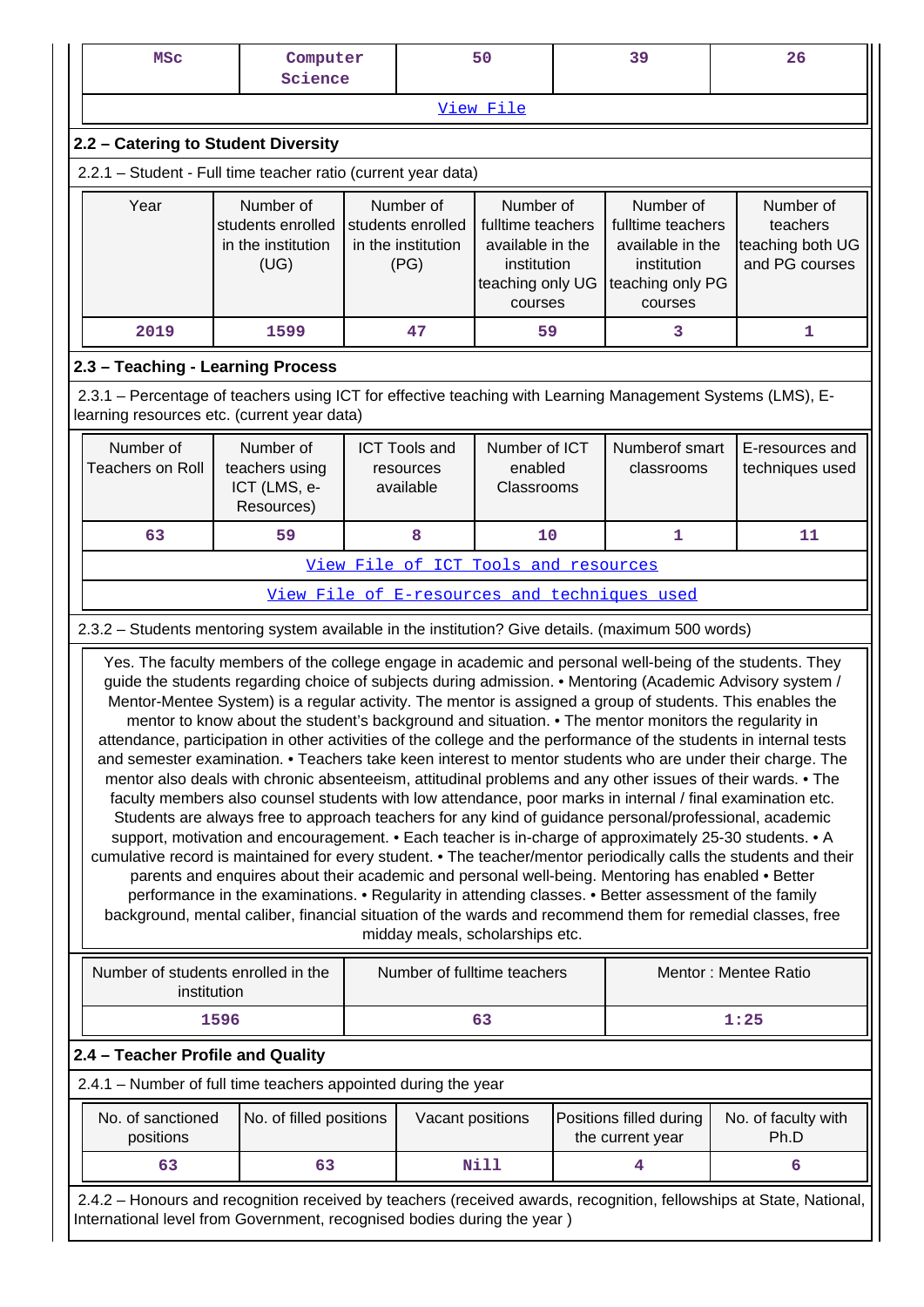|                                      | Year of Award                                                                                                                  |  | Name of full time teachers<br>receiving awards from<br>state level, national level,<br>international level |                         | Designation             |                                                                | Name of the award,<br>fellowship, received from<br>Government or recognized<br>bodies |                                                                                 |  |  |  |
|--------------------------------------|--------------------------------------------------------------------------------------------------------------------------------|--|------------------------------------------------------------------------------------------------------------|-------------------------|-------------------------|----------------------------------------------------------------|---------------------------------------------------------------------------------------|---------------------------------------------------------------------------------|--|--|--|
|                                      | <b>Nill</b>                                                                                                                    |  | <b>Nill</b>                                                                                                |                         |                         | <b>Nill</b>                                                    |                                                                                       | <b>Nill</b>                                                                     |  |  |  |
|                                      |                                                                                                                                |  |                                                                                                            |                         | View File               |                                                                |                                                                                       |                                                                                 |  |  |  |
| 2.5 - Evaluation Process and Reforms |                                                                                                                                |  |                                                                                                            |                         |                         |                                                                |                                                                                       |                                                                                 |  |  |  |
|                                      | 2.5.1 – Number of days from the date of semester-end/ year- end examination till the declaration of results during<br>the year |  |                                                                                                            |                         |                         |                                                                |                                                                                       |                                                                                 |  |  |  |
|                                      | Programme Name                                                                                                                 |  | Programme Code                                                                                             | Semester/year           |                         | Last date of the last<br>semester-end/year-<br>end examination |                                                                                       | Date of declaration of<br>results of semester-<br>end/ year- end<br>examination |  |  |  |
|                                      | <b>BA</b>                                                                                                                      |  | <b>BA</b>                                                                                                  |                         | $\overline{a}$          | 12/09/2019                                                     |                                                                                       | 07/10/2019                                                                      |  |  |  |
|                                      | <b>BA</b>                                                                                                                      |  | <b>BA</b>                                                                                                  |                         | 4                       | 12/09/2019                                                     |                                                                                       | 07/10/2019                                                                      |  |  |  |
|                                      | <b>BA</b>                                                                                                                      |  | <b>BA</b>                                                                                                  |                         | 6                       | 06/10/2019                                                     |                                                                                       | 16/11/2019                                                                      |  |  |  |
|                                      | <b>BSC</b>                                                                                                                     |  | <b>BSC</b>                                                                                                 |                         | $\overline{\mathbf{2}}$ | 12/09/2019                                                     |                                                                                       | 07/10/2019                                                                      |  |  |  |
|                                      | <b>BSC</b>                                                                                                                     |  | <b>BSC</b>                                                                                                 |                         | 4                       | 12/09/2019                                                     |                                                                                       | 07/10/2019                                                                      |  |  |  |
|                                      | <b>BSC</b>                                                                                                                     |  | <b>BSC</b>                                                                                                 |                         | 6                       | 19/10/2019                                                     |                                                                                       | 16/11/2019                                                                      |  |  |  |
|                                      | <b>BCom</b>                                                                                                                    |  | <b>BCM</b>                                                                                                 |                         | $\overline{\mathbf{2}}$ | 12/09/2019                                                     |                                                                                       | 07/10/2019                                                                      |  |  |  |
|                                      | <b>BCom</b>                                                                                                                    |  | <b>BCM</b>                                                                                                 |                         | 4                       | 12/09/2019                                                     |                                                                                       | 07/10/2019                                                                      |  |  |  |
|                                      | <b>BCA</b>                                                                                                                     |  | <b>BCA</b>                                                                                                 |                         | $\overline{a}$          | 12/09/2019                                                     |                                                                                       | 07/10/2019                                                                      |  |  |  |
|                                      | <b>MSC</b>                                                                                                                     |  | <b>MSC</b>                                                                                                 | $\overline{\mathbf{2}}$ |                         | 01/10/2019                                                     |                                                                                       | 04/12/2019                                                                      |  |  |  |
|                                      |                                                                                                                                |  |                                                                                                            |                         | View File               |                                                                |                                                                                       |                                                                                 |  |  |  |

2.5.2 – Reforms initiated on Continuous Internal Evaluation(CIE) system at the institutional level (250 words)

 **Continuous internal evaluation is assessment of a student's performance as an integral part of teaching and learning process. 1) Students are asked questions on related topics in class. If they are unable to answer then teachers explain the concepts to them. 2) Practical classes are conducted in order to enhance their analytical skills. 3) Quiz and group discussions are conducted on the subjects. This type of learning is effective in understanding the subject. 4) Assignments and homework is given. They are evaluated by the teachers. The teachers give their feedback and correct their mistakes. 5) Student seminars are conducted. Students present the topics and participants ask them relevant questions. This will boost their confidence. 6) Internal examinations, Unit tests or class tests are conducted periodically. This helps them face university examinations with more confidence. 7) Project work is taken up by individual or a group of students. This exposes them to field study and helps them understand the applications of subjects they learn, enhancing their knowledge and getting them ready to face new challenges. 8) Cumulative Record is maintained for every student. It contains details of the student's curricular, co-curricular and extra-curricular progress. The academic performance of the students is brought to the notice of parents.**

 2.5.3 – Academic calendar prepared and adhered for conduct of Examination and other related matters (250 words)

 **The college follows the academic calendar prepared in accordance with the calendar issued by Mangalore University for conducting all the curricular, cocurricular and extracurricular activities including continuous Internal**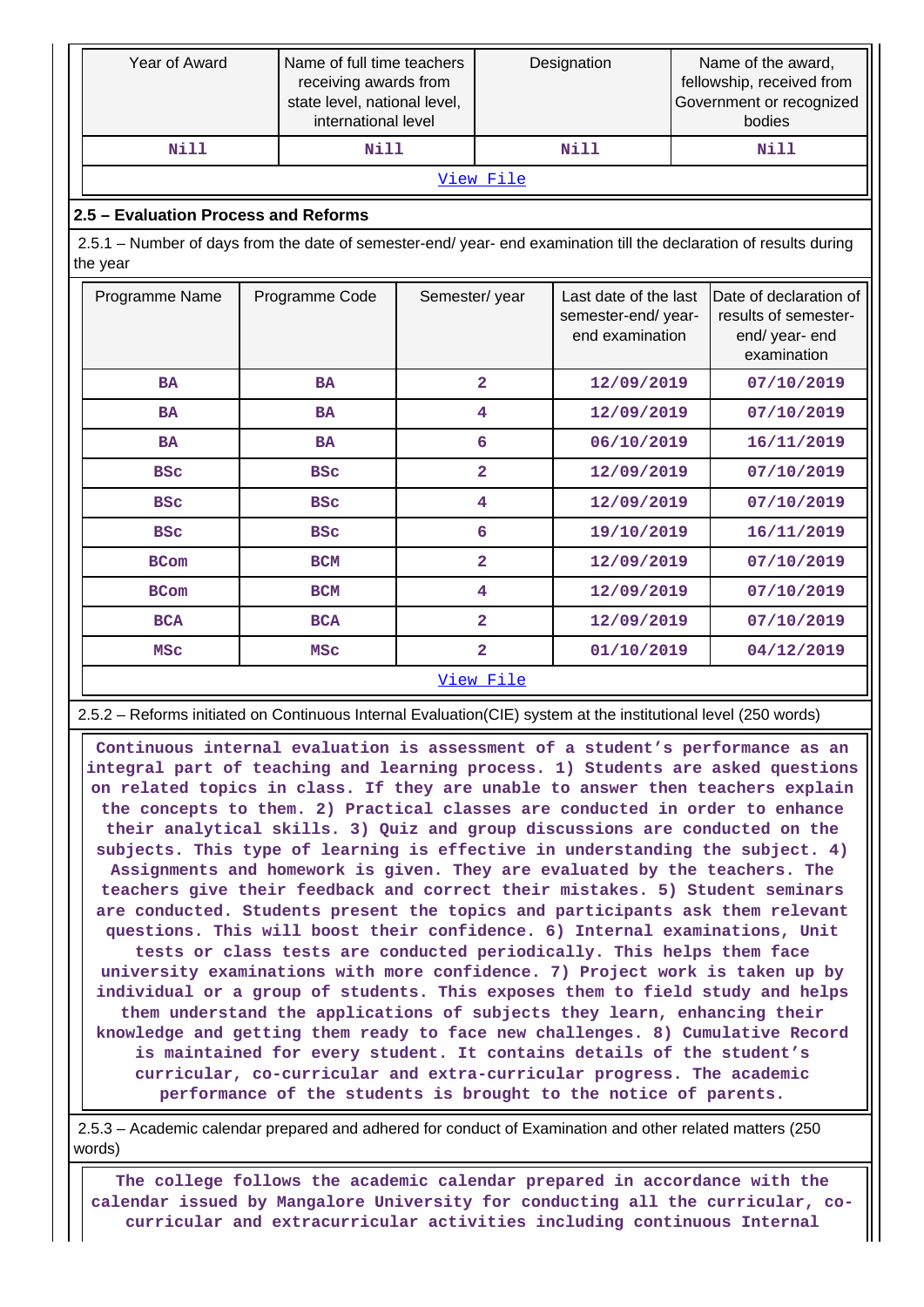**Evaluation. The Vision, Mission and objectives of the college is clearly mentioned in the calendar. College timings are mentioned. Students start their day with college prayer which is printed in the calendar. The brief profile of the institution is given. It also contains information regarding various departments in the college and faculties, clubs, committees, councils and their conveners/ members. Details of courses offered, course pattern and scheme of examination along with career oriented courses are mentioned. Calendar of important events like examination dates, important programs held in college, national and regional holidays are included and are followed accordingly. Rules and regulations of the institution are included so that every student is familiar with them. Leave record of the students is maintained through college calendar. Academic calendar is distributed to each student at the beginning of the academic year. A copy of the calendar is available in the college website. Due to the onset of COVID-19 pandemic during the last part of this academic year, the College conducted teaching and CIE on a regular basis through online mode by following the modified academic calendar.**

#### **2.6 – Student Performance and Learning Outcomes**

 2.6.1 – Program outcomes, program specific outcomes and course outcomes for all programs offered by the institution are stated and displayed in website of the institution (to provide the weblink)

[http://www.mgmudupi.ac.in/iqac\\_naac/2019-20/2.6PCO.pdf](http://www.mgmudupi.ac.in/iqac_naac/2019-20/2.6PCO.pdf)

|                                   | 2.6.2 - Pass percentage of students |                                        |                                                                       |                                                              |                 |  |  |  |  |  |  |
|-----------------------------------|-------------------------------------|----------------------------------------|-----------------------------------------------------------------------|--------------------------------------------------------------|-----------------|--|--|--|--|--|--|
| Programme<br>Code                 | Programme<br>Name                   | Programme<br>Specialization            | Number of<br>students<br>appeared in the<br>final year<br>examination | Number of<br>students passed<br>in final year<br>examination | Pass Percentage |  |  |  |  |  |  |
| <b>BA</b>                         | <b>BA</b>                           | EHE, EHP,<br><b>JKP</b>                | 54                                                                    | 50                                                           | 92.59           |  |  |  |  |  |  |
| <b>BSC</b>                        | <b>BSC</b>                          | MPC, BZC,<br>MPCs, MSCs,<br><b>MSP</b> | 215                                                                   | 198                                                          | 92.09           |  |  |  |  |  |  |
| <b>BCom</b>                       | <b>BCom</b>                         | General,<br>Vocational                 | 177                                                                   | 171                                                          | 96.61           |  |  |  |  |  |  |
| <b>BCA</b>                        | <b>BCA</b>                          | Computer<br>Application                | 92                                                                    | 92                                                           | 100             |  |  |  |  |  |  |
| <b>MSC</b><br><b>MSC</b>          |                                     | Computer<br>Science                    | 21                                                                    | 21                                                           | 100             |  |  |  |  |  |  |
|                                   |                                     |                                        | View File                                                             |                                                              |                 |  |  |  |  |  |  |
| 2.7 - Student Satisfaction Survey |                                     |                                        |                                                                       |                                                              |                 |  |  |  |  |  |  |

 2.7.1 – Student Satisfaction Survey (SSS) on overall institutional performance (Institution may design the questionnaire) (results and details be provided as weblink)

[https://www.mgmudupi.ac.in/iqac\\_naac/2019-20/2.7SSS.pdf](https://www.mgmudupi.ac.in/iqac_naac/2019-20/2.7SSS.pdf) 

## **CRITERION III – RESEARCH, INNOVATIONS AND EXTENSION**

#### **3.1 – Resource Mobilization for Research**

3.1.1 – Research funds sanctioned and received from various agencies, industry and other organisations

| Nature of the Project | Duration | Name of the funding<br>agency | Total grant<br>sanctioned | Amount received<br>during the year |
|-----------------------|----------|-------------------------------|---------------------------|------------------------------------|
| <b>Nill</b>           |          | Nill                          |                           |                                    |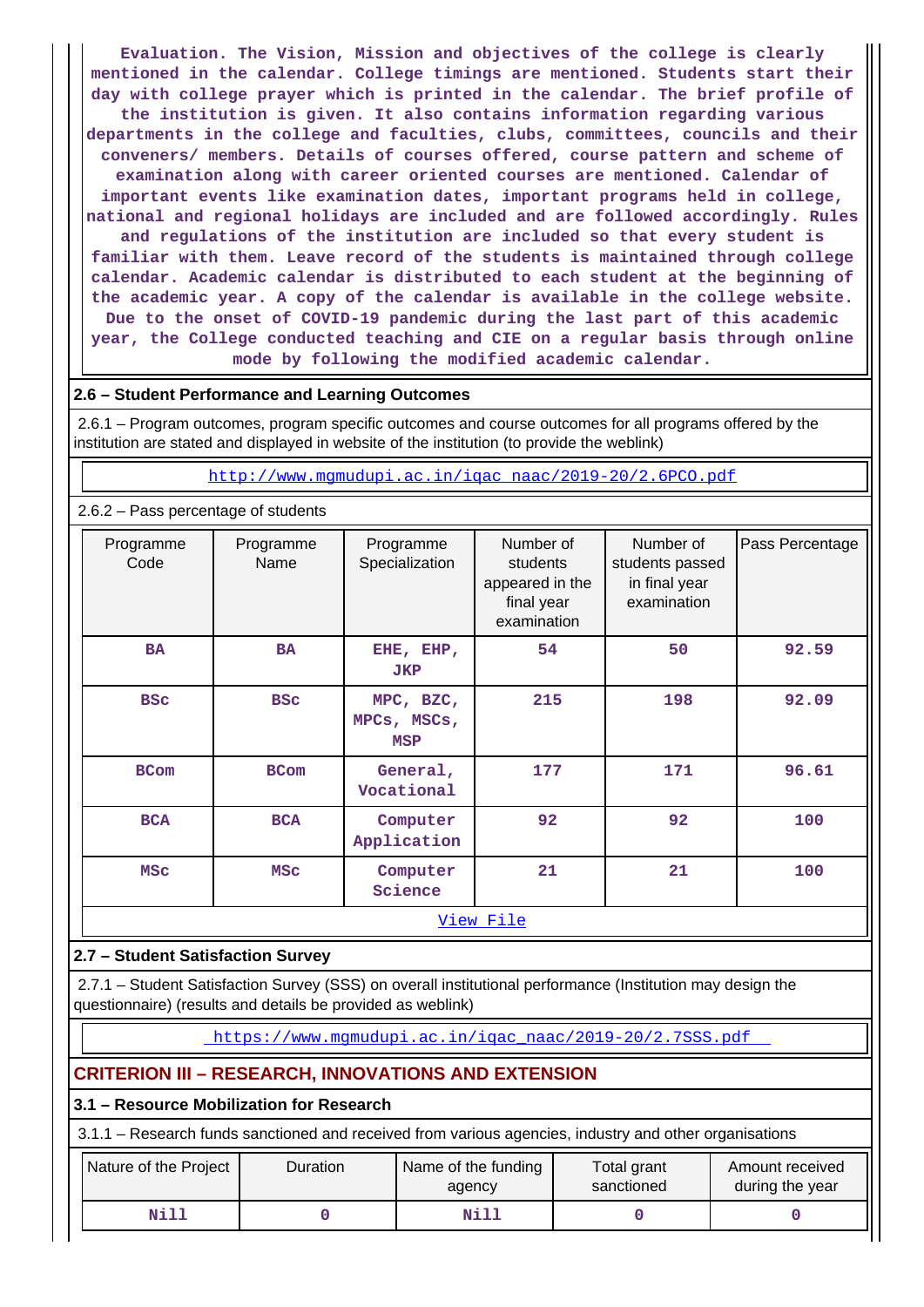## **3.2 – Innovation Ecosystem**

 3.2.1 – Workshops/Seminars Conducted on Intellectual Property Rights (IPR) and Industry-Academia Innovative practices during the year

|  | Title of workshop/seminar                                                                            |                  |                        |                                             | Name of the Dept.       |                       |                         |                         |                        | Date                              |
|--|------------------------------------------------------------------------------------------------------|------------------|------------------------|---------------------------------------------|-------------------------|-----------------------|-------------------------|-------------------------|------------------------|-----------------------------------|
|  | Workshop on Basic<br>Photography                                                                     |                  |                        |                                             | Journalism              |                       |                         |                         |                        | 20/07/2019                        |
|  | State level seminar on<br>Wildlife Journalism and<br><b>Forest Conservation</b>                      |                  |                        |                                             | Journalism              |                       |                         | 30/08/2019              |                        |                                   |
|  | Symposium on Gandhi in<br>Indian English Literature                                                  |                  |                        | English and Gandhian<br><b>Study Centre</b> |                         |                       |                         | 21/09/2019              |                        |                                   |
|  | Workshop on Investors<br><b>Awareness</b>                                                            |                  |                        | Commerce                                    |                         |                       |                         |                         | 30/09/2019             |                                   |
|  | Vocational Conference                                                                                |                  |                        |                                             | Commerce                |                       |                         |                         |                        | 25/01/2020                        |
|  | Advances in<br>Nanotechnology and<br>Environmental Chemistry<br>for Sustainable<br>Development       |                  |                        | Chemistry                                   |                         |                       | 19/02/2020              |                         |                        |                                   |
|  | 3.2.2 - Awards for Innovation won by Institution/Teachers/Research scholars/Students during the year |                  |                        |                                             |                         |                       |                         |                         |                        |                                   |
|  | Title of the innovation                                                                              |                  | Name of Awardee        |                                             | Awarding Agency         |                       | Date of award           |                         | Category               |                                   |
|  | <b>Nill</b>                                                                                          |                  | Nill                   | Nill                                        |                         | Nill                  |                         | Nill                    |                        |                                   |
|  | View File                                                                                            |                  |                        |                                             |                         |                       |                         |                         |                        |                                   |
|  | 3.2.3 – No. of Incubation centre created, start-ups incubated on campus during the year              |                  |                        |                                             |                         |                       |                         |                         |                        |                                   |
|  | Incubation<br>Center                                                                                 | Name             |                        |                                             | Sponsered By            |                       | Name of the<br>Start-up |                         | Nature of Start-<br>up | Date of<br>Commencement           |
|  | 1                                                                                                    | interface<br>lab | Industry               |                                             | MGM<br>College<br>Trust |                       |                         |                         |                        | 05/01/2019                        |
|  |                                                                                                      |                  |                        |                                             |                         | View File             |                         |                         |                        |                                   |
|  | 3.3 - Research Publications and Awards                                                               |                  |                        |                                             |                         |                       |                         |                         |                        |                                   |
|  | 3.3.1 - Incentive to the teachers who receive recognition/awards                                     |                  |                        |                                             |                         |                       |                         |                         |                        |                                   |
|  | <b>State</b>                                                                                         |                  |                        |                                             | National                |                       |                         |                         |                        | International                     |
|  | 0                                                                                                    |                  |                        |                                             | 0                       |                       |                         |                         |                        | 0                                 |
|  | 3.3.2 - Ph. Ds awarded during the year (applicable for PG College, Research Center)                  |                  |                        |                                             |                         |                       |                         |                         |                        |                                   |
|  |                                                                                                      |                  | Name of the Department |                                             |                         |                       |                         | Number of PhD's Awarded |                        |                                   |
|  |                                                                                                      |                  | Computer Science       |                                             |                         |                       |                         |                         | 1                      |                                   |
|  |                                                                                                      |                  | Sanskrit               |                                             |                         |                       |                         |                         | $\overline{a}$         |                                   |
|  | 3.3.3 - Research Publications in the Journals notified on UGC website during the year                |                  |                        |                                             |                         |                       |                         |                         |                        |                                   |
|  | <b>Type</b>                                                                                          |                  |                        | Department                                  |                         | Number of Publication |                         |                         |                        | Average Impact Factor (if<br>any) |
|  | International                                                                                        |                  |                        | Commerce                                    |                         |                       | 4                       |                         |                        | Nill                              |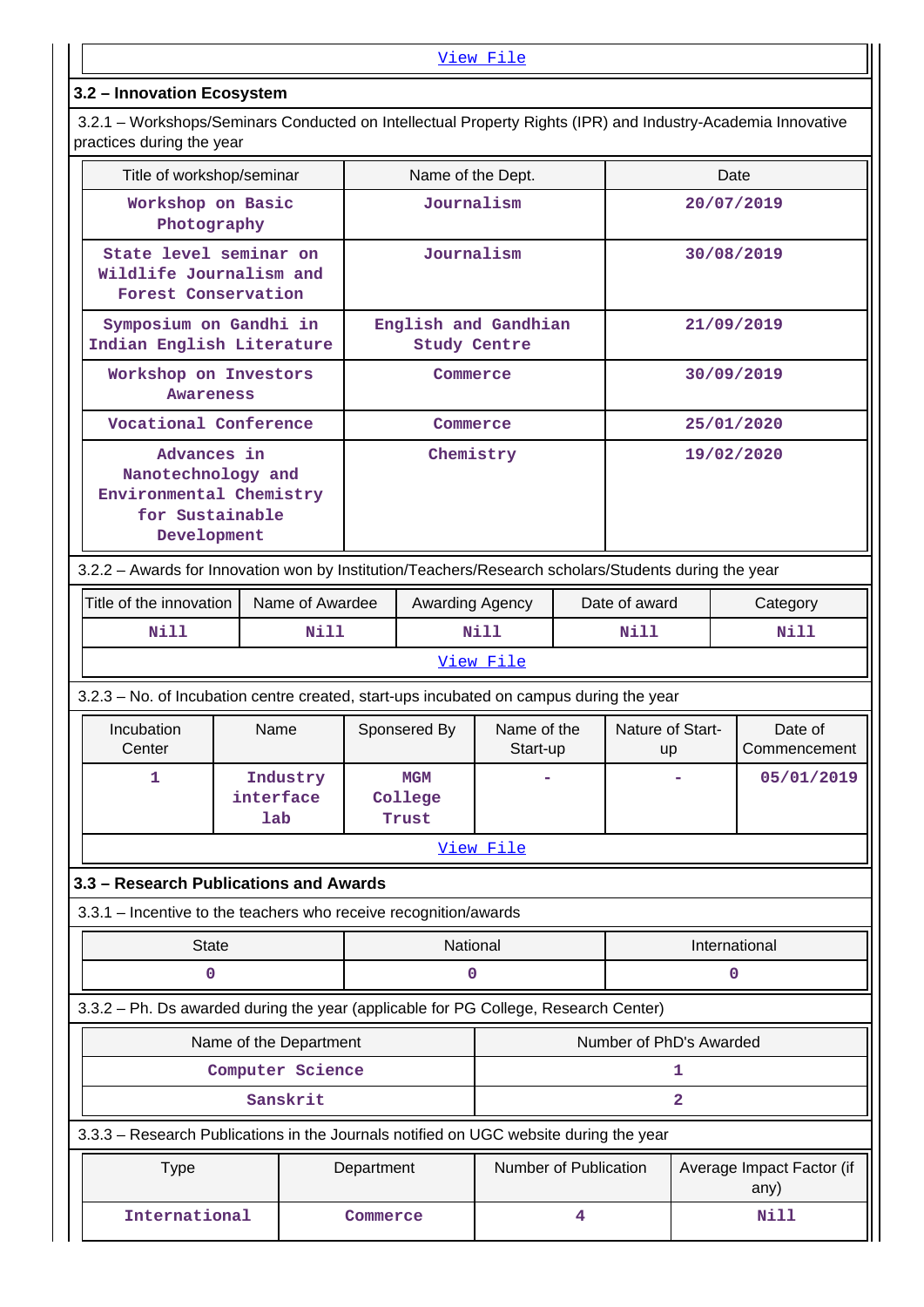| International                                                                                                                                                         |                                 | Computer Science                                                                                                |                        |           | $\overline{2}$        |                                                                    | <b>Nill</b>                                          |  |  |  |
|-----------------------------------------------------------------------------------------------------------------------------------------------------------------------|---------------------------------|-----------------------------------------------------------------------------------------------------------------|------------------------|-----------|-----------------------|--------------------------------------------------------------------|------------------------------------------------------|--|--|--|
| National                                                                                                                                                              |                                 | English                                                                                                         |                        |           | $\overline{2}$        |                                                                    | Nill                                                 |  |  |  |
|                                                                                                                                                                       |                                 |                                                                                                                 |                        | View File |                       |                                                                    |                                                      |  |  |  |
| Proceedings per Teacher during the year                                                                                                                               |                                 | 3.3.4 - Books and Chapters in edited Volumes / Books published, and papers in National/International Conference |                        |           |                       |                                                                    |                                                      |  |  |  |
|                                                                                                                                                                       | Department                      |                                                                                                                 |                        |           |                       | Number of Publication                                              |                                                      |  |  |  |
|                                                                                                                                                                       | Library                         |                                                                                                                 |                        | 2         |                       |                                                                    |                                                      |  |  |  |
|                                                                                                                                                                       | English                         |                                                                                                                 |                        |           |                       | $\mathbf{1}$                                                       |                                                      |  |  |  |
|                                                                                                                                                                       | Economics                       |                                                                                                                 |                        |           |                       | $\overline{2}$                                                     |                                                      |  |  |  |
|                                                                                                                                                                       | Computer Science                |                                                                                                                 |                        |           |                       | 1                                                                  |                                                      |  |  |  |
|                                                                                                                                                                       | Commerce                        |                                                                                                                 |                        |           |                       | 1                                                                  |                                                      |  |  |  |
| View File                                                                                                                                                             |                                 |                                                                                                                 |                        |           |                       |                                                                    |                                                      |  |  |  |
| 3.3.5 - Bibliometrics of the publications during the last Academic year based on average citation index in Scopus/<br>Web of Science or PubMed/ Indian Citation Index |                                 |                                                                                                                 |                        |           |                       |                                                                    |                                                      |  |  |  |
| Title of the<br>Paper                                                                                                                                                 | Name of<br>Author               | Title of journal                                                                                                | Year of<br>publication |           | <b>Citation Index</b> | Institutional<br>affiliation as<br>mentioned in<br>the publication | Number of<br>citations<br>excluding self<br>citation |  |  |  |
| Social<br>media<br>challenges<br>to girls-<br>Empirical<br>study                                                                                                      | Mallika<br>Shetty               | Think<br>India                                                                                                  | 2019                   |           | <b>Nill</b>           | <b>MGM</b><br>College<br>Udupi                                     | <b>Nill</b>                                          |  |  |  |
| $E-$<br>banking<br>services-<br>Evolution<br>challenges<br>opportunit<br>ies in<br>India                                                                              | Ramachan<br>dra Bhat K          | <b>Internat</b><br>ional<br>journal of<br>science<br>economic<br>research                                       |                        | 2019      | <b>Nill</b>           | <b>MGM</b><br>College<br>Udupi                                     | <b>Nill</b>                                          |  |  |  |
| Bayalatada<br>nenapu                                                                                                                                                  | Dr.<br>Devidas S.<br>Naik       | Tuluva                                                                                                          |                        | 2019      | Nill                  | <b>MGM</b><br>College,<br>Udupi                                    | <b>Nill</b>                                          |  |  |  |
| Data<br>mining<br>techniques<br>applied in<br>banking<br>sector- A<br>review                                                                                          | Deepali<br>Kamath,<br>Pavitra K | Internat<br>ional<br>journal of<br>social and<br>Economic<br>research                                           | 2019                   |           | Nill                  | <b>MGM</b><br>College,<br>Udupi                                    | <b>Nill</b>                                          |  |  |  |
| Effectiv<br>eness of<br>knowledge<br>management<br>in<br>software i<br>ndustries-                                                                                     | Rekha N<br>Chandra              | <b>JCSI Int</b><br>ernational<br>journal of<br>computer<br>science<br>and engine<br>ering                       |                        | 2019      | <b>Nill</b>           | MGM<br>College,<br>Udupi                                           | <b>Nill</b>                                          |  |  |  |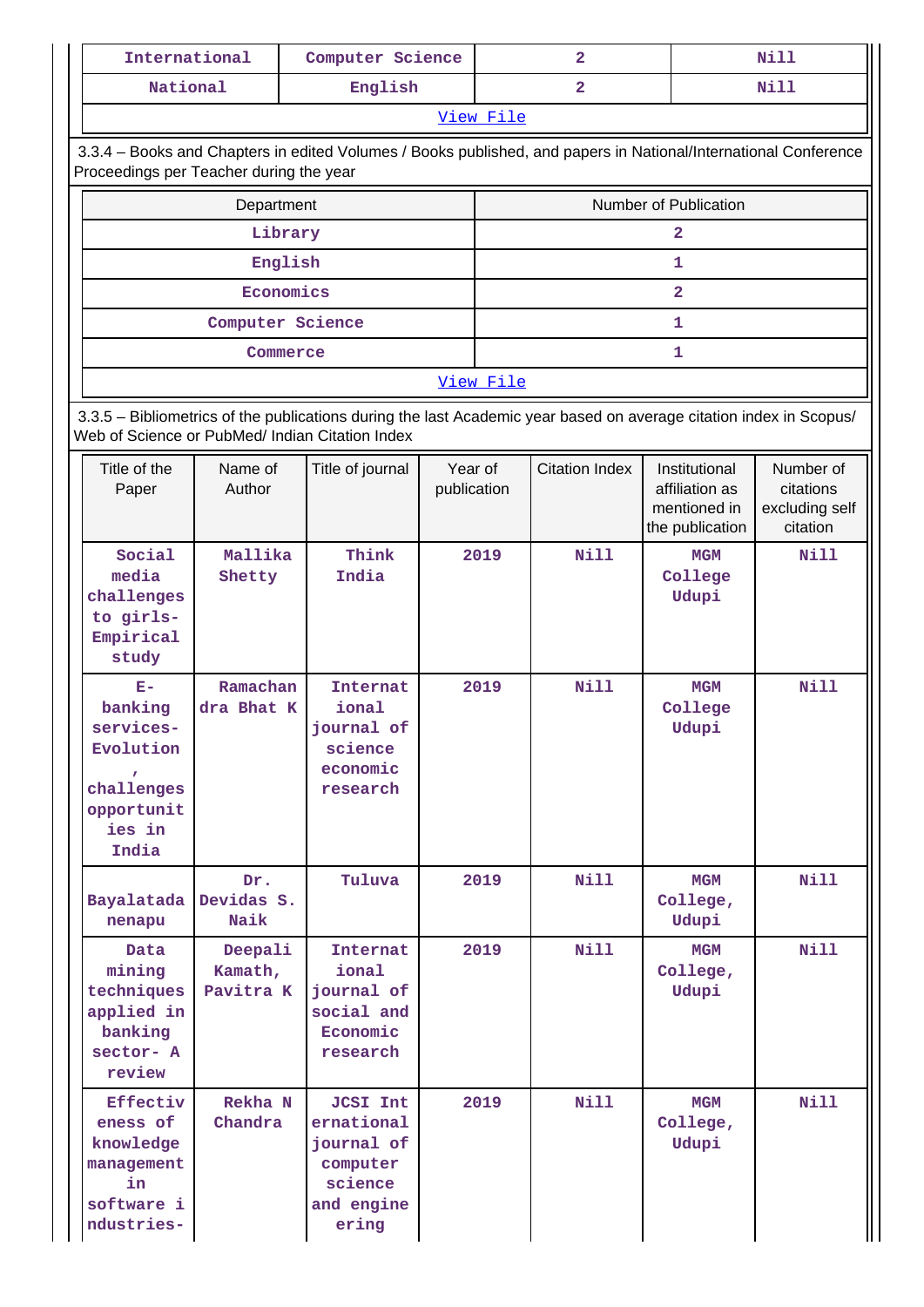| An<br>empirical<br>study                                                                                                                                                                                           |                     |         |                                           |  |                        |                                         |                                 |                                                      |                                                                    |
|--------------------------------------------------------------------------------------------------------------------------------------------------------------------------------------------------------------------|---------------------|---------|-------------------------------------------|--|------------------------|-----------------------------------------|---------------------------------|------------------------------------------------------|--------------------------------------------------------------------|
| Bandi<br>habbagalu<br>- Ondu<br>avalokana                                                                                                                                                                          | Devidas S.<br>Naik  | Dr.     | Tuluva                                    |  | 2020                   | <b>Nill</b>                             | <b>MGM</b><br>College,<br>Udupi |                                                      | N111                                                               |
| Innovati<br>ons<br>financial<br>services<br>in digital<br>ised era<br>for start-<br>ups                                                                                                                            | Mallika<br>Shetty   |         | Edu<br><b>Index</b>                       |  | 2020                   | <b>Nill</b>                             | <b>MGM</b><br>College,<br>Udupi |                                                      | <b>Nill</b>                                                        |
| What<br>makes<br>women to<br>become an<br>entreprene<br>ur                                                                                                                                                         | Mallika<br>Shetty   |         | Our<br>heritage                           |  | 2020                   | Nill                                    | <b>MGM</b><br>College,<br>Udupi |                                                      | <b>Nill</b>                                                        |
| Consumer<br>behaviour-<br>A future c<br>onsumption<br>of organic<br>food<br>products                                                                                                                               | Raksha<br>Shenoy K  |         | Asia<br>pacific<br>journal of<br>research |  | 2020                   | Nill                                    | <b>MGM</b><br>College,<br>Udupi |                                                      | Nill                                                               |
|                                                                                                                                                                                                                    |                     |         |                                           |  | View File              |                                         |                                 |                                                      |                                                                    |
| 3.3.6 - h-Index of the Institutional Publications during the year. (based on Scopus/ Web of science)                                                                                                               |                     |         |                                           |  |                        |                                         |                                 |                                                      |                                                                    |
| Title of the<br>Paper                                                                                                                                                                                              | Author              | Name of | Title of journal                          |  | Year of<br>publication | h-index                                 |                                 | Number of<br>citations<br>excluding self<br>citation | Institutional<br>affiliation as<br>mentioned in<br>the publication |
|                                                                                                                                                                                                                    |                     |         | No Data Entered/Not Applicable !!!        |  |                        |                                         |                                 |                                                      |                                                                    |
|                                                                                                                                                                                                                    |                     |         |                                           |  | View File              |                                         |                                 |                                                      |                                                                    |
| 3.3.7 - Faculty participation in Seminars/Conferences and Symposia during the year:                                                                                                                                |                     |         |                                           |  |                        |                                         |                                 |                                                      |                                                                    |
| Number of Faculty<br>Attended/Semi                                                                                                                                                                                 |                     |         | International<br>1                        |  | National<br>31         | <b>State</b><br>$\overline{\mathbf{2}}$ |                                 |                                                      | Local<br>36                                                        |
| nars/Workshops                                                                                                                                                                                                     |                     |         |                                           |  |                        |                                         |                                 |                                                      |                                                                    |
| Presented<br>papers                                                                                                                                                                                                |                     |         | 7                                         |  | 10                     | <b>Nill</b>                             |                                 |                                                      | <b>Nill</b>                                                        |
|                                                                                                                                                                                                                    | Resource<br>persons |         | <b>Nill</b>                               |  | Nill                   | $\overline{\mathbf{2}}$                 |                                 |                                                      | 16                                                                 |
|                                                                                                                                                                                                                    |                     |         |                                           |  | View File              |                                         |                                 |                                                      |                                                                    |
| 3.4 - Extension Activities                                                                                                                                                                                         |                     |         |                                           |  |                        |                                         |                                 |                                                      |                                                                    |
| 3.4.1 - Number of extension and outreach programmes conducted in collaboration with industry, community and<br>Non- Government Organisations through NSS/NCC/Red cross/Youth Red Cross (YRC) etc., during the year |                     |         |                                           |  |                        |                                         |                                 |                                                      |                                                                    |
| Title of the activities                                                                                                                                                                                            |                     |         | Organising unit/agency/                   |  |                        | Number of teachers                      |                                 |                                                      | Number of students                                                 |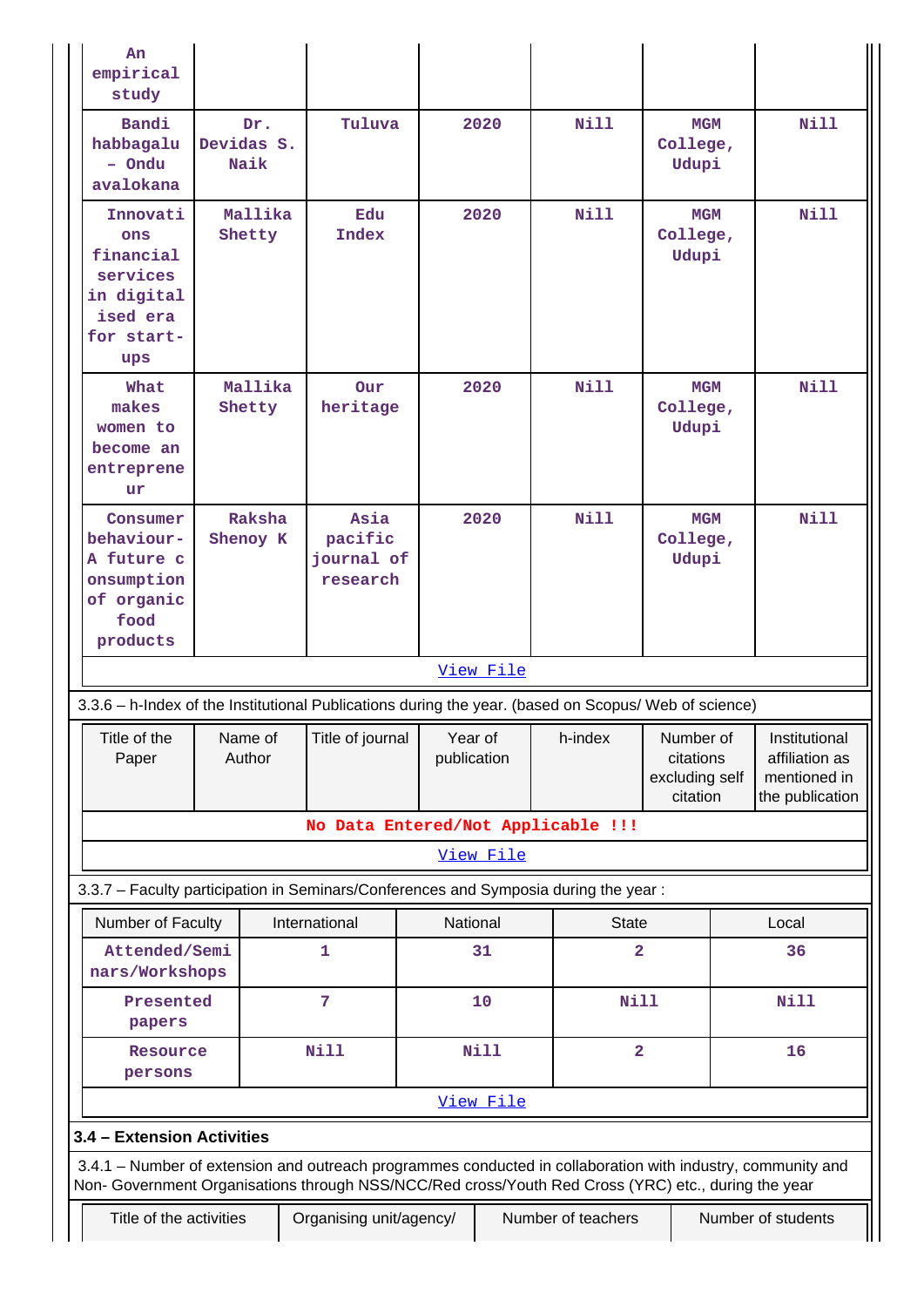|                                                                                                                                                                                                                | collaborating agency                                                          |                                                                                                       |                 | participated in such<br>activities                      |     | participated in such<br>activities                      |  |  |
|----------------------------------------------------------------------------------------------------------------------------------------------------------------------------------------------------------------|-------------------------------------------------------------------------------|-------------------------------------------------------------------------------------------------------|-----------------|---------------------------------------------------------|-----|---------------------------------------------------------|--|--|
| Say No to Drugs-<br>Vishwa Madakavasthu<br>Virodhi Sapthaha                                                                                                                                                    |                                                                               | NCC Units (the<br>both Army and Navy)<br>in association with<br>District Police<br>Department, Udupi. |                 | 6                                                       |     | 127                                                     |  |  |
| Jatha on Say No<br>to Drugs                                                                                                                                                                                    | NSS in<br>association with<br>Madyapana<br>Niyantrana Mandali,<br>Udupi Dist. |                                                                                                       |                 | 20                                                      | 515 |                                                         |  |  |
| Jatha on Geneva<br>Agreement from<br>Ajaarkadu, Udupi to<br>Shri Krishna Mutt,<br>Udupi                                                                                                                        |                                                                               | YRC in<br>collaboration with<br>Indian Redcross<br>Society, Udupi                                     |                 | 6                                                       |     | 120                                                     |  |  |
| Sadbhavana Day<br>Celebration                                                                                                                                                                                  | NSS in<br>collaboration with<br>Gandhian Study<br>Centre, MGM College         |                                                                                                       |                 | 6                                                       |     | 128                                                     |  |  |
| <b>Voters Awareness</b><br>Program                                                                                                                                                                             |                                                                               | YRC in<br>collaboration with<br>SWEEP Udupi                                                           |                 | 15                                                      |     | 158                                                     |  |  |
| <b>Blood</b> donation<br>camp                                                                                                                                                                                  |                                                                               | YRC in<br>collaboaration with<br><b>KMC Blood Bank</b>                                                |                 | 15                                                      |     | 98                                                      |  |  |
| Youth Day Jatha<br>held in Udupi city                                                                                                                                                                          |                                                                               | NSS in<br>collaboration with<br>Udupi Dist.<br>Administration                                         |                 | 12                                                      |     | 135                                                     |  |  |
|                                                                                                                                                                                                                |                                                                               |                                                                                                       | View File       |                                                         |     |                                                         |  |  |
| 3.4.2 - Awards and recognition received for extension activities from Government and other recognized bodies<br>during the year                                                                                |                                                                               |                                                                                                       |                 |                                                         |     |                                                         |  |  |
| Name of the activity                                                                                                                                                                                           | Award/Recognition                                                             |                                                                                                       |                 | <b>Awarding Bodies</b>                                  |     | Number of students<br><b>Benefited</b>                  |  |  |
| Nill                                                                                                                                                                                                           | Nill                                                                          |                                                                                                       |                 | Nill                                                    |     | Nill                                                    |  |  |
|                                                                                                                                                                                                                |                                                                               |                                                                                                       | View File       |                                                         |     |                                                         |  |  |
| 3.4.3 - Students participating in extension activities with Government Organisations, Non-Government<br>Organisations and programmes such as Swachh Bharat, Aids Awareness, Gender Issue, etc. during the year |                                                                               |                                                                                                       |                 |                                                         |     |                                                         |  |  |
| Name of the scheme<br>Organising unit/Agen<br>cy/collaborating<br>agency                                                                                                                                       |                                                                               | Name of the activity                                                                                  |                 | Number of teachers<br>participated in such<br>activites |     | Number of students<br>participated in such<br>activites |  |  |
| NSS in<br><b>Awareness</b><br>collaboration<br>rally<br>with Udupi<br>Dist.<br>Administration                                                                                                                  |                                                                               | Jatha                                                                                                 | Youth Day<br>12 |                                                         |     | 135                                                     |  |  |
| <b>Blood</b><br>donation camp                                                                                                                                                                                  | YRC in<br>collaboaration                                                      | donation camp                                                                                         | <b>Blood</b>    | 15                                                      |     | 98                                                      |  |  |

**with KMC Blood**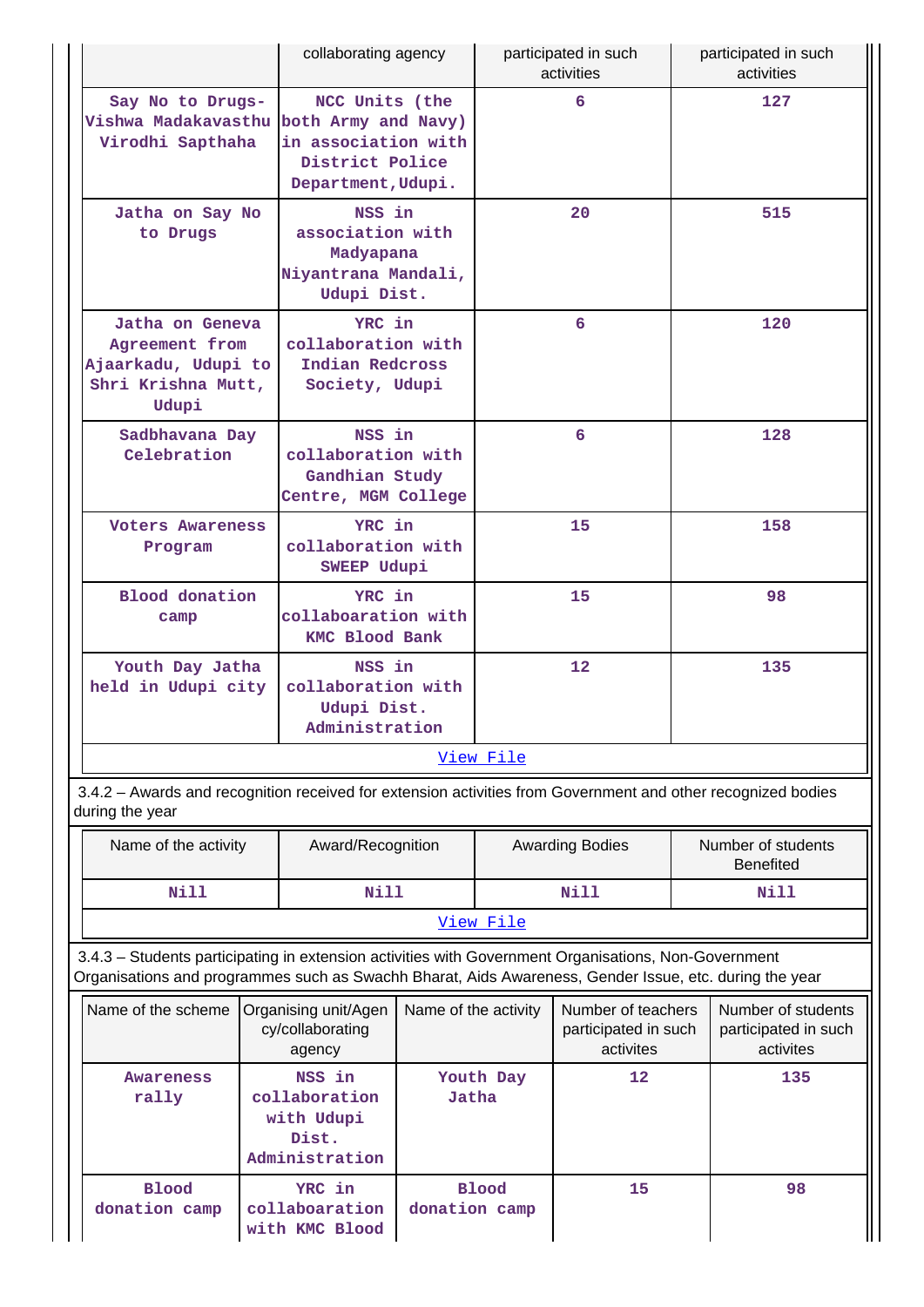|                                                                                                             |                         | <b>Bank</b>                                                                                                                                          |                                                                                                                                 |                                                                         |                                    |  |          |
|-------------------------------------------------------------------------------------------------------------|-------------------------|------------------------------------------------------------------------------------------------------------------------------------------------------|---------------------------------------------------------------------------------------------------------------------------------|-------------------------------------------------------------------------|------------------------------------|--|----------|
| Swachh<br>Bharath                                                                                           |                         | NCC Naval<br>Unit                                                                                                                                    | Swachh<br>Bharath Abhiyan<br>- Cleaning at<br>Malpe Sea<br>Shore, Indrali<br>Temple and<br>Ajjarkadu,<br>Udupi<br><b>Voters</b> |                                                                         | $\overline{3}$                     |  | 52       |
| voters<br>awareness                                                                                         |                         | YRC in<br>collaboration<br>with SWEEP<br>Udupi                                                                                                       | Awareness<br>Program                                                                                                            |                                                                         | 15                                 |  | 158      |
| Orphanage<br>Visit                                                                                          |                         | NSS, Planet<br>Mars foundation                                                                                                                       | Orphanage<br>Visit                                                                                                              |                                                                         | 15                                 |  | 253      |
| <b>Awareness</b><br>rally                                                                                   |                         | YRC in<br>collaboration<br>with Indian<br>Redcross<br>Society, Udupi                                                                                 | Jatha on<br>Geneva<br>Agreement from<br>Ajaarkadu,<br>Udupi to Shri<br>Krishna Mutt,<br>Udupi                                   |                                                                         | 6                                  |  | 120      |
| <b>Awareness</b><br>rally                                                                                   |                         | NSS, NCC<br>Units (the both<br>Army and Navy)<br>in association<br>with District<br>Administration<br>and Madyapana<br>Niyantrana<br>Mandali, Udupi. |                                                                                                                                 | Say No to<br>26<br>Drugs- Vishwa<br>Madakavasthu<br>Virodhi<br>Sapthaha |                                    |  | 515      |
|                                                                                                             |                         |                                                                                                                                                      |                                                                                                                                 | View File                                                               |                                    |  |          |
| 3.5 - Collaborations                                                                                        |                         |                                                                                                                                                      |                                                                                                                                 |                                                                         |                                    |  |          |
| 3.5.1 - Number of Collaborative activities for research, faculty exchange, student exchange during the year |                         |                                                                                                                                                      |                                                                                                                                 |                                                                         |                                    |  |          |
| Nature of activity                                                                                          |                         | Participant                                                                                                                                          |                                                                                                                                 |                                                                         | Source of financial support        |  | Duration |
|                                                                                                             | Project work<br>28      |                                                                                                                                                      |                                                                                                                                 |                                                                         | Mahatma Gandhi<br>Memorial College |  | 90       |
| Summer research<br>fellowship Program                                                                       | $\overline{\mathbf{2}}$ |                                                                                                                                                      |                                                                                                                                 | Inspire                                                                 |                                    |  | 60       |
| <b>MTTS</b>                                                                                                 |                         | $\mathbf{1}$                                                                                                                                         |                                                                                                                                 |                                                                         | National Board<br>for higher       |  | 25       |

**for higher Mathematics**

**for higher Mathematics**

**foundation**

 **6**

 **6**

 **20**

| lowship Program |                                             |
|-----------------|---------------------------------------------|
| <b>MTTS</b>     | National Board<br>for higher<br>Mathematics |
| Mini MTTS       | National Board                              |

**IWM Workshop 1 1 National Board** 

PTTS 1 1 Infosys science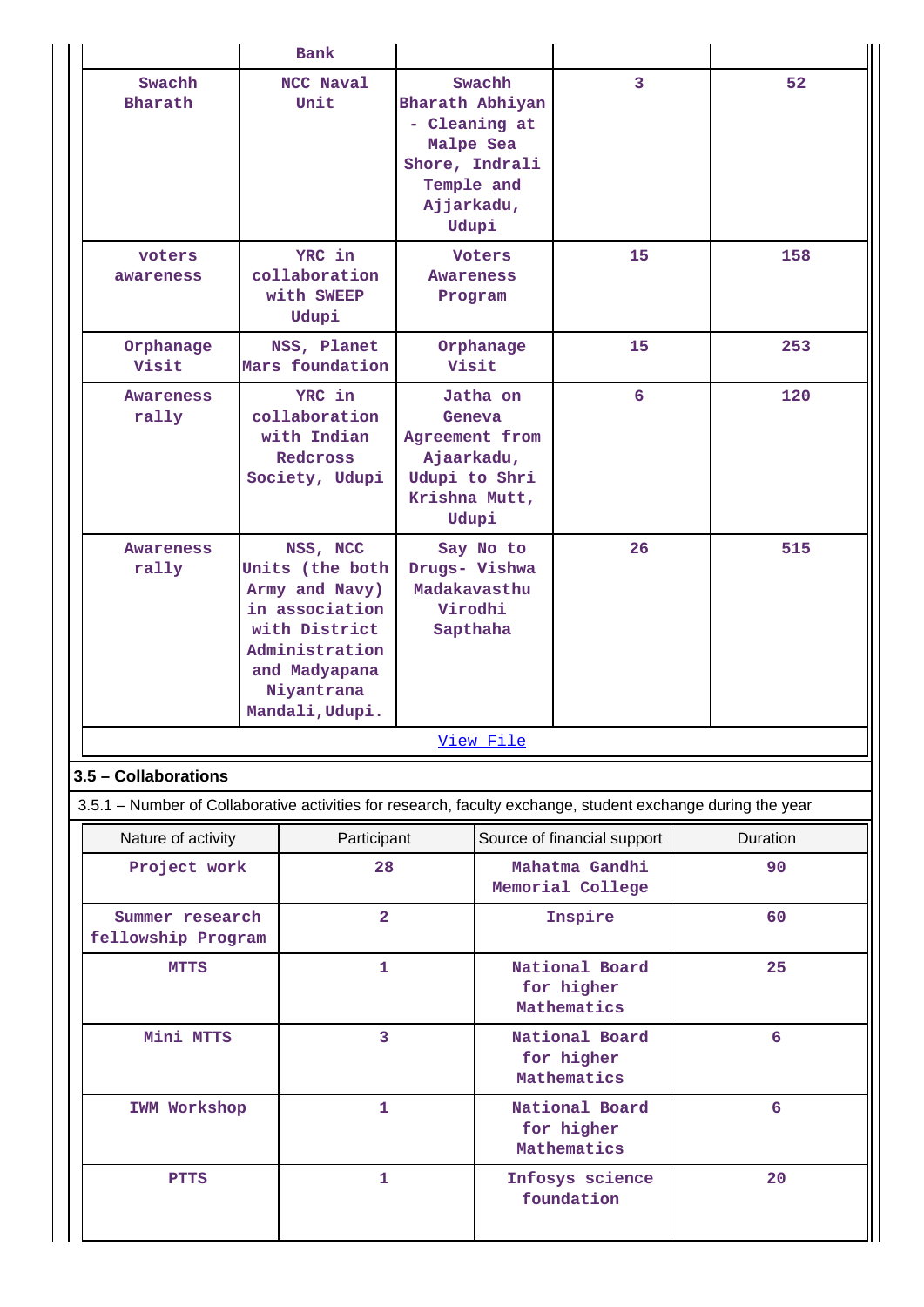| Refresher Course                                                                                                                                         |                                         | 1  |                                                                                                                                                                                                                   | HRDC, Mysore          |             | 21         |             |
|----------------------------------------------------------------------------------------------------------------------------------------------------------|-----------------------------------------|----|-------------------------------------------------------------------------------------------------------------------------------------------------------------------------------------------------------------------|-----------------------|-------------|------------|-------------|
|                                                                                                                                                          | $\mathbf{1}$<br>NSS RD Camp             |    |                                                                                                                                                                                                                   | Central<br>government |             | 30         |             |
| NDRF Camp                                                                                                                                                |                                         | 23 | Central<br>government                                                                                                                                                                                             |                       | 7           |            |             |
|                                                                                                                                                          |                                         |    |                                                                                                                                                                                                                   | View File             |             |            |             |
| 3.5.2 - Linkages with institutions/industries for internship, on-the- job training, project work, sharing of research<br>facilities etc. during the year |                                         |    |                                                                                                                                                                                                                   |                       |             |            |             |
| Nature of linkage                                                                                                                                        | Title of the<br>linkage                 |    | Name of the<br>partnering<br>institution/<br>industry<br>/research lab<br>with contact<br>details                                                                                                                 | <b>Duration From</b>  | Duration To |            | Participant |
| Project<br>Works (31)                                                                                                                                    | Automation<br>software                  |    | Asian<br>Paints<br>distributor,<br>Udupi<br>Motors,<br>Adarsha<br>Hospital,<br>World of<br>Titan, Sudha<br>Furniture<br>and<br>Interiors,<br>Rainbow<br>pipes,<br>Galaxy<br>Sports<br>World, 24<br>other firms    | 16/12/2019            | 15/06/2020  |            | 92          |
| Internships<br>(21)                                                                                                                                      | Application<br>software and<br>websites |    | Techinova<br>Udupi,<br>Chipsy<br>Services<br>Udupi,<br>Crimson<br>Coders<br>Bangalore,<br>Harsha<br>Udupi, The<br>Tech apps<br>Bangalore,<br>Web<br>solutions<br>Udupi, Udupi<br>darshan.com,<br>Kleric,<br>Udupi | 06/01/2020            |             | 24/08/2020 | 21          |
|                                                                                                                                                          |                                         |    |                                                                                                                                                                                                                   | View File             |             |            |             |
| 3.5.3 - MoUs signed with institutions of national, international importance, other universities, industries, corporate<br>houses etc. during the year    |                                         |    |                                                                                                                                                                                                                   |                       |             |            |             |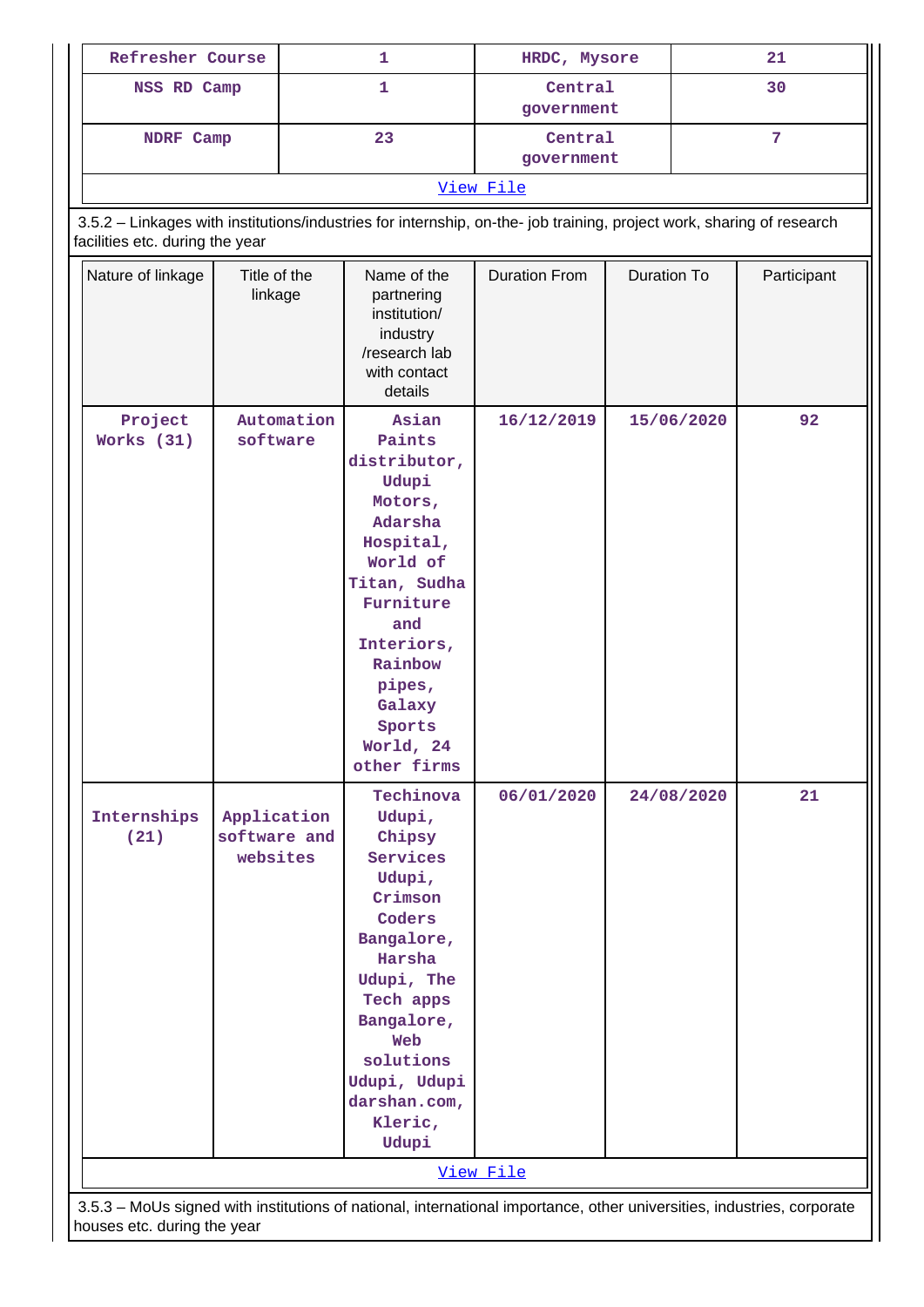| Organisation                                                                                |                   | Date of MoU signed                                                 |             | Purpose/Activities                                              |                                | Number of<br>students/teachers<br>participated under MoUs |
|---------------------------------------------------------------------------------------------|-------------------|--------------------------------------------------------------------|-------------|-----------------------------------------------------------------|--------------------------------|-----------------------------------------------------------|
| Bajaj Finserv                                                                               |                   | 27/09/2019                                                         |             | Certificate<br>programme in<br>banking finance and<br>insurance |                                | 25                                                        |
|                                                                                             |                   |                                                                    | View File   |                                                                 |                                |                                                           |
| <b>CRITERION IV - INFRASTRUCTURE AND LEARNING RESOURCES</b>                                 |                   |                                                                    |             |                                                                 |                                |                                                           |
| 4.1 - Physical Facilities                                                                   |                   |                                                                    |             |                                                                 |                                |                                                           |
| 4.1.1 - Budget allocation, excluding salary for infrastructure augmentation during the year |                   |                                                                    |             |                                                                 |                                |                                                           |
|                                                                                             |                   | Budget allocated for infrastructure augmentation                   |             | Budget utilized for infrastructure development                  |                                |                                                           |
|                                                                                             | 266               |                                                                    |             |                                                                 | 266.29                         |                                                           |
| 4.1.2 - Details of augmentation in infrastructure facilities during the year                |                   |                                                                    |             |                                                                 |                                |                                                           |
|                                                                                             | <b>Facilities</b> |                                                                    |             |                                                                 | <b>Existing or Newly Added</b> |                                                           |
|                                                                                             | Campus Area       |                                                                    |             |                                                                 | Existing                       |                                                           |
|                                                                                             | Class rooms       |                                                                    |             |                                                                 | Existing                       |                                                           |
|                                                                                             | Laboratories      |                                                                    |             |                                                                 | Existing                       |                                                           |
|                                                                                             | Laboratories      |                                                                    |             |                                                                 | Newly Added                    |                                                           |
|                                                                                             | Seminar Halls     |                                                                    | Existing    |                                                                 |                                |                                                           |
|                                                                                             |                   | Classrooms with LCD facilities                                     | Existing    |                                                                 |                                |                                                           |
|                                                                                             |                   | Classrooms with Wi-Fi OR LAN                                       | Existing    |                                                                 |                                |                                                           |
|                                                                                             |                   | Seminar halls with ICT facilities                                  | Existing    |                                                                 |                                |                                                           |
|                                                                                             |                   | Value of the equipment purchased<br>during the year (rs. in lakhs) | Newly Added |                                                                 |                                |                                                           |
|                                                                                             | Others            |                                                                    | Newly Added |                                                                 |                                |                                                           |
|                                                                                             |                   |                                                                    | View File   |                                                                 |                                |                                                           |
| 4.2 - Library as a Learning Resource                                                        |                   |                                                                    |             |                                                                 |                                |                                                           |
| 4.2.1 - Library is automated {Integrated Library Management System (ILMS)}                  |                   |                                                                    |             |                                                                 |                                |                                                           |
| Name of the ILMS<br>software                                                                |                   | Nature of automation (fully<br>or patially)                        |             | Version                                                         |                                | Year of automation                                        |
| Easylib                                                                                     |                   | Fully                                                              |             | 4.3.3                                                           |                                | 2009                                                      |
| 4.2.2 - Library Services                                                                    |                   |                                                                    |             |                                                                 |                                |                                                           |
| Library<br>Service Type                                                                     |                   | Existing                                                           | Newly Added |                                                                 |                                | Total                                                     |
| Text<br><b>Books</b>                                                                        | 50858             | 2987737                                                            | 371         | 112052                                                          | 51229                          | 3099789                                                   |
| Reference<br><b>Books</b>                                                                   | 33931             | 2018258                                                            | 151         | 51169                                                           | 34082                          | 2069427                                                   |
| e-Books                                                                                     | 3135000           | <b>Nill</b>                                                        | 50          | 4515                                                            | 3135050                        | 4515                                                      |
| Journals                                                                                    | 121               | <b>Nill</b>                                                        | Nill        | 123256                                                          | 121                            | 123256                                                    |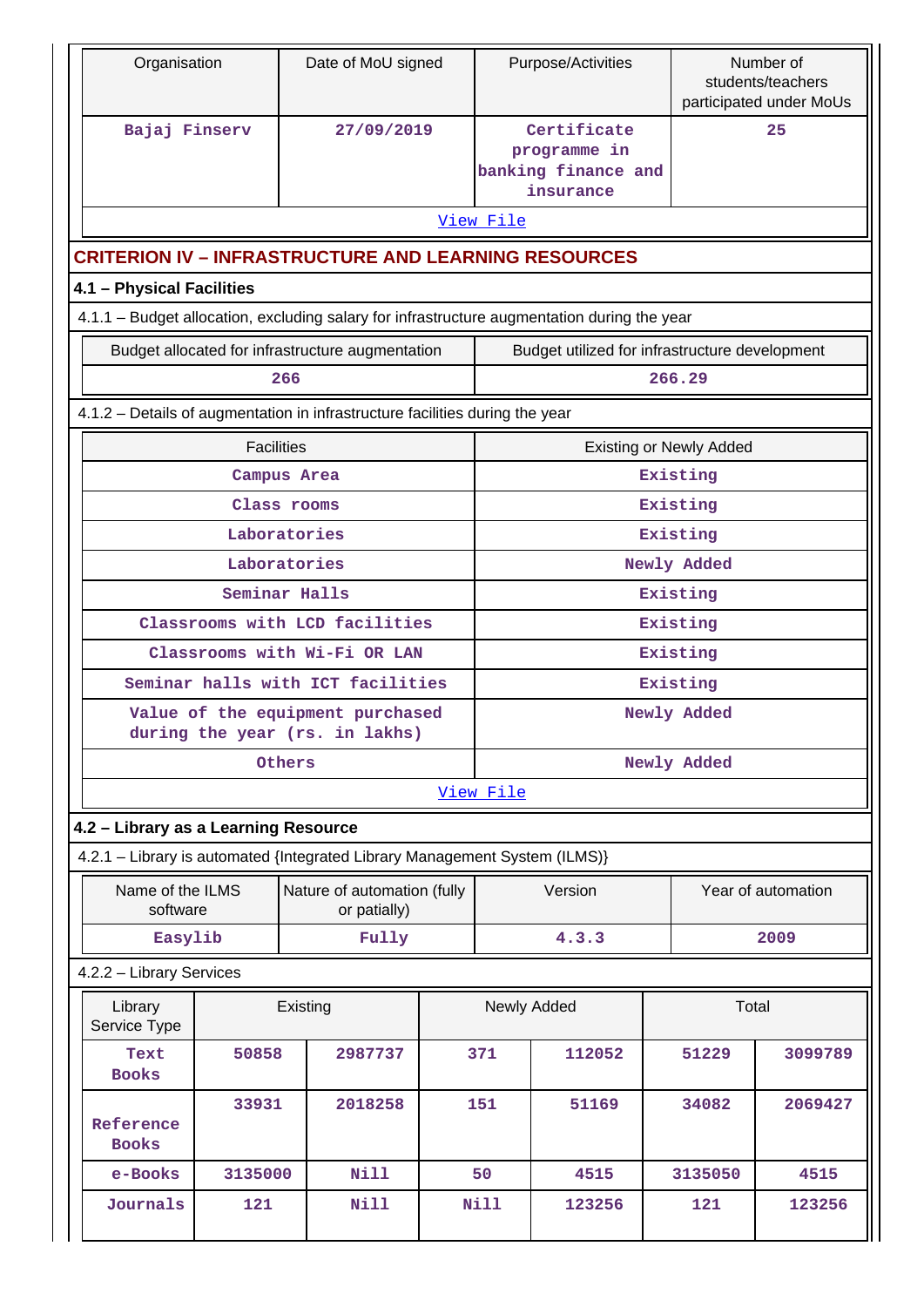| $e-$<br>Journals                                                                                                                                                                                                                                        |                            | 6000            | Nill                                                             |                            | <b>Nill</b>         | Nill                                                | 6000                    |                                                                | <b>Nill</b>   |
|---------------------------------------------------------------------------------------------------------------------------------------------------------------------------------------------------------------------------------------------------------|----------------------------|-----------------|------------------------------------------------------------------|----------------------------|---------------------|-----------------------------------------------------|-------------------------|----------------------------------------------------------------|---------------|
| Digital<br>Database                                                                                                                                                                                                                                     |                            | $\mathbf{1}$    | <b>Nill</b>                                                      |                            | Nill                | 5900                                                | $\mathbf{1}$            |                                                                | 5900          |
| CD &<br>Video                                                                                                                                                                                                                                           |                            | 732             | <b>Nill</b>                                                      |                            | 20                  | <b>Nill</b>                                         |                         | 752                                                            | <b>Nill</b>   |
| Library<br>Automation                                                                                                                                                                                                                                   |                            | $\mathbf{1}$    | <b>Nill</b>                                                      |                            | <b>Nill</b>         | 17700                                               |                         | $\mathbf{1}$                                                   | 17700         |
| Weeding<br>(hard &<br>soft)                                                                                                                                                                                                                             |                            | 19193           | 390380                                                           |                            | 73                  | 15085                                               | 19266                   |                                                                | 405465        |
| Others(s<br>pecify)                                                                                                                                                                                                                                     |                            | $\mathbf{1}$    | <b>Nill</b>                                                      |                            | <b>Nill</b>         | 13570                                               | $\mathbf{1}$            |                                                                | 13570         |
|                                                                                                                                                                                                                                                         |                            |                 |                                                                  |                            | View File           |                                                     |                         |                                                                |               |
| 4.2.3 - E-content developed by teachers such as: e-PG- Pathshala, CEC (under e-PG- Pathshala CEC (Under<br>Graduate) SWAYAM other MOOCs platform NPTEL/NMEICT/any other Government initiatives & institutional<br>(Learning Management System (LMS) etc |                            |                 |                                                                  |                            |                     |                                                     |                         |                                                                |               |
| Name of the Teacher                                                                                                                                                                                                                                     |                            |                 | Name of the Module                                               |                            |                     | Platform on which module<br>is developed            |                         | Date of launching e-<br>content                                |               |
| Dr. Vishwanath<br>Pai                                                                                                                                                                                                                                   |                            |                 | Lessons2All                                                      |                            |                     | PHP, CSS, HTML for<br>Android and Windows           |                         | 01/09/2019                                                     |               |
|                                                                                                                                                                                                                                                         |                            |                 |                                                                  |                            | View File           |                                                     |                         |                                                                |               |
| 4.3 - IT Infrastructure                                                                                                                                                                                                                                 |                            |                 |                                                                  |                            |                     |                                                     |                         |                                                                |               |
| 4.3.1 - Technology Upgradation (overall)                                                                                                                                                                                                                |                            |                 |                                                                  |                            |                     |                                                     |                         |                                                                |               |
| <b>Type</b>                                                                                                                                                                                                                                             | <b>Total Co</b><br>mputers | Computer<br>Lab | Internet                                                         | <b>Browsing</b><br>centers | Computer<br>Centers | Office                                              | Departme<br>nts         | Available<br><b>Bandwidt</b><br>h (MBPS/<br>GBPS)              | <b>Others</b> |
| Existin<br>g                                                                                                                                                                                                                                            | 338                        | 250             | 338                                                              | 6                          | 7                   | 16                                                  | 59                      | 72                                                             | $\mathbf 0$   |
| Added                                                                                                                                                                                                                                                   | 14                         |                 |                                                                  |                            |                     |                                                     |                         |                                                                |               |
|                                                                                                                                                                                                                                                         |                            | 10              | 14                                                               | $\mathbf 0$                | $\mathbf 0$         | $\mathbf{1}$                                        | $\overline{\mathbf{3}}$ | $\mathbf 0$                                                    | $\mathbf 0$   |
| Total                                                                                                                                                                                                                                                   | 352                        | 260             | 352                                                              | 6                          | 7                   | 17                                                  | 62                      | 72                                                             | $\mathbf 0$   |
| 4.3.2 - Bandwidth available of internet connection in the Institution (Leased line)                                                                                                                                                                     |                            |                 |                                                                  |                            |                     |                                                     |                         |                                                                |               |
|                                                                                                                                                                                                                                                         |                            |                 |                                                                  |                            | 72 MBPS/ GBPS       |                                                     |                         |                                                                |               |
| 4.3.3 - Facility for e-content                                                                                                                                                                                                                          |                            |                 |                                                                  |                            |                     |                                                     |                         |                                                                |               |
|                                                                                                                                                                                                                                                         |                            |                 | Name of the e-content development facility                       |                            |                     | Provide the link of the videos and media centre and | recording facility      |                                                                |               |
|                                                                                                                                                                                                                                                         |                            | Lessons2All     |                                                                  |                            |                     |                                                     |                         | https://lessons2all.com/                                       |               |
| 4.4 - Maintenance of Campus Infrastructure                                                                                                                                                                                                              |                            |                 |                                                                  |                            |                     |                                                     |                         |                                                                |               |
| 4.4.1 – Expenditure incurred on maintenance of physical facilities and academic support facilities, excluding salary<br>component, during the year                                                                                                      |                            |                 |                                                                  |                            |                     |                                                     |                         |                                                                |               |
| Assigned Budget on                                                                                                                                                                                                                                      | academic facilities        |                 | Expenditure incurred on<br>maintenance of academic<br>facilities |                            |                     | Assigned budget on<br>physical facilities           |                         | Expenditure incurredon<br>maintenance of physical<br>facilites |               |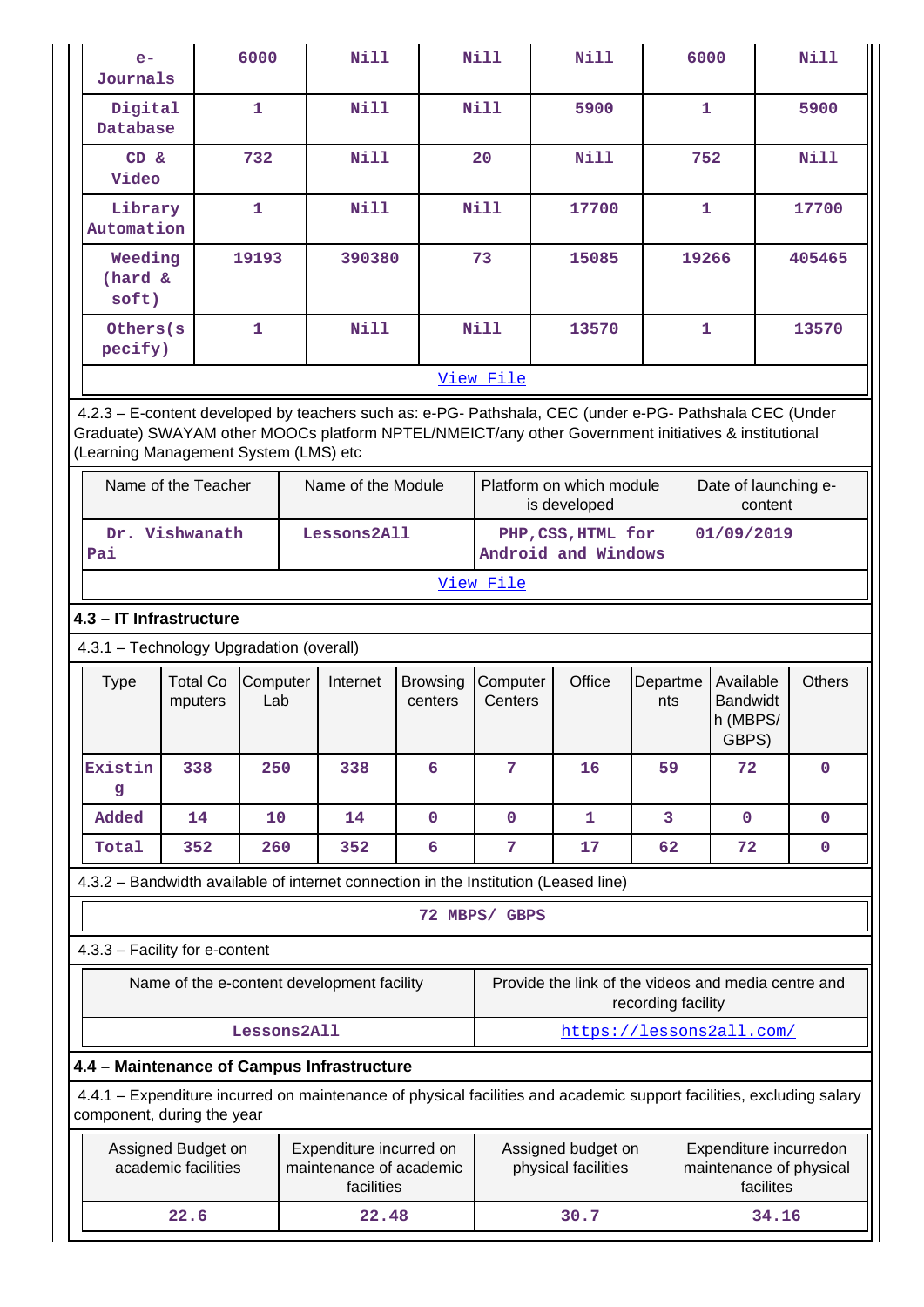4.4.2 – Procedures and policies for maintaining and utilizing physical, academic and support facilities - laboratory, library, sports complex, computers, classrooms etc. (maximum 500 words) (information to be available in institutional Website, provide link)

 **Lab- • All the Science labs are well equipped in respective domains. • Students are provided with all the resources to carry out the experiments. • The Labs are clean and neat. • Computer Science lab has 230 systems with power backup facility and well equipped infrastructure. • We have separate Server room with Dual Processor Server. • We train our students in programming skills with new tools. • Air conditioned computer laboratory, providing a system to each student. • Internet facility is provided. • White board is provided in all the laboratories. • We also have Digital/hardware lab with IC trainer kit and Students get hands on training in implementation of digital circuits. • We also have hardware museum with old computer gadgets. • We outsource Major Hardware/software related maintenance and minor problems are handled by us. Class Room- • ICT enabled classrooms. • Well-furnished classroom with blackboard/projector screen and portable projectors. Library- • We have wide range of books magazines and daily papers. We have e-resource and OPAC. • Separate reading rooms for Boys and Girls. • Internet facility for student is available. • Issuing and return of books done through software. • News paper periodical section. Sports Complex – • Well-furnished wooden badminton court, gym facilities are provided to students. • Indoor games like chess, table tennis, and carom are facilitated to students. • Courts for outdoor games like volleyball, throw ball, basketball and kabaddi are available. • We have large playground for track and team events. • We support students to participate in various national/state level sports events.**

[http://www.mgmudupi.ac.in/iqac\\_naac/2019-20/4.4.2.pdf](http://www.mgmudupi.ac.in/iqac_naac/2019-20/4.4.2.pdf)

## **CRITERION V – STUDENT SUPPORT AND PROGRESSION**

### **5.1 – Student Support**

5.1.1 – Scholarships and Financial Support

|                                         | Name/Title of the scheme                        | Number of students | <b>Amount in Rupees</b> |  |  |
|-----------------------------------------|-------------------------------------------------|--------------------|-------------------------|--|--|
| Financial Support<br>from institution   | Godg bole<br>scholarship, Alumni<br>Scholarship | 16                 | 21000                   |  |  |
| Financial Support<br>from Other Sources |                                                 |                    |                         |  |  |
| a) National                             | Govt. scholarship                               | 468                | 2379692                 |  |  |
| b)International                         | 0                                               | Nill               | 0                       |  |  |
| View File                               |                                                 |                    |                         |  |  |

 5.1.2 – Number of capability enhancement and development schemes such as Soft skill development, Remedial coaching, Language lab, Bridge courses, Yoga, Meditation, Personal Counselling and Mentoring etc.,

| Name of the capability<br>enhancement scheme | Date of implemetation | Number of students<br>enrolled | Agencies involved |
|----------------------------------------------|-----------------------|--------------------------------|-------------------|
| Soft skill<br>development                    | 01/09/2019            | 512                            | Self              |
| Remedial Coaching                            | 01/07/2019            | 487                            | Self              |
| Language Lab                                 | 25/06/2019            | 20                             | Self              |
| Bridge Course                                | 20/06/2019            | 453                            | Self              |
| Personal<br>Counselling                      | 01/07/2019            | 125                            | Self              |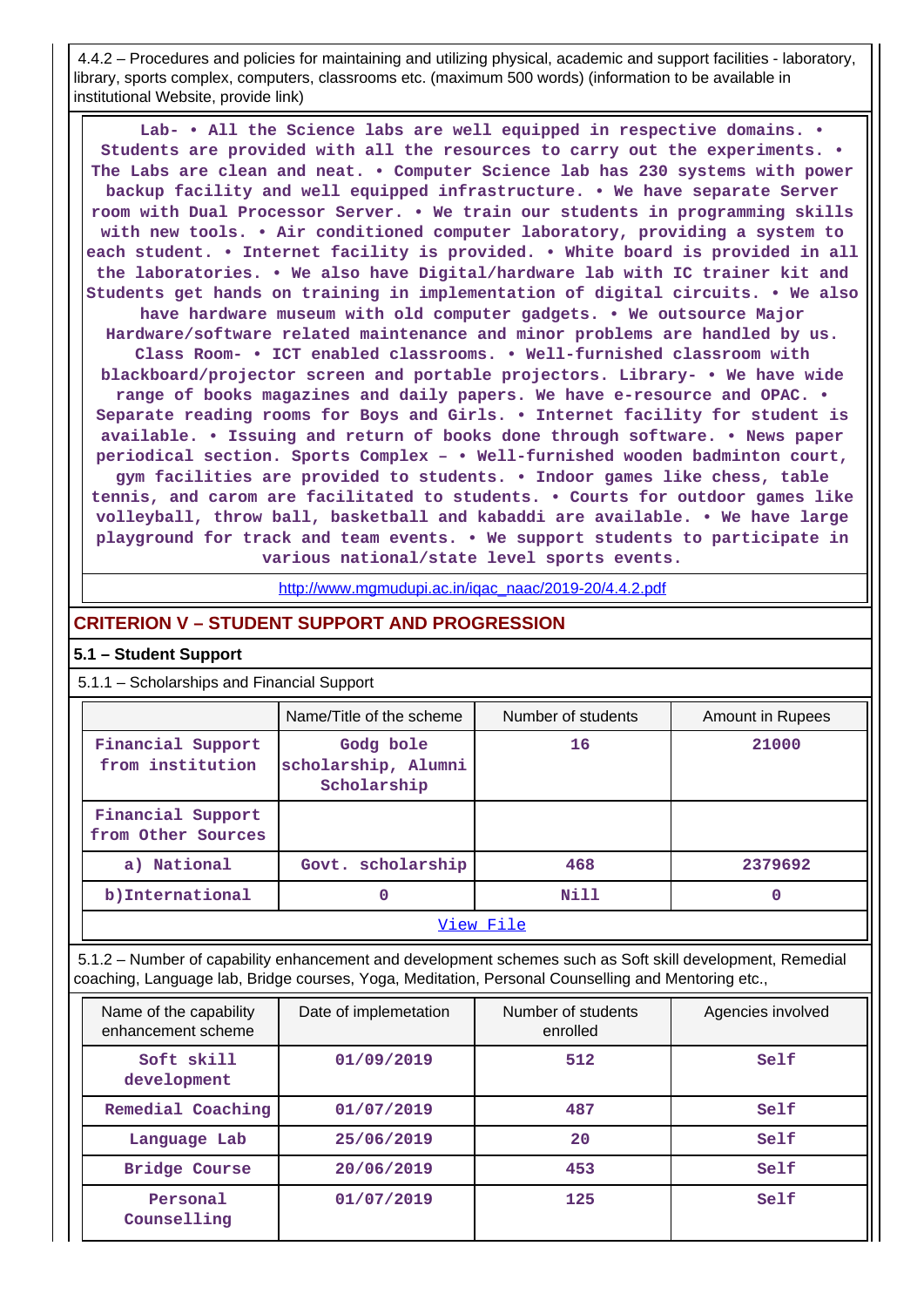|                                                                                                                                                                | Mentoring<br>01/07/2019                                   |     | 566                                                                  |                                                                                                                                                                                                                                                 |                                                              | Self                                           |                               |
|----------------------------------------------------------------------------------------------------------------------------------------------------------------|-----------------------------------------------------------|-----|----------------------------------------------------------------------|-------------------------------------------------------------------------------------------------------------------------------------------------------------------------------------------------------------------------------------------------|--------------------------------------------------------------|------------------------------------------------|-------------------------------|
| <b>GST</b>                                                                                                                                                     | Certificate<br>Course for Tally                           |     | 01/07/2019                                                           | 142                                                                                                                                                                                                                                             |                                                              | Self                                           |                               |
| <b>E-Commerce Course</b>                                                                                                                                       |                                                           |     | 01/08/2019                                                           | 24                                                                                                                                                                                                                                              |                                                              |                                                | Self                          |
|                                                                                                                                                                |                                                           |     |                                                                      | View File                                                                                                                                                                                                                                       |                                                              |                                                |                               |
| 5.1.3 - Students benefited by guidance for competitive examinations and career counselling offered by the<br>institution during the year                       |                                                           |     |                                                                      |                                                                                                                                                                                                                                                 |                                                              |                                                |                               |
| Year                                                                                                                                                           | Name of the<br>scheme                                     |     | Number of<br>benefited<br>students for<br>competitive<br>examination | Number of<br>benefited<br>students by<br>career<br>counseling<br>activities                                                                                                                                                                     | Number of<br>students who<br>have passedin<br>the comp. exam |                                                | Number of<br>studentsp placed |
| 2019                                                                                                                                                           | Competitive<br>Exam Prepara<br>tion/Career<br>Counselling |     | 674                                                                  | 492                                                                                                                                                                                                                                             |                                                              | 142                                            | 142                           |
|                                                                                                                                                                |                                                           |     |                                                                      | View File                                                                                                                                                                                                                                       |                                                              |                                                |                               |
| 5.1.4 – Institutional mechanism for transparency, timely redressal of student grievances, Prevention of sexual<br>harassment and ragging cases during the year |                                                           |     |                                                                      |                                                                                                                                                                                                                                                 |                                                              |                                                |                               |
| Total grievances received                                                                                                                                      |                                                           |     | Number of grievances redressed                                       |                                                                                                                                                                                                                                                 |                                                              | Avg. number of days for grievance<br>redressal |                               |
|                                                                                                                                                                | <b>Nill</b>                                               |     |                                                                      | Nill                                                                                                                                                                                                                                            |                                                              |                                                | Nill                          |
| 5.2 - Student Progression                                                                                                                                      |                                                           |     |                                                                      |                                                                                                                                                                                                                                                 |                                                              |                                                |                               |
| 5.2.1 - Details of campus placement during the year                                                                                                            |                                                           |     |                                                                      |                                                                                                                                                                                                                                                 |                                                              |                                                |                               |
|                                                                                                                                                                | On campus                                                 |     |                                                                      |                                                                                                                                                                                                                                                 | Off campus                                                   |                                                |                               |
| Nameof<br>organizations<br>visited                                                                                                                             | Number of<br>students<br>participated                     |     | Number of<br>stduents placed                                         | Nameof<br>organizations<br>visited                                                                                                                                                                                                              | Number of<br>students<br>participated                        |                                                | Number of<br>stduents placed  |
| Deloitte,<br>Infosys<br>Technology,<br>Cognizant,<br>Infosys BPM,<br>Wipro<br>Technology,<br>TCS, Manipal<br>media                                             |                                                           | 964 | 145                                                                  | Callcentrix<br>Bangalore,<br>Wipro<br>Bangalore,<br>Air hostess<br>Bangalore,<br>Trescon<br>Udupi,<br>BionSaftey,<br>Controls Pvt<br>Ltd<br>Bangalore,<br>Testing<br>Department<br>MAnipal.Net,<br>Security<br>officer at<br>Indigo<br>Airlines |                                                              | 90                                             | 27                            |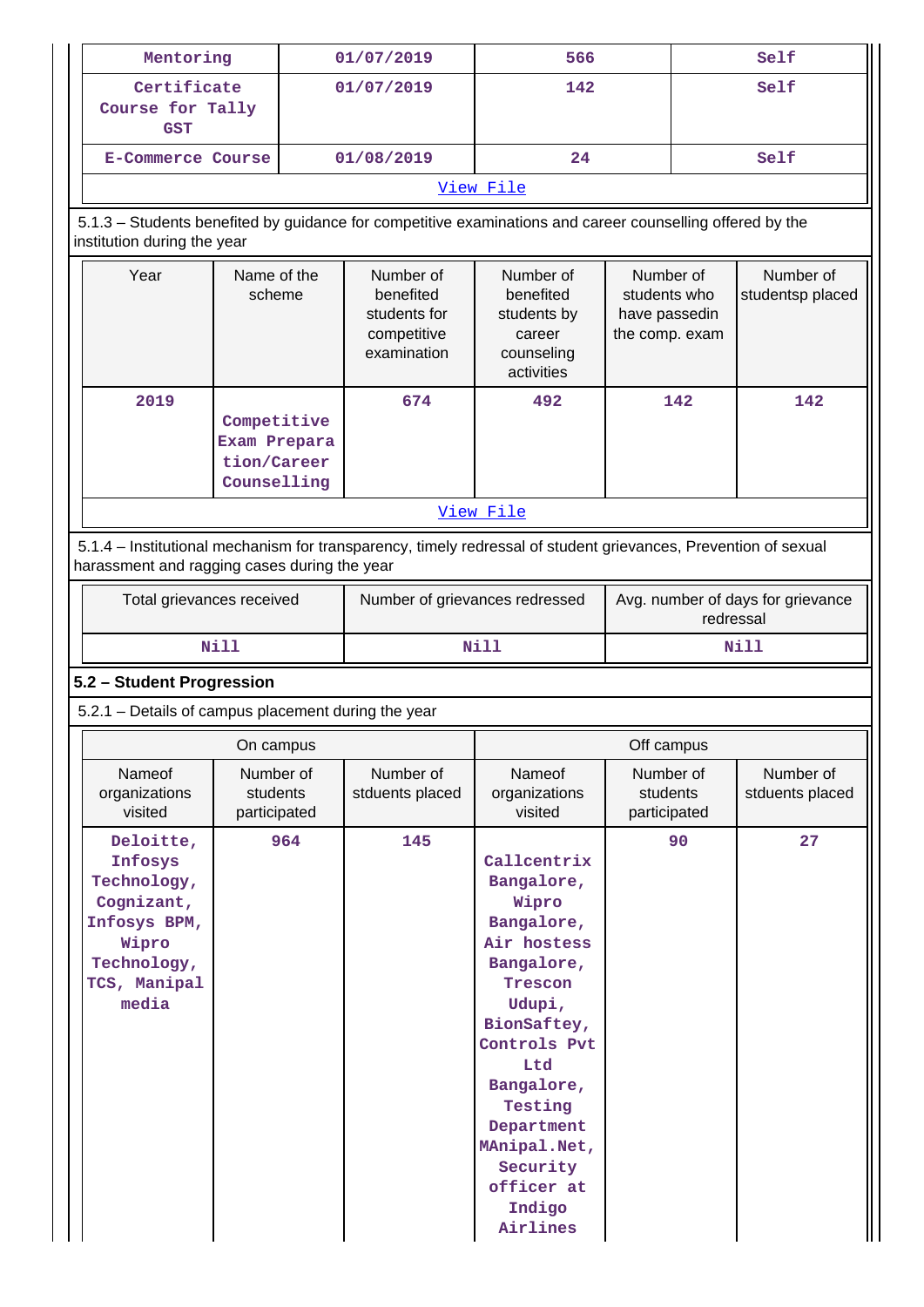|      |                                                                               |                             | Bangalore,<br>Medverve<br>Bangalore,<br>Adarsh<br>Hospital |                                                                                                                                                                               |                                                                                                                                                                                                            |
|------|-------------------------------------------------------------------------------|-----------------------------|------------------------------------------------------------|-------------------------------------------------------------------------------------------------------------------------------------------------------------------------------|------------------------------------------------------------------------------------------------------------------------------------------------------------------------------------------------------------|
|      | 5.2.2 - Student progression to higher education in percentage during the year |                             | View File                                                  |                                                                                                                                                                               |                                                                                                                                                                                                            |
| Year | Number of<br>students<br>enrolling into<br>higher education                   | Programme<br>graduated from | Depratment<br>graduated from                               | Name of<br>institution joined                                                                                                                                                 | Name of<br>programme<br>admitted to                                                                                                                                                                        |
| 2020 | 45                                                                            | <b>BCA</b>                  | Computer<br>Science                                        | MIT,<br>Nitte,<br>Mangalore<br>University                                                                                                                                     | MCA, M.Sc                                                                                                                                                                                                  |
| 2020 | 39                                                                            | <b>BCom</b>                 | Commerce                                                   | ICAI, A J<br>institute of<br>Management,<br>Manipal<br>Institute of<br>Management,<br>Acharya<br>Institute of<br>Management,<br><b>PES</b><br>University                      | CA, MBA, M. Com                                                                                                                                                                                            |
| 2020 | 100                                                                           | <b>BSC</b>                  | Science                                                    | <b>MIT</b><br>Manipal,<br>MAHE,<br>Mangalore<br>University,<br>Govt.<br>College<br>Ajjarkad<br>Udupi,<br>Alva's<br>College<br>Moodbidre,<br>St. Agnes<br>College<br>Mangalore | M.Sc(Chemi<br>stry,<br>Statistics,<br>Mathematics,<br>Zoology Bota<br>ny, Physics,<br>Comp.Sci ) M<br>.Sc(Forensic<br>Science,<br>Dietics<br>Applied<br>Nutrition,<br>Public<br>Health, Food<br>Nutrition) |
| 2020 | 32                                                                            | <b>BA</b>                   | Arts                                                       | MIT Manipa<br>1, Mangalore<br>University, G<br>ovt College<br>Tenkanidiyoo<br>r, SDM<br>College<br>Mangalore                                                                  | MA(English,<br>Economics,<br>History,<br>Pol.Sci<br>, Kannada)<br>LLB, B.Ed,<br>Mass Communi<br>cation, MCJ,<br>Film Making<br>& Communicat<br>ion                                                         |
|      |                                                                               |                             | View File                                                  |                                                                                                                                                                               |                                                                                                                                                                                                            |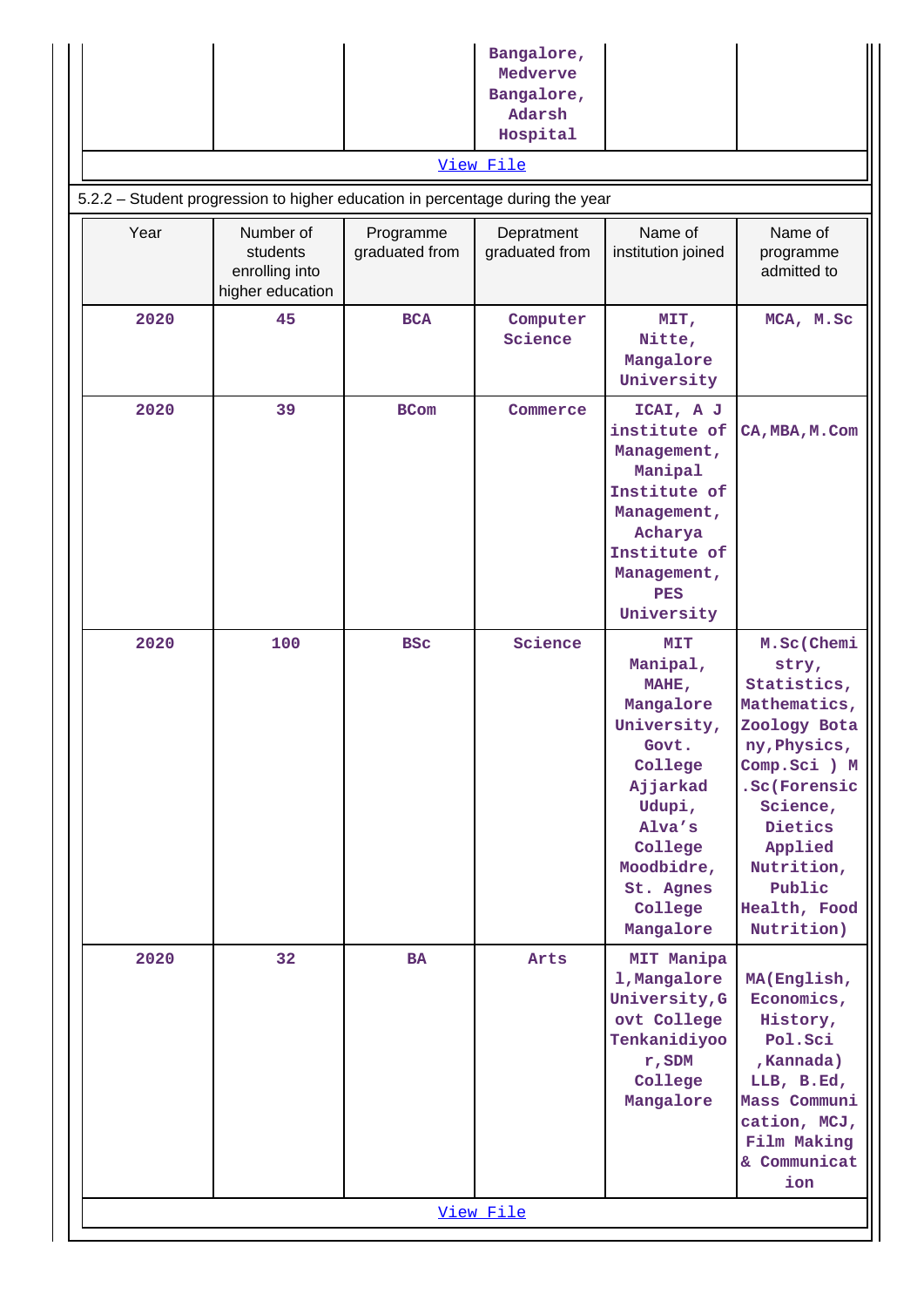5.2.3 – Students qualifying in state/ national/ international level examinations during the year (eg:NET/SET/SLET/GATE/GMAT/CAT/GRE/TOFEL/Civil Services/State Government Services)

| <b>Items</b> | Number of students selected/ qualifying |
|--------------|-----------------------------------------|
| <b>CAT</b>   |                                         |
| Any Other    |                                         |

#### [View File](https://assessmentonline.naac.gov.in/public/Postacc/Qualifying/10169_Qualifying_1618896560.xlsx)

5.2.4 – Sports and cultural activities / competitions organised at the institution level during the year

| Activity                           | Level                  | Number of Participants |  |  |
|------------------------------------|------------------------|------------------------|--|--|
| Outdoor Games                      | University level       | 18                     |  |  |
| Indoor Games                       | University level       | 120                    |  |  |
| Sports Day Athletics               | Institutional level    | 265                    |  |  |
| Outdoor Games                      | Intramural stream wise | 372                    |  |  |
| Indoor Games                       | Intramural stream wise | 143                    |  |  |
| Annual Day Cultural<br>competition | Institutional level    | 75                     |  |  |
| View File                          |                        |                        |  |  |

#### **5.3 – Student Participation and Activities**

 5.3.1 – Number of awards/medals for outstanding performance in sports/cultural activities at national/international level (award for a team event should be counted as one)

| Year | Name of the<br>award/medal        | National/<br>Internaional | Number of<br>awards for<br>Sports | Number of<br>awards for<br>Cultural | Student ID<br>number | Name of the<br>student                 |
|------|-----------------------------------|---------------------------|-----------------------------------|-------------------------------------|----------------------|----------------------------------------|
| 2019 | Gold                              | National                  | 1                                 | Nill                                | 17575                | Sangamesh<br>Handi III<br>B.Com        |
| 2020 | Particip<br>ation Cert<br>ificate | National                  | Nill                              | 1                                   | 18605                | Smitha<br>S.B. II<br>B.Com             |
| 2019 | Gold,<br>Silver                   | National                  | 3                                 | <b>Nill</b>                         | 19607                | Abhin.B.<br>Devadiga I<br><b>B.Com</b> |
| 2020 | First<br>Place                    | National                  | <b>Nill</b>                       | $\mathbf{1}$                        | 17070                | Shreyas<br>G. Kotian<br>III B.A.       |
| 2020 | First<br>Place                    | National                  | <b>Nill</b>                       | 1                                   | 17512                | Akanksh<br>J.B. III<br>B.Com           |
|      |                                   |                           | View File                         |                                     |                      |                                        |

 5.3.2 – Activity of Student Council & representation of students on academic & administrative bodies/committees of the institution (maximum 500 words)

 **The Student Welfare Committee (SWC) endeavors to help student's educational process to advance their academic as well as personal abilities. It ensures maximum benefits to the students through various welfare activities organized by the college. The committee administers and makes decisions concerning student welfare, taking up issues reported by students and resolves them by**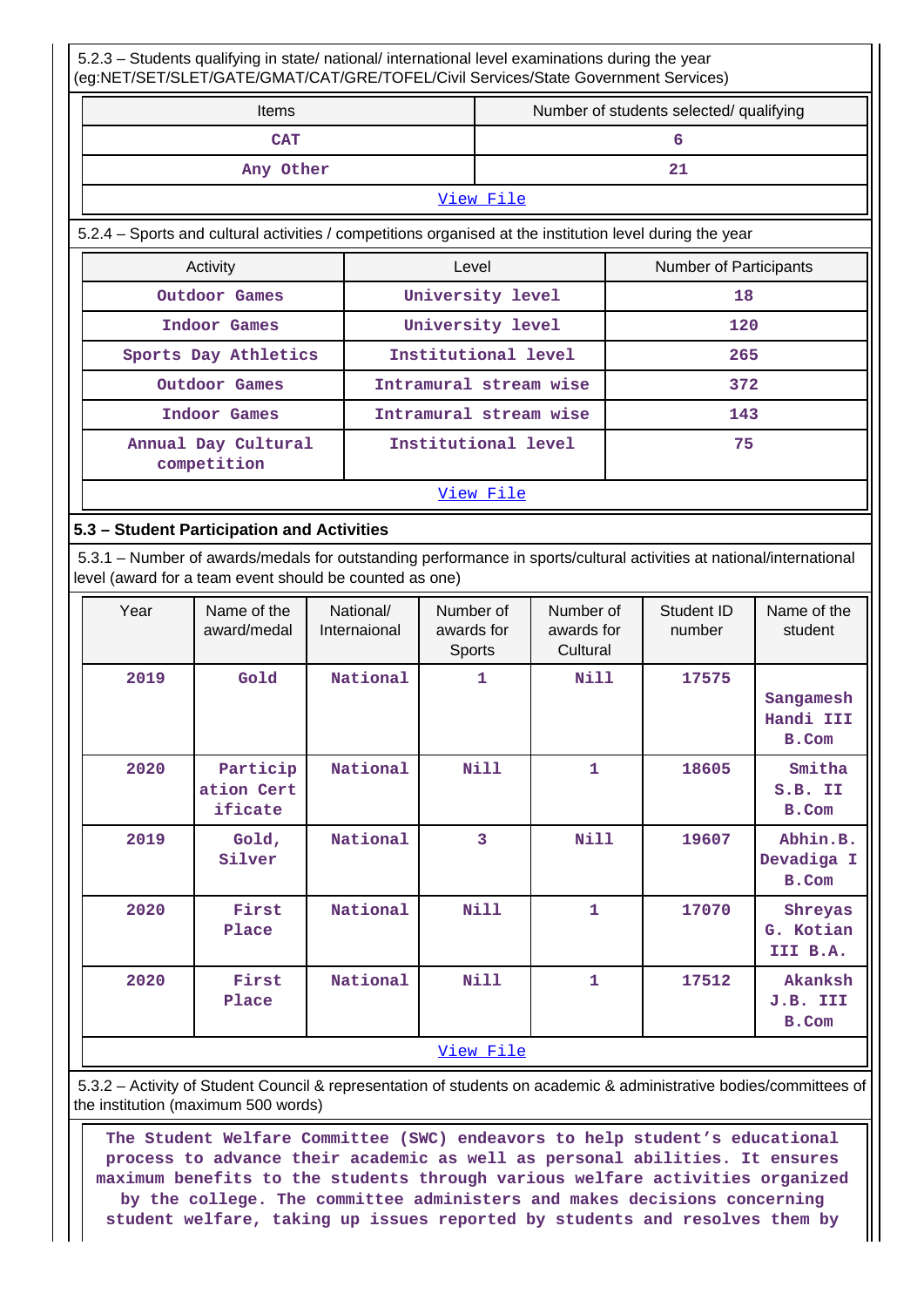**bringing it to the notice of the Principal and Student Welfare Officer (SWO). SWC represents the student community and council members are considered as the real ambassadors of the institution. It comprises of SWC President and office bearers at various committees. SWC coordinates with the other clubs of the college in organizing various activities throughout the year such as interclass competitions and Annual Day celebrations. Every year, SWC mobilizes funds for the midday meals and also for the medical expenses of the needy students. There is student representation in the IQAC and other committees. Different clubs / committees of our college have a staff convener and one or two student secretaries. All the club / committees conduct activities for students throughout the year. Some of those regular activities are as follows: A new concept "KattePanchathike" has been introduced this year by SWC. The celebrities of different walks addressed the students under the Mango trees and shared their success stories. An app called 'Notify MGM' developed by our students was launched to notify students about the activities of the college. NCC (Army and Naval wings) had organized many programs including self-defense, tree plantation etc. Students of NCC also participated in various camps, Swachh Bharath program, trekking, ship modelling, Independence Day and Republic Day parades. NSS volunteers have attended many camps, jaathas and also participated in Independence Day and Republic Day parades. Rangers and Rovers participated in Shramadan program and NDRF camp. Youth Red Cross has organized various programs like blood donation camp, Voters awareness program, Swachha Sarvekshana Abhiyana. Many students from Sports Club have achieved new heights by participating and winning many prizes in National, State and University level sports tournaments. Sports club has also organized Annual sports meet where inter-class competitions were conducted. Commerce club has conducted various activities like talent hunt, Investment Awareness Program. Science club has conducted various competitions like pick and speak, essay writing etc. Students of Science Club bagged first prize in State Level Science Drama competition. The Eco club celebrated Vanamahotsava. It also conducted seminars and demonstrations. Students of Eco club have secured first place in State level Kannada Science Elocution competition. IT club has conducted various activities like quiz, essay competition, toggle talk etc. Literary and fine arts club conducted talent search program. 'Photography club' has organized photo exhibition. Students of 'Theatre club' won first prize in National level drama competition. Tulu sangha has organized Tulu Koota. M.Sc computer science students organized 'Pradeeptha', a techno cultural program for PG students. SWC organized a mega event called 'Spectrum' for students of the college and all the students participated.**

#### **5.4 – Alumni Engagement**

5.4.1 – Whether the institution has registered Alumni Association?

 **Yes**

 **'The Mahatma Gandhi Memorial College Alumni Forum (regd. body)' came into existence on 26th May 2002 with registration number No. 34/2002-2003/Dt 20.08.02. The main objective of the forum is to develop fellowship among the alumni and to maintain good rapport between them and their alma mater. The proud alumni of the college, are now settled in different capacities around the world and the college is strengthened by the sound alumni association. The alumni association of the college meets officially once a year for general body meeting and to celebrate Alumni Day. Annual get together function for the academic year 2019-20 was held on 1st March 2020. The alumni who attended this program nostalgically recalled their days in the college and also discuss the activities of the college and make suggestions for further development of the forum as well as the college. Apart from this, distinguished alumni of the college were invited by various clubs/departments in the college for talks, seminars and interactive sessions. During 2019-20 many such events were**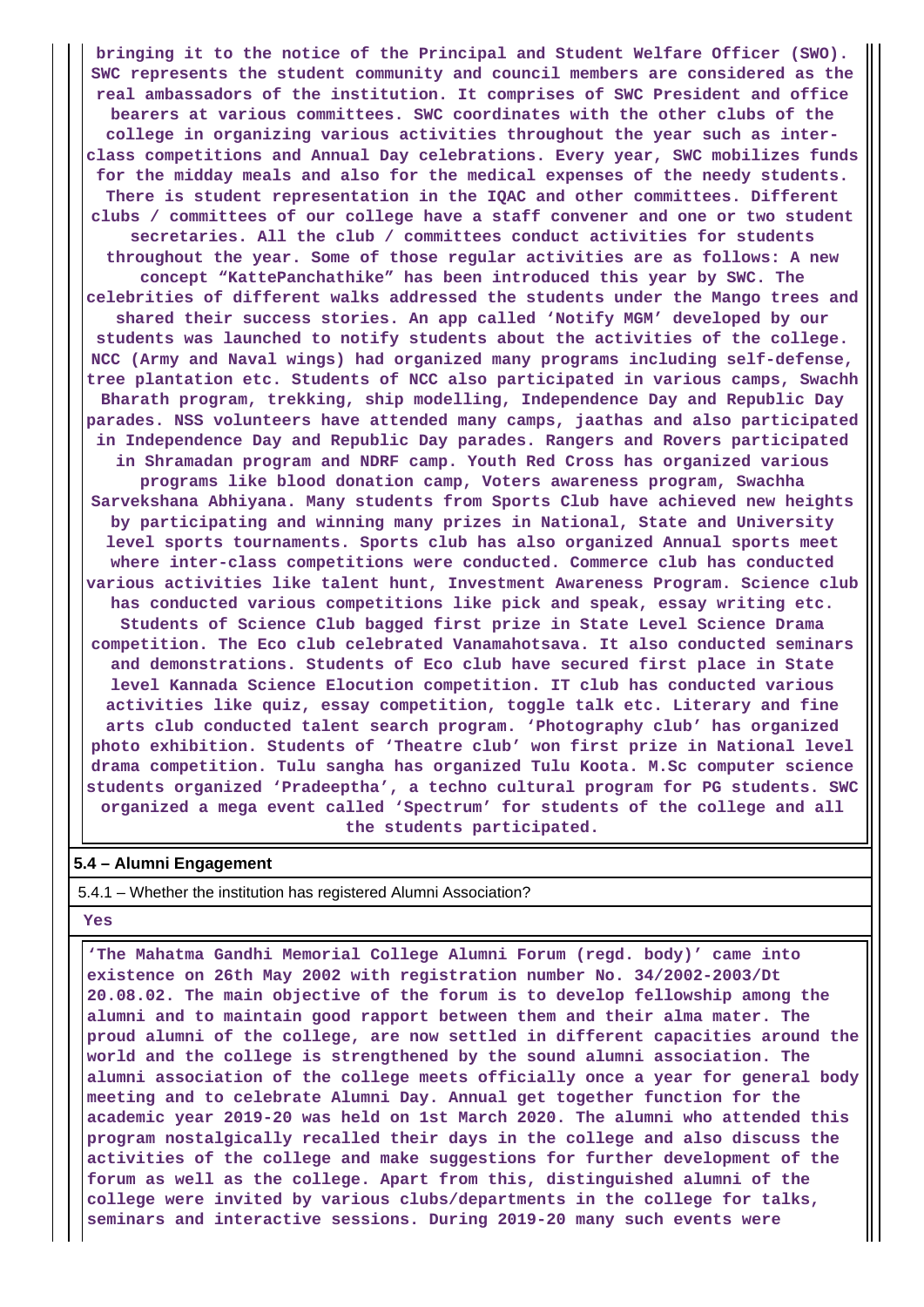**conducted which inspired the students immensely. • Mr. H. Rajesh Prasad IAS, GST Commissioner, Delhi interacted with our students and discussed the topic "How to prepare for IAS examination?". • Ms. Shwetha Rao, Deputy Director of H.R.Secretariat, New Delhi, spoke on "New Education Policy Competitive Examinations". The programme was organized by Department of Eonomics. • Mr. Sujay, Axis Bank employee, Mangalore interacted with students as a part of the programme 'Interaction with Alumni' organized by Department of Computer science. • CA Sandesh Kumar inaugurated the Vocational Conference organized by Department of Commerce. • CA Sandesh Kumar inaugurated VPL and CA Ram Ganesh and CA Bharat Nayak took role as Chair person for panel discussion. • CA Vineeth Shetty conducted quiz for our B.Com students. Alumni members have addressed our students on various topics and interacted with them. The Alumni are actively involved in the betterment of the college and donate to the Midday meal and Scholarship fund.**

5.4.2 – No. of enrolled Alumni:

**1452**

5.4.3 – Alumni contribution during the year (in Rupees) :

**10000**

5.4.4 – Meetings/activities organized by Alumni Association :

**2 Meetings and alumni day celebration.**

### **CRITERION VI – GOVERNANCE, LEADERSHIP AND MANAGEMENT**

#### **6.1 – Institutional Vision and Leadership**

 6.1.1 – Mention two practices of decentralization and participative management during the last year (maximum 500 words)

 **A student of Mahatma Gandhi Memorial College will be an individual endowed with the spirit of enquiry, eager to acquire knowledge and skills, competent to be employed in his field, possessing qualities of leadership, responsible to family, society and nation, capable of appreciating aesthetics and understanding our cultural heritage and rational as well as human in attitude. Teaching staff and administrative staff are given representation in various activities related to the decision making and implementation processes. The college has a decentralized mechanism that enables its smooth functioning. Teaching staff are given representation in the governing council. In addition to this there is a staff council in which the heads of all departments and the librarian are the members. Strategic plan for activities of the academic year is chalked out by principal in consultation with staff council and IQAC. Teaching staff give their opinion in finance and purchase matter. SWC gives suggestions for organizing various activities and competitions. Feedback from parents and alumni is collected for the improvement of quality of service provided. Heads of the departments are consulted while recruiting new staff for their departments. Teachers are encouraged to develop departments on modern lines in consultation with the principal. For implementation of plans adopted in the staff meetings, the principal is aided by committees like IQAC, SWC, Admission committees, Discipline committees, Staff council, NSS,NCC etc. the administrative staff takes care of smooth and convenient running of administrative system of collaboration with principal and teaching staff.**

6.1.2 – Does the institution have a Management Information System (MIS)?

**Partial**

**6.2 – Strategy Development and Deployment**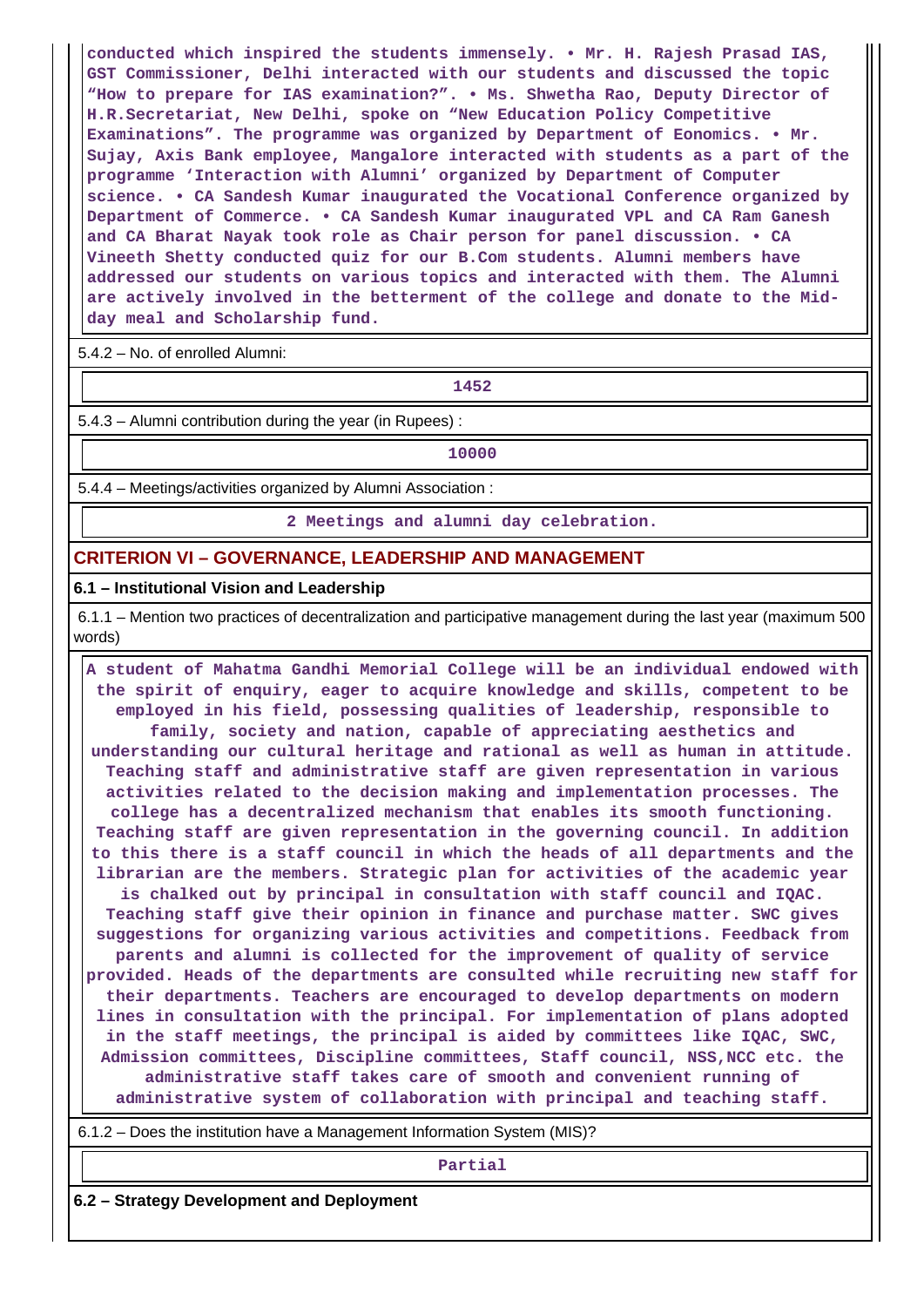|                                      | 6.2.1 – Quality improvement strategies adopted by the institution for each of the following (with in 100 words each):                                                                                                                                                                                                                                                                                                                                                                                                                                                                                                                                                                                                                                                                                                    |
|--------------------------------------|--------------------------------------------------------------------------------------------------------------------------------------------------------------------------------------------------------------------------------------------------------------------------------------------------------------------------------------------------------------------------------------------------------------------------------------------------------------------------------------------------------------------------------------------------------------------------------------------------------------------------------------------------------------------------------------------------------------------------------------------------------------------------------------------------------------------------|
| <b>Strategy Type</b>                 | <b>Details</b>                                                                                                                                                                                                                                                                                                                                                                                                                                                                                                                                                                                                                                                                                                                                                                                                           |
| Admission of Students                | . As per the procedure laid by the<br>Govt., university and management, the<br>students are admitted to the courses<br>run by the institution. . Criteria like<br>merit- cum- reservation are followed<br>while admitting the students. • A<br>notification regarding the admission is<br>published in the leading dailies for<br>the information of the public. .<br>Admission Data for the year 2019-20: 1.<br>B.Sc. - 193 2. BCA- 90 3. B.A -77 4.<br>B.Com -188 5. M.Sc-26                                                                                                                                                                                                                                                                                                                                           |
| Industry Interaction / Collaboration | Campus placement drives were held<br>regularly by the following companies: .<br>Infosys Technologies. . Wipro<br>Technologies. . Infosys BPM. . TCS. .<br>Deloitte. . Cognizant. 140 students<br>have been selected in the campus drive<br>during the year. In addition to this,<br>our M.Sc students worked on internship<br>in IT Sector. Final year students were<br>accompanied by the staff to various<br>industries to know the functioning and<br>process that are involved.                                                                                                                                                                                                                                                                                                                                      |
| Examination and Evaluation           | <b>• Internal examinations are being</b><br>conducted by the college according the<br>academic calendar prescribed by the<br>university. Two internal examinations<br>are being conducted per semester and<br>evaluation is carried out by the<br>college. . The semester exams are<br>conducted by the university and a<br>transparent mechanism has been adopted<br>for the evaluation.                                                                                                                                                                                                                                                                                                                                                                                                                                |
| Teaching and Learning                | . We adhere to rules and regulations<br>pertaining to work load and follow the<br>traditional as well as the innovative<br>methods in the teaching and learning. .<br>Teachers and students are given the<br>opportunities to work as policy<br>associates, legislative researchers,<br>political analysis or strategists, etc.<br>. A healthy balance has been maintained<br>between the theory and practical<br>experience. . Regular activities are<br>being organised under the Teaching and<br>Learning Centre for improving the<br>quality of teaching and develop the<br>learning skills. The following<br>activities were conducted the during<br>the year: 1. Mr. J.P Rao, media<br>consultant and Trainer, gave a talk on<br>'Effective communication techniques' in<br>teaching on 18/06/2019. 2. Dr. Devidas |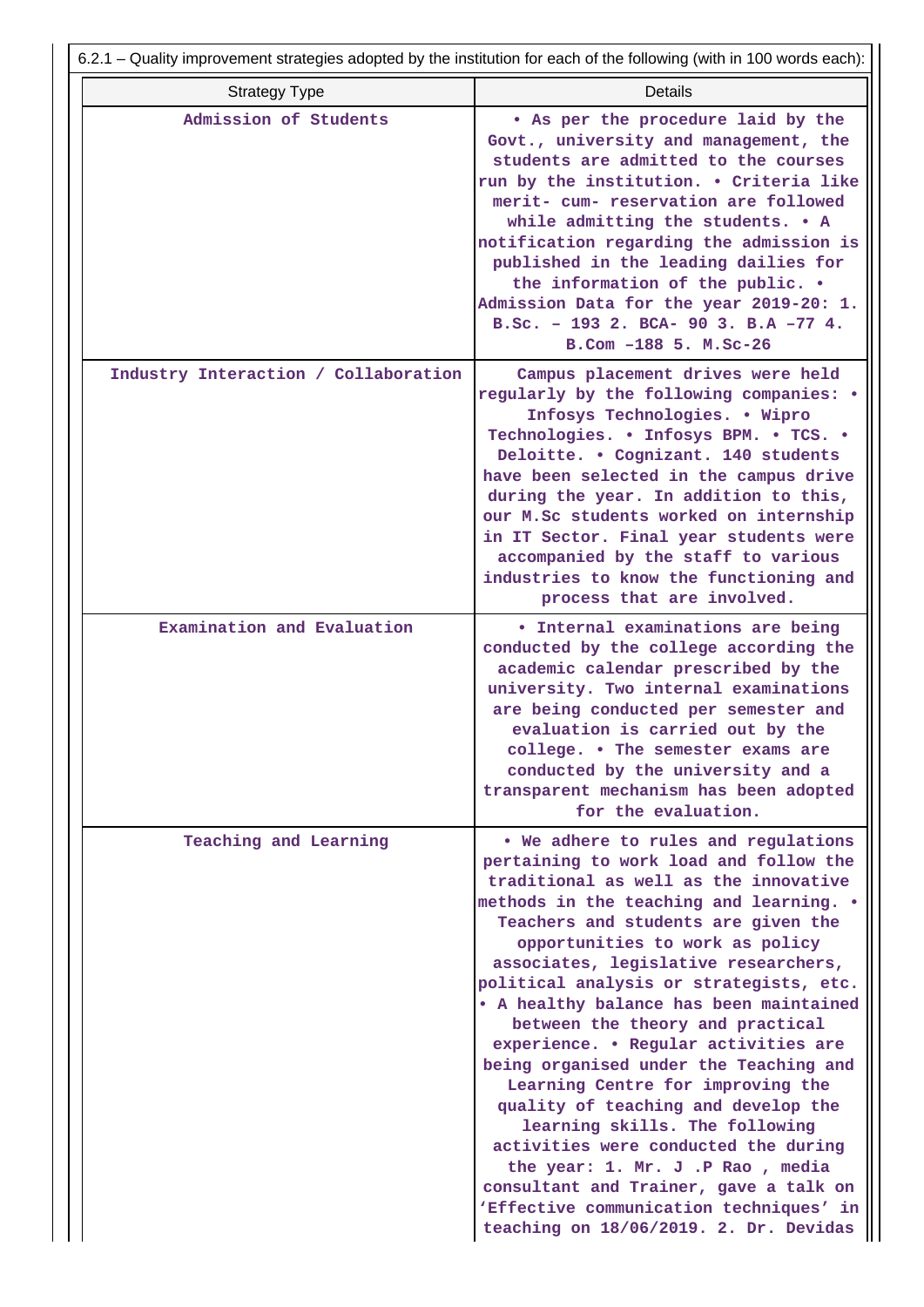|                          | S.Naik, Associate Professor, dept., of<br>English a talk on the topic, 'Look<br>beyond the Context' on 29th July 2019.<br>3. Prof. K Surendranath Shetty,<br>Associate Professor, dept., of<br>Political Science a talk on the topic,<br>" Article 370 and 35A" on 30/08/2019 4.<br>Dr. Shayamala Hande, MAHE, a talk on<br>the topic, ' Research Avenues'on<br>06/09/2019 5. Prof. Laxminarayana<br>Karantha, Associate Professor, dept.,<br>of Economics a talk on the topic, "<br>Slowdown of Indian Economy" on<br>04/10/2019 6. Dr. Putti Vasanth Kumar,<br>Lecture, dept., of Kannada a talk on<br>the topic, " Traditional Food Habits"<br>on 11/10/2019 7. Mr. Ramachandra Bhat,<br>Lecture, dept., of Commerce a talk on<br>the topic, " Personal Finance" on<br>10/01/2020 8. Demonstration on<br>Video/Audio uploading to online class<br>portal by Mr. Ashwin and Ms. Jyothi,<br>Manipal Technology, Manipal on 29th<br>August 2020. 9. Demonstration on<br>Video/Audio uploading to online class<br>portal by Dept. of Computer Science, on<br>29th August 2020. |
|--------------------------|-------------------------------------------------------------------------------------------------------------------------------------------------------------------------------------------------------------------------------------------------------------------------------------------------------------------------------------------------------------------------------------------------------------------------------------------------------------------------------------------------------------------------------------------------------------------------------------------------------------------------------------------------------------------------------------------------------------------------------------------------------------------------------------------------------------------------------------------------------------------------------------------------------------------------------------------------------------------------------------------------------------------------------------------------------------------------------|
| Curriculum Development   | • The regular curriculum is                                                                                                                                                                                                                                                                                                                                                                                                                                                                                                                                                                                                                                                                                                                                                                                                                                                                                                                                                                                                                                                   |
|                          | prescribed by the Mangalore University<br>to which MGM College is affiliated. .<br>The faculties who are in the BoS,<br>involve in the upgradation of the<br>curriculum. . However, the college<br>develops its own curricula for the<br>certificate / awareness courses. 1.<br>Certificate Course in Green Chemistry.<br>2. Certificate Course in Gandhian<br>Studies and Sustainable Development. 3.<br>Certificate Course in Fashion Designing<br>handled by department of History. 4.<br>Certificate program in Banking, Fiancé<br>and insurance, patterned with<br>"BajajFinserv Limited" under the<br>guidance of Commerce department. 5.<br>Python online certificate course, Dept.<br>of Computer Science. 6. Raspberry pi<br>online course, Dept. of Computer<br>Science. 7. E commerce. Dept. of<br>Computer Science.                                                                                                                                                                                                                                               |
| Research and Development | • The staff and students are<br>encouraged to do the research in their<br>respective fields and seed money is<br>being made available for this purpose<br>by the management. . The Research<br>Scholars have unlimited access to the<br>internet facility. . The Research<br>Committee monitors the development of                                                                                                                                                                                                                                                                                                                                                                                                                                                                                                                                                                                                                                                                                                                                                            |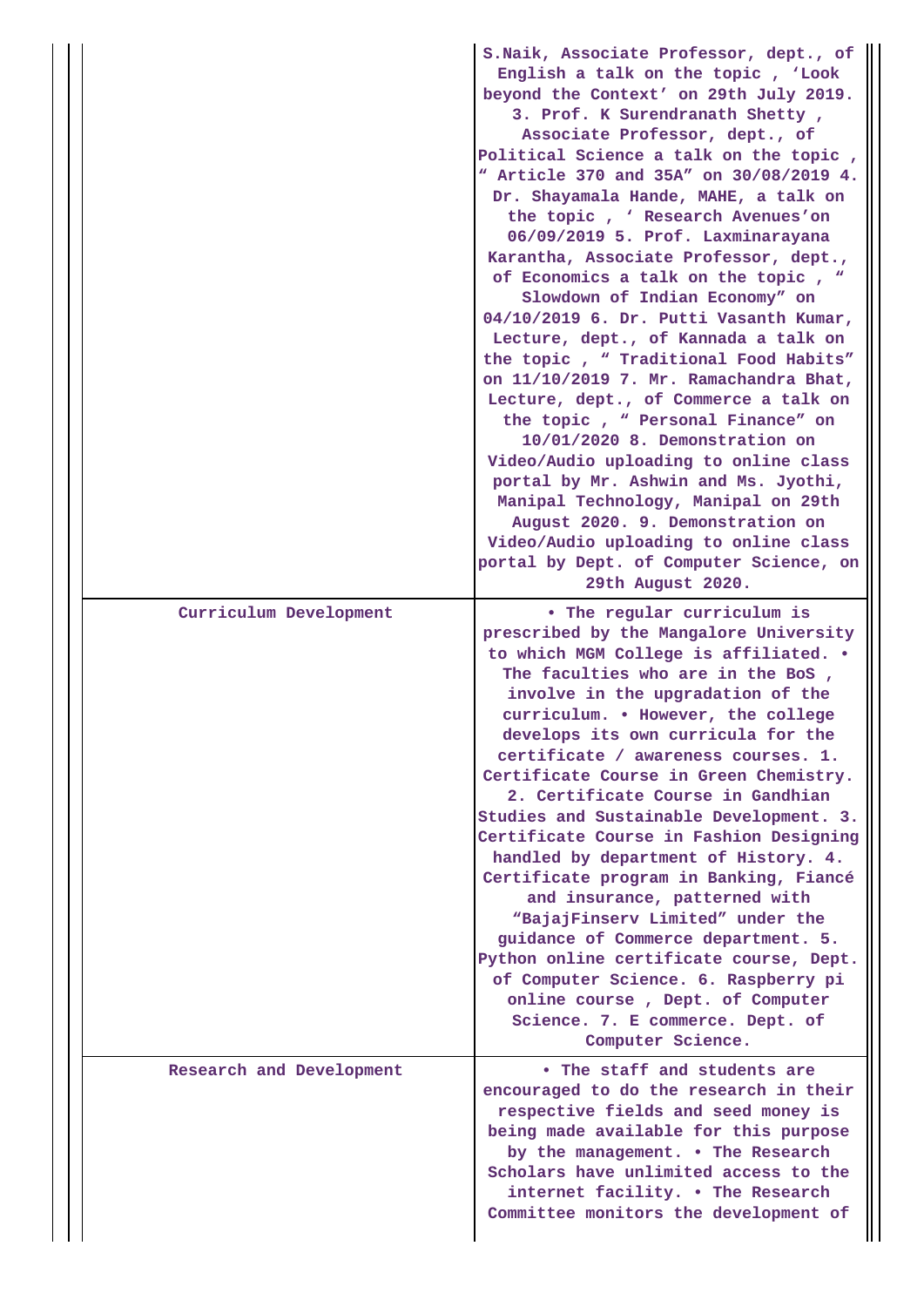|                                  | the research work carried out by the<br>researchers. • Teachers and students<br>are encouraged to present the research<br>papers in the National / International<br>Seminars. • Students are guided to<br>apply for the various summer research<br>fellowship programmes to kindle their<br>interest in research. . Research<br>Projects are carried out at the<br>department level. The teachers are<br>given the freedom to carry out the<br>research of their choice. 1. Dr.<br>Vishwanath Pai, Dept., of Computer<br>Science, received the Doctorate(Ph.D)<br>award for "Factors influencing<br>Innovation: An Empirical Study in<br>information Technology Sector " by MAHE<br>, Manipal, on 14th Aug. 2019 2. Dr.<br>Vasumathi Bhat, Dept., of Sanskrit,<br>received the doctorate (Ph.D) award on<br>26th Sept., 2019 for "Murarikavi<br>Praneeta- 'Anarghaghavan Nataka<br>Sameeksha" from Karnataka University,<br>Dharwad. 3. Mrs. Mallika<br>Shetty, Lecturer Dept., of Commerce, is<br>undertaking research for the Ph.D in "<br>A Study on the factors influencing the<br>entrepreneurial traits and its impact<br>on entrepreneurial behavioural<br>intention". 4. Mr. Santosh C Shetti,<br>Lecturer. Dept., of Hindi, is<br>undertaking the research for the Ph.D<br>in "Dr. Shubhash Sharma ka Samagrh<br>Sahithya: Ek Vishleshan" 5. Mr.<br>Avinash, Lecturer, Dept., of<br>Chemistry, is undertaking the research<br>for the Ph.D in "Design and synthesis<br>of some environmentally friendly<br>corrosion inhibitors on mild steel" 6.<br>Ms. Raksha Shenoy, lecturer, Dept.,<br>of Commerce, enrolled to Ph.D for the<br>topic " Consumer Behaviour" on June<br>2019. |
|----------------------------------|--------------------------------------------------------------------------------------------------------------------------------------------------------------------------------------------------------------------------------------------------------------------------------------------------------------------------------------------------------------------------------------------------------------------------------------------------------------------------------------------------------------------------------------------------------------------------------------------------------------------------------------------------------------------------------------------------------------------------------------------------------------------------------------------------------------------------------------------------------------------------------------------------------------------------------------------------------------------------------------------------------------------------------------------------------------------------------------------------------------------------------------------------------------------------------------------------------------------------------------------------------------------------------------------------------------------------------------------------------------------------------------------------------------------------------------------------------------------------------------------------------------------------------------------------------------------------------------------------------------------------------------------------------------------------------------------|
| Library, ICT and Physical        | • Enough books and journals,                                                                                                                                                                                                                                                                                                                                                                                                                                                                                                                                                                                                                                                                                                                                                                                                                                                                                                                                                                                                                                                                                                                                                                                                                                                                                                                                                                                                                                                                                                                                                                                                                                                               |
| Infrastructure / Instrumentation | periodicals have been provided in the<br>library. . The library is fully<br>automated with LMS Software fully<br>furnished spacious reading areas are<br>made available to the users. . The<br>library also houses internet centre<br>along with reprographic facility. . The<br>library is equipped with ICT materials<br>such as N-List, DELNET along with high<br>speed internet facility. . Classrooms<br>are equipped with LCD projectors/ ICT<br>Materials. . During the covid pandemic<br>period online classes/ webinars were<br>conducted through Google meet/ zoom                                                                                                                                                                                                                                                                                                                                                                                                                                                                                                                                                                                                                                                                                                                                                                                                                                                                                                                                                                                                                                                                                                               |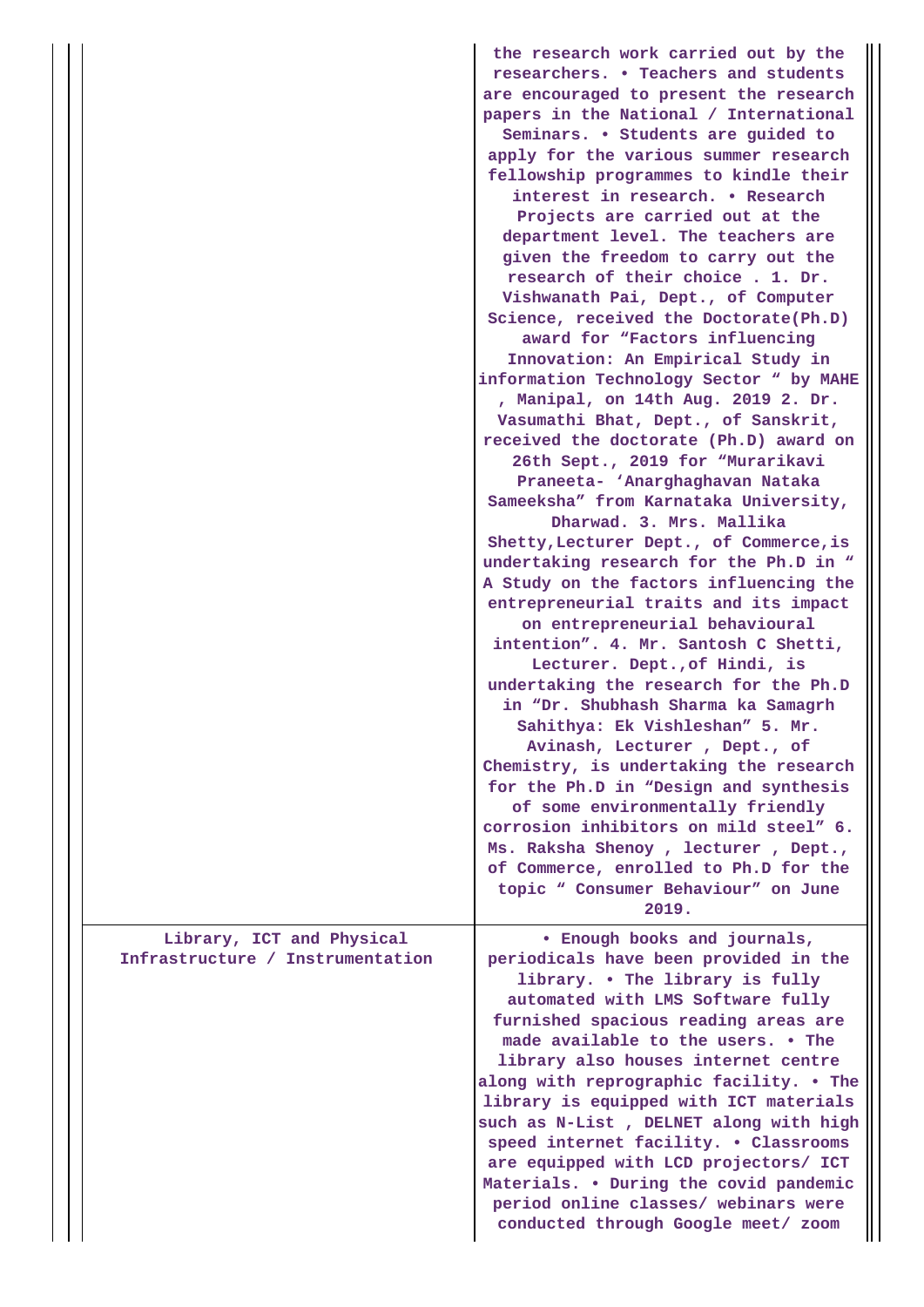|                           | app/ whatsapp/ youtube link etc.                                                                                                                                                                                                                                                                                                                                                                                                                                                                                                                                                                                                                                                                                                                                                                                                                  |
|---------------------------|---------------------------------------------------------------------------------------------------------------------------------------------------------------------------------------------------------------------------------------------------------------------------------------------------------------------------------------------------------------------------------------------------------------------------------------------------------------------------------------------------------------------------------------------------------------------------------------------------------------------------------------------------------------------------------------------------------------------------------------------------------------------------------------------------------------------------------------------------|
| Human Resource Management | • For the smooth functioning of the<br>academic and administrative activities<br>of the college, various committees are<br>formed. • Students are encouraged to<br>take part in the activities of NCC,<br>NSS, Rovers, Red Cross, Sports and<br>Association / Clubs activities at the<br>intra/inter collegiate levels. • PTA<br>and Alumni meetings were conducted for<br>the betterment of the college. . Staff<br>meetings were conducted regularly and<br>the impact of the activities were<br>discussed. • Students were also<br>encouraged to participate in<br>presentations. • Special lectures were<br>arranged for the benefit of the<br>students Projects were undertaken<br>by the students and evaluated by the<br>university. Students were trained to<br>develop the skills required for the<br>career advancement and employment. |

6.2.2 – Implementation of e-governance in areas of operations:

| E-governace area              | Details                                                                                                                                               |
|-------------------------------|-------------------------------------------------------------------------------------------------------------------------------------------------------|
| Planning and Development      | Communication between the principal<br>and the staff is activated through<br>WhatsApp Group.                                                          |
| Administration                | Bio-Metric attendance for teaching<br>and Non-teaching staff. The campus is<br>under CCTV surveillance.                                               |
| Finance and Accounts          | Robo Vidya software is used in our<br>college to streamline the finance and<br>accounting aspects.                                                    |
| Student Admission and Support | The above software is being used for<br>the student admission and support.                                                                            |
| Examination                   | The process of the examination system<br>is being computerized like Internal<br>Marks entry and submission to the<br>university is being done online. |

# **6.3 – Faculty Empowerment Strategies**

 6.3.1 – Teachers provided with financial support to attend conferences / workshops and towards membership fee of professional bodies during the year

| Year | Name of Teacher | Name of conference/<br>workshop attended<br>for which financial<br>support provided | Name of the<br>professional body for<br>which membership<br>fee is provided | Amount of support |
|------|-----------------|-------------------------------------------------------------------------------------|-----------------------------------------------------------------------------|-------------------|
| 2020 | Raksha Shenoy   | National<br>Conference at<br>Dr. G. Shankar<br>GWFGC, Ajjarkad<br>Udupi             | Nil                                                                         | 950               |
| 2019 | Mallika         | All India                                                                           | Nil                                                                         | 3050              |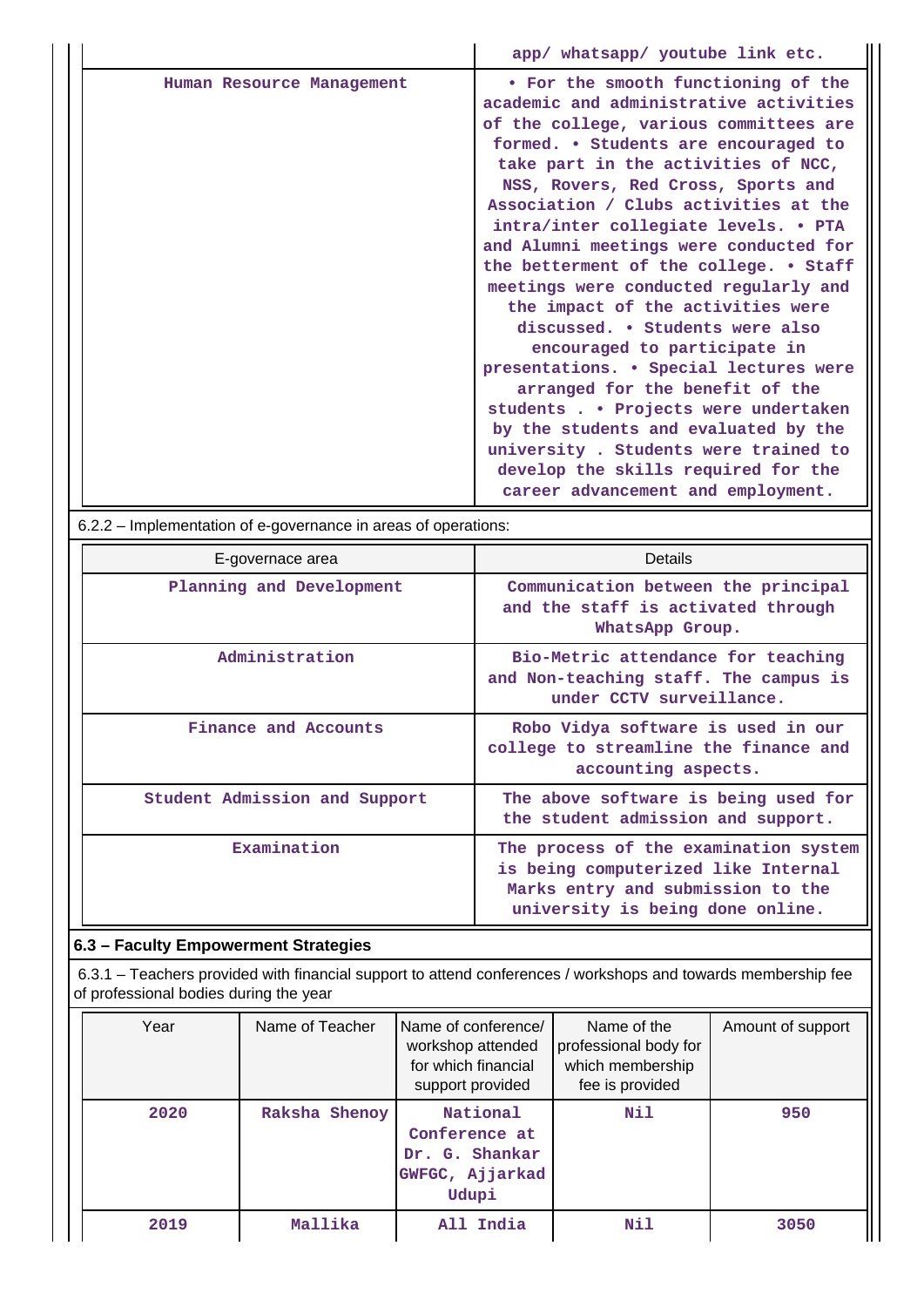|      | Shetty                | commerce<br>conference 2019<br>and<br>international<br>seminar                                     |     |      |
|------|-----------------------|----------------------------------------------------------------------------------------------------|-----|------|
| 2019 | Mamatha               | One day<br>Workshop on<br>first semester<br>CSCS B.com<br>Programme                                | Nil | 262  |
| 2019 | Mamatha               | One day<br>Workshop on<br>second semester<br>CSCS B.com<br>Programme                               | Nil | 262  |
| 2019 | Shruthi Nayak         | National<br>Level Workshop<br><b>on</b><br>Identification<br>Techniques of<br>Macrofungi<br>Liches | Nil | 200  |
| 2019 | Usharani S<br>Suvarna | National<br>Level Workshop<br><b>on</b><br>Identification<br>Techniques of<br>Macrofungi<br>Liches | Nil | 200  |
| 2020 | Kishore H V           | Workshop on<br>Scholarly<br>Writing:<br>Strategies<br>Technologies                                 | Nil | 2500 |
| 2020 | Kishore H V           | 4th National<br>Conference on<br>Management of<br>Modern<br>Libraries                              | Nil | 500  |
| 2019 | Kishore H V           | International<br>Conference on<br>Digital<br>Technology<br>Transformation<br>in Academics          | Nil | 2500 |
| 2019 | Kishore H V           | Workshop on<br>Easylib<br>Software<br>Digital E-<br><b>Resources</b>                               | Nil | 500  |
|      |                       | View File                                                                                          |     |      |

teaching and non teaching staff during the year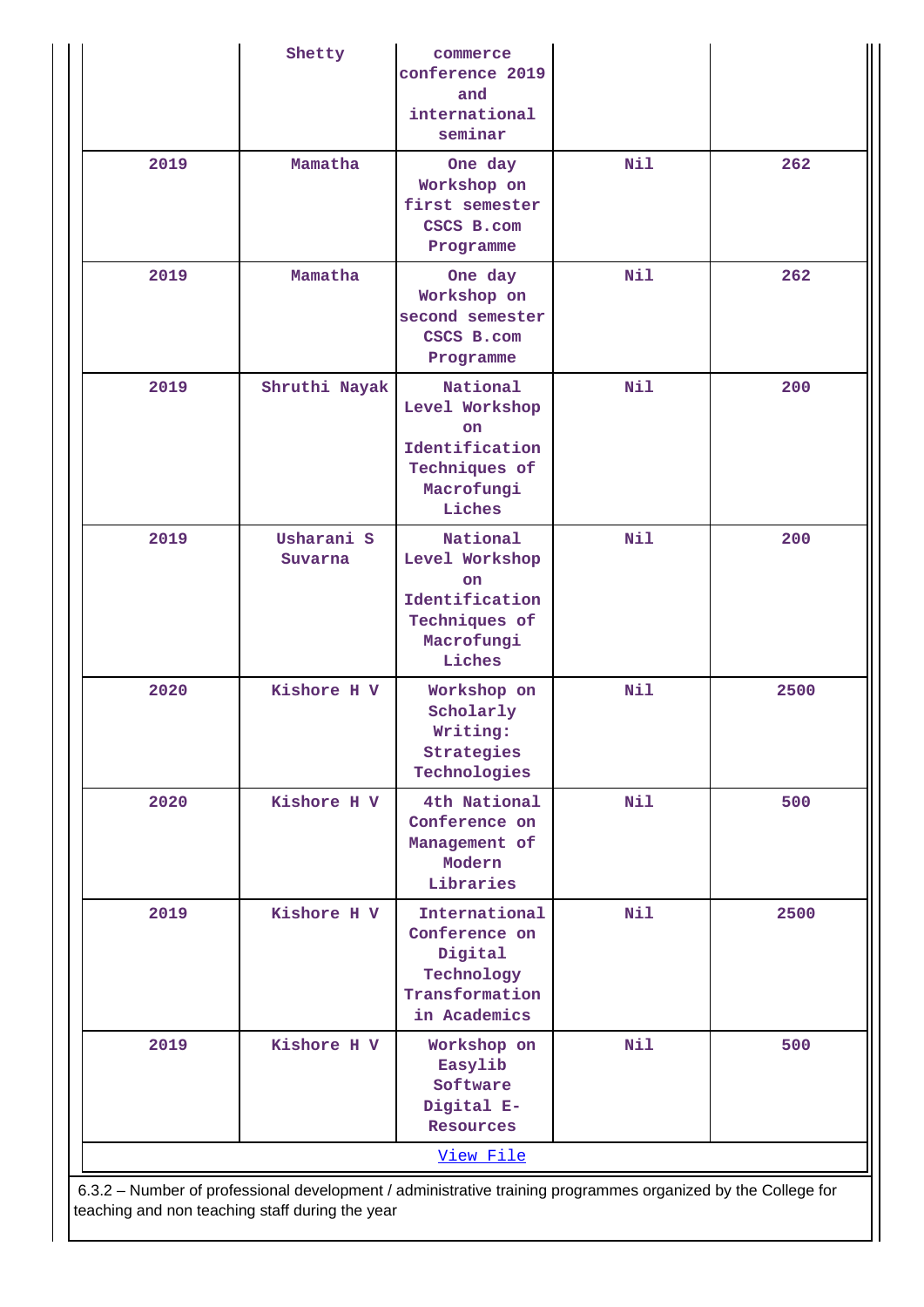| Year                                                                                                                                                                                       | Title of the<br>professional<br>development<br>programme<br>organised for<br>teaching staff | Title of the<br>administrative<br>training<br>programme<br>organised for<br>non-teaching<br>staff | From date                | To Date                  | Number of<br>participants<br>(Teaching<br>staff) | Number of<br>participants<br>(non-teaching<br>staff) |
|--------------------------------------------------------------------------------------------------------------------------------------------------------------------------------------------|---------------------------------------------------------------------------------------------|---------------------------------------------------------------------------------------------------|--------------------------|--------------------------|--------------------------------------------------|------------------------------------------------------|
| 2020                                                                                                                                                                                       | National<br><b>level</b><br>Webinar on<br>the topic<br>Creative<br>Teaching -<br>Techniques | Nil                                                                                               | 15/06/2020               | 15/06/2020               | 500                                              | <b>Nill</b>                                          |
| 2020                                                                                                                                                                                       | Guidelines<br>to Start<br>Ph.D                                                              | Nil                                                                                               | 06/09/2020               | 06/09/2020               | 162                                              | <b>Nill</b>                                          |
|                                                                                                                                                                                            |                                                                                             |                                                                                                   | View File                |                          |                                                  |                                                      |
| 6.3.3 - No. of teachers attending professional development programmes, viz., Orientation Programme, Refresher<br>Course, Short Term Course, Faculty Development Programmes during the year |                                                                                             |                                                                                                   |                          |                          |                                                  |                                                      |
| Title of the<br>professional<br>development<br>programme                                                                                                                                   |                                                                                             | Number of teachers<br>who attended                                                                | From Date                | To date                  |                                                  | Duration                                             |
| Online Course                                                                                                                                                                              |                                                                                             | 3                                                                                                 | 02/04/2020               | 10/06/2020               |                                                  | 70                                                   |
| Short Term<br>Course on<br>Python                                                                                                                                                          |                                                                                             | 1                                                                                                 | 12/08/2020               | 12/09/2020               |                                                  | 30                                                   |
| Refresher<br>Course                                                                                                                                                                        |                                                                                             | 1                                                                                                 | 04/02/2020               | 17/02/2020               |                                                  | 12                                                   |
| Faculty<br>Development<br>Programme                                                                                                                                                        |                                                                                             | $\overline{2}$                                                                                    | 30/04/2020               | 04/05/2020               |                                                  | 5.                                                   |
| Refresher<br>Course                                                                                                                                                                        |                                                                                             | 1                                                                                                 | 12/08/2020               | 25/08/2020               |                                                  | 12 <sup>1</sup>                                      |
| A Five day<br>Onine Faculty<br>Development<br>Program on<br>"Artificial<br>Intelligence<br>and Machine<br>Learning"                                                                        |                                                                                             | $\overline{a}$                                                                                    | 03/06/2020               | 07/06/2020               |                                                  | 5                                                    |
| one week<br>online faculty<br>development<br>programme on<br>"Usage of<br>Technology in<br>Covid $-19''$<br>Research                                                                       |                                                                                             | 3<br>1                                                                                            | 28/05/2020<br>28/07/2020 | 02/06/2020<br>28/07/2020 |                                                  | 6<br>1.                                              |
|                                                                                                                                                                                            |                                                                                             |                                                                                                   |                          |                          |                                                  |                                                      |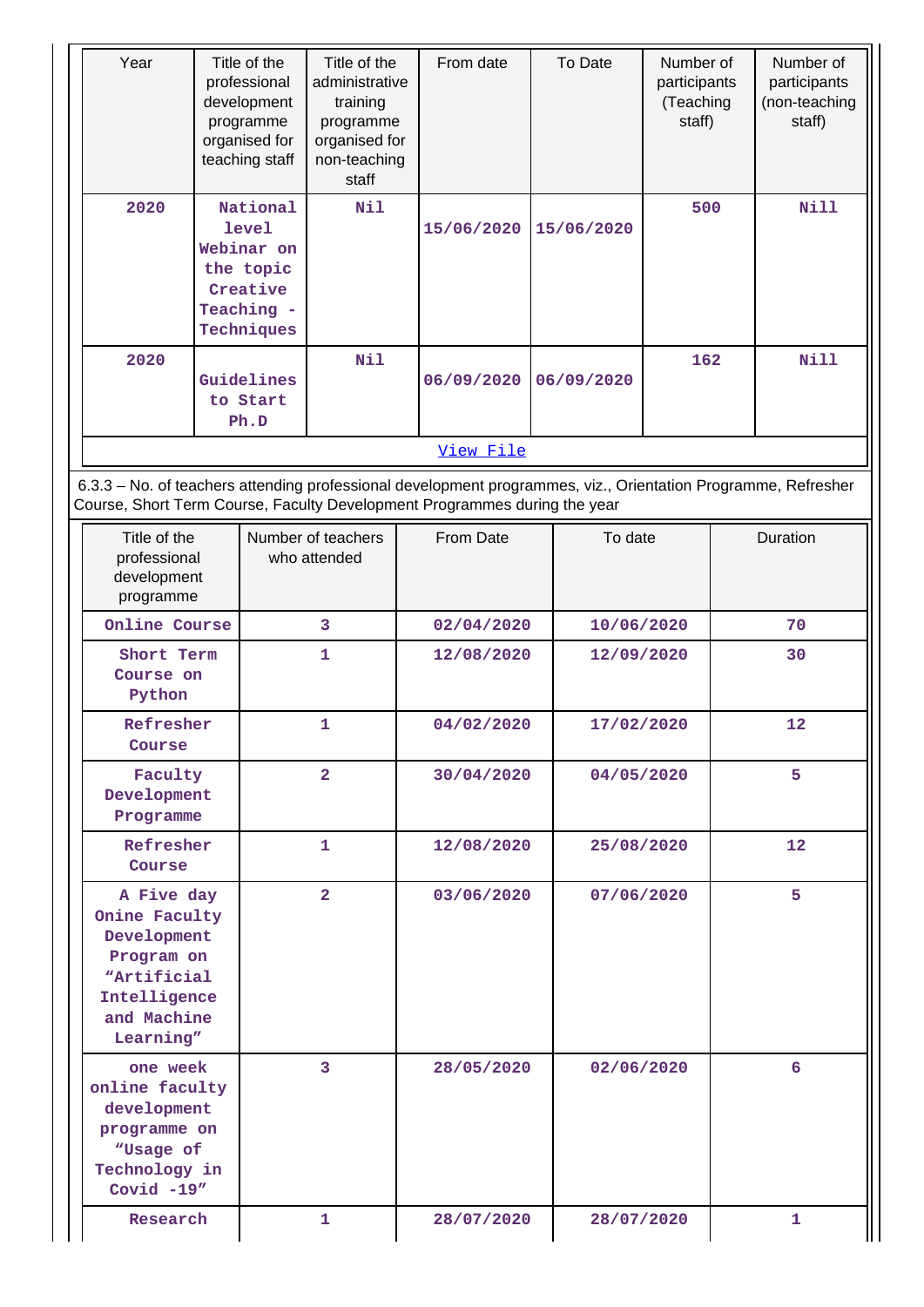| methodology<br>Faculty<br>Development<br>Programme                                                                                  |   |                  |            |    |
|-------------------------------------------------------------------------------------------------------------------------------------|---|------------------|------------|----|
| International<br>A Day long<br><b>Executive</b><br>Development<br>Programme on<br>Equity mutual<br>funds for<br>wealth<br>creation. | 1 | 16/10/2020       | 16/10/2020 | 1  |
| Refresher<br>Course                                                                                                                 | 1 | 12/02/2020       | 25/02/2020 | 14 |
|                                                                                                                                     |   | <u>View File</u> |            |    |

6.3.4 – Faculty and Staff recruitment (no. for permanent recruitment):

|           | Teaching  | Non-teaching |                  |
|-----------|-----------|--------------|------------------|
| Permanent | Full Time | Permanent    | <b>Full Time</b> |
| Nill      |           | Nill         | Nill             |

# 6.3.5 – Welfare schemes for

| Teaching                                                                                                                                                                                                                                                                                                                                                                                                                                                                                                                                                                                                                                                                                         | Non-teaching                                                                                                                                                                                                                                                                                                                                                                                                                                                                                     | <b>Students</b>                                                                                                                                                                                                     |  |  |  |
|--------------------------------------------------------------------------------------------------------------------------------------------------------------------------------------------------------------------------------------------------------------------------------------------------------------------------------------------------------------------------------------------------------------------------------------------------------------------------------------------------------------------------------------------------------------------------------------------------------------------------------------------------------------------------------------------------|--------------------------------------------------------------------------------------------------------------------------------------------------------------------------------------------------------------------------------------------------------------------------------------------------------------------------------------------------------------------------------------------------------------------------------------------------------------------------------------------------|---------------------------------------------------------------------------------------------------------------------------------------------------------------------------------------------------------------------|--|--|--|
| • Medicare Facilities<br>have been extended for<br>employees of our college<br>at MAHE, 50 of the<br>premium is borne by the<br>management. • Staff<br>Quarters are Provided .<br>Encouragement to do<br>research work . Salary<br>has been enhanced. .<br>Facility of Provident<br>Fund (PF) . ESI Medical<br>Facility is provided. .<br>Accommodation for ladies<br>staff in the Ladies<br>Hostel. . Common staff<br>room for relaxation and<br>recreation. • Canteen<br>facilities at subsidised<br>rates. • Leave<br>Facilities: 15 Casual<br>Leaves, 2 Restricted<br>Holidays. . Lady staff<br>members are provided six<br>months paid maternity<br>leave. . Quarters<br>facility provided. | • Medicare Facilities<br>has been extended for<br>employees of our college<br>at MAHE, 50 of the<br>premium in borne by the<br>management. . Facility of<br>Provident Fund (PF). .<br>Salary has been enhanced.<br><b>• ESI Medical Facility is</b><br>provided Canteen<br>facilities at subsidised<br>rates. • Leave<br>Facilities: 15 Casual<br>Leaves, 2 Restricted<br>Holidays. . Lady staff<br>members are provided six<br>months paid maternity<br>leave. • Quarters<br>facility provided. | Student Welfare<br>Council, Grievance<br>Redressal and Counselling<br>Cell, Antiragging<br>Committee, Women's<br>Harassment Cell, Medical<br>Check-up, Midday Meal<br>Scheme, Scholarships<br>other financial help. |  |  |  |
| 6.4 - Financial Management and Resource Mobilization                                                                                                                                                                                                                                                                                                                                                                                                                                                                                                                                                                                                                                             |                                                                                                                                                                                                                                                                                                                                                                                                                                                                                                  |                                                                                                                                                                                                                     |  |  |  |
|                                                                                                                                                                                                                                                                                                                                                                                                                                                                                                                                                                                                                                                                                                  | 6.4.1 – Institution conducts internal and external financial audits regularly (with in 100 words each)                                                                                                                                                                                                                                                                                                                                                                                           |                                                                                                                                                                                                                     |  |  |  |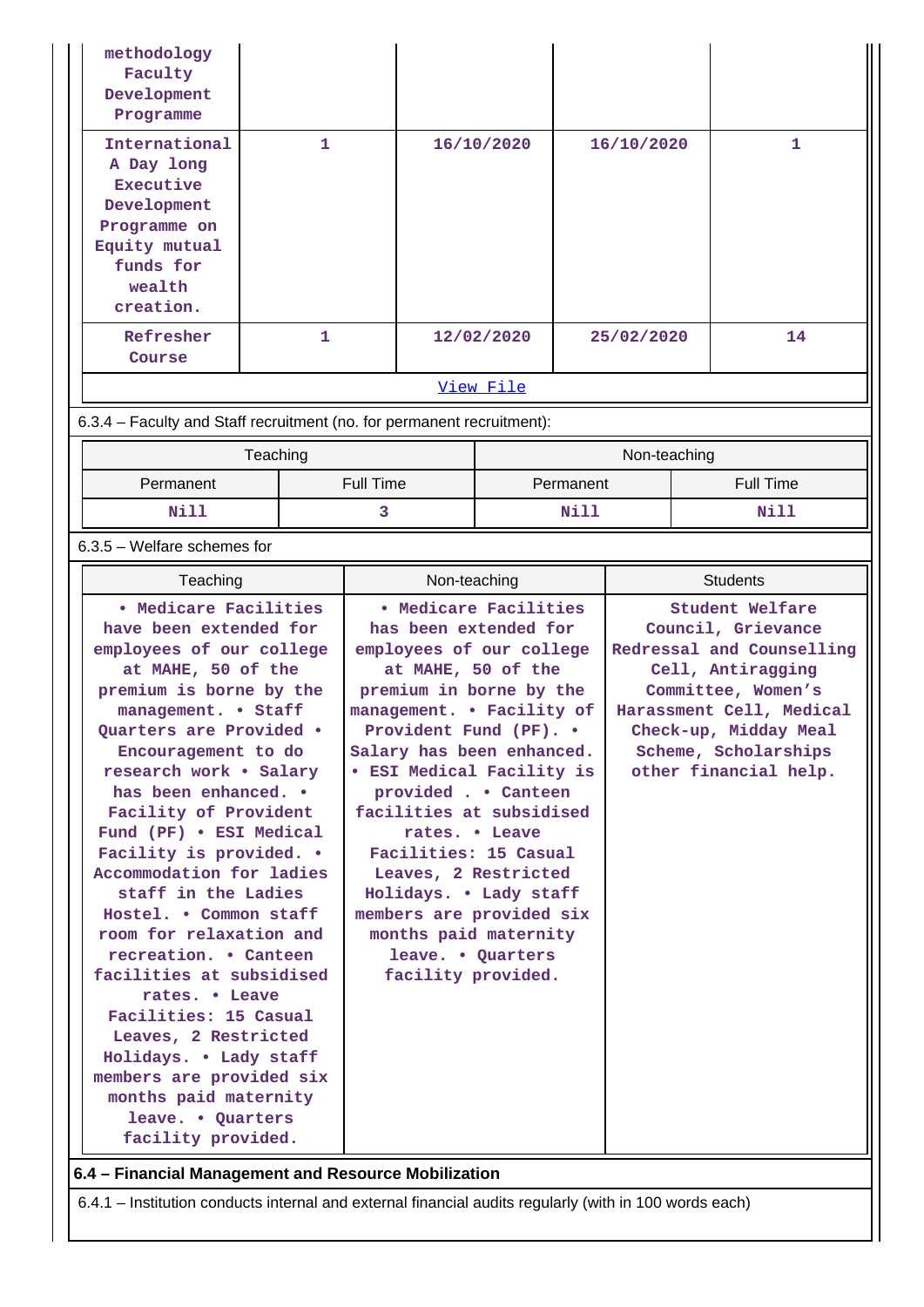**The institution conducts regular audit through internal and external auditors . The books of accounts and the supporting evidences are subjected to both internal and external audit. • Internal audit of College income and expenditure is conducted by Chartered Accountant every year by a team of members from the Pai and Nayak Chartered Accountants, Raj Towers Udupi-1 , for government and management funds received. • External audit carried out ensures total compliance with statutory requirements and obligations. The Government level audit is done by the Regional Joint Director of Collegiate Education, Mangalore.**

 6.4.2 – Funds / Grants received from management, non-government bodies, individuals, philanthropies during the year(not covered in Criterion III)

| Name of the non government<br>funding agencies /individuals | Funds/ Grnats received in Rs. | Purpose                          |
|-------------------------------------------------------------|-------------------------------|----------------------------------|
| PTA, Alumni,<br>Philanthropists                             | 185585                        | Mid-Day Meals Student<br>Welfare |

[View File](https://assessmentonline.naac.gov.in/public/Postacc/Funds_or_Grants/10169_Funds_or_Grants_1618979598.xlsx)

6.4.3 – Total corpus fund generated

## **185585**

### **6.5 – Internal Quality Assurance System**

6.5.1 – Whether Academic and Administrative Audit (AAA) has been done?

| Audit Type     | External  |                                           | Internal |                    |  |
|----------------|-----------|-------------------------------------------|----------|--------------------|--|
|                | Yes/No    | Agency                                    | Yes/No   | Authority          |  |
| Academic       | <b>No</b> | Nill                                      | Yes      | <b>IQAC</b>        |  |
| Administrative | Yes       | Regional<br>Joint<br>Director's<br>Office | Yes      | College<br>Auditor |  |

6.5.2 – Activities and support from the Parent – Teacher Association (at least three)

 **• Financial support to college Mid –day meal scheme for the poor and deserving students ( mention number ) • Scholarships are given to needy students of the college • Teaching learning centre in collaboration with IQAC and Parent Teachers Association jointly organised a program on effective communication techniques by J.P .Rao .**

6.5.3 – Development programmes for support staff (at least three)

 **• Financial support to present papers in national / international seminars. • Teaching and learning centre conduct programmes on effective teaching , effective communication etc • Workshop on Conducting online classes submission of assignments using google meet and google class room organised by IQAC and Teaching learning center in association with Faculties of computer science department on : 13 June 2020, Saturday. • National level Webinar on the topic "Creative Teaching Techniques15-06-2020, • A session on personal financing, Mr. Ramachandra Bhat, Lecturer in Commerce, took a session on Personal Finance for the faculties under the banner of Teaching and Learning Centre of MGM College Udupi on 10/01/2020. • Prof. Laxminarayana Karanth, HoD of Economics took a session on Slowdown of Indian Economy on 4/10/2019 . • Dr. Shyamala Hande, MAHE, Manipal addressed the faculties on 6th Sept. on the topic, Guidelines to Start Ph.D. under the banner of Teaching-Learning Centre . • Teaching learning cell organised a program on Article 370 and 35 A by Prof. Surendranath Shetty Head , Department of Political science on 30/08/2019 . • Look beyond the**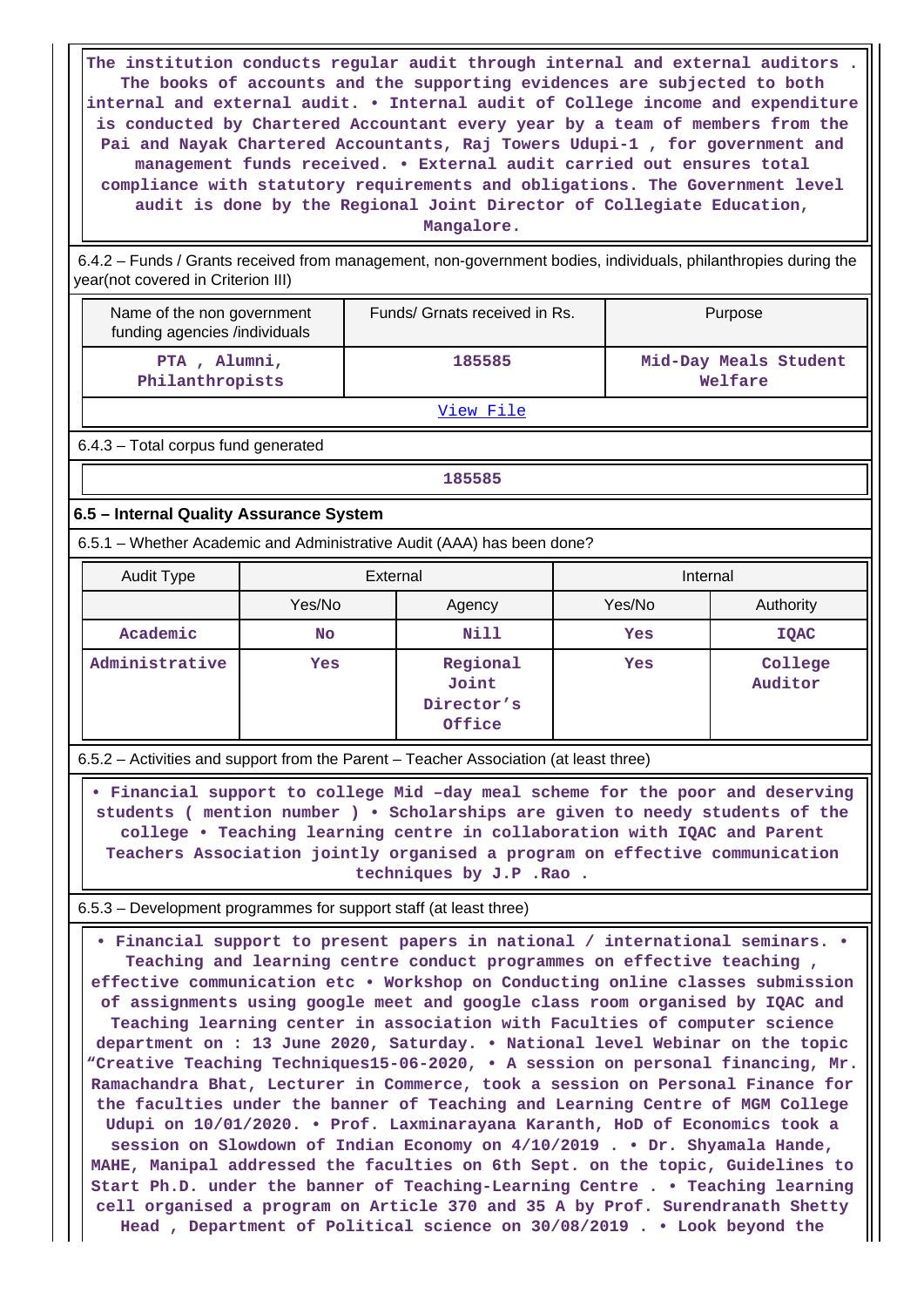**context - a program for the faculties , organised by Teaching-Learning Centre of MGM College Udupi on 23/07/2019 by Dr. Devidas Naik Head, Department of English .**

6.5.4 – Post Accreditation initiative(s) (mention at least three)

 **• Formal mechanism to analyze the feedback is established. • Staff members are encouraged to undertake Research .Research facilities are provided . Financial support is provided to staff to present and publish papers in international and national journals and conferences. • During the year few faculty members registered for Ph.D and some have submitted their thesis . • Collaborative activities were initiated for academic growth • New Certificate courses for students were introduced. • Renovation of old block, roofing.**

6.5.5 – Internal Quality Assurance System Details

| a) Submission of Data for AISHE portal | Yes |
|----------------------------------------|-----|
| b) Participation in NIRF               | Yes |
| c)ISO certification                    | No  |
| d)NBA or any other quality audit       | No  |

6.5.6 – Number of Quality Initiatives undertaken during the year

| Year | Name of quality<br>initiative by IQAC                                                                                                                                                                                                    | Date of<br>conducting IQAC | <b>Duration From</b> | Duration To | Number of<br>participants |  |
|------|------------------------------------------------------------------------------------------------------------------------------------------------------------------------------------------------------------------------------------------|----------------------------|----------------------|-------------|---------------------------|--|
| 2019 | Journalism<br>dept, in<br>association<br>with<br>Karnataka<br>Forest dept,<br>Udupi<br>district and<br>Udupi<br>Nirmithi<br>Kendra<br>organised a<br>state level<br>seminar on<br>Wildlife<br>journalism<br>and Forest c<br>onservation. | 30/08/2019                 | 30/08/2019           | 30/08/2019  | 500                       |  |
| 2019 | Virtual<br><b>Awareness</b><br>Webinar on<br>Covid 19                                                                                                                                                                                    | 04/04/2019                 | 04/04/2019           | 04/04/2019  | 200                       |  |
| 2020 | A demo on<br>uploading<br>videos in Mi<br>class<br>-Session 1                                                                                                                                                                            | 29/08/2020                 | 29/08/2020           | 29/08/2020  | 40                        |  |
| 2020 | Department<br>of Commerce<br>organised a<br>national<br><b>level</b>                                                                                                                                                                     | 01/06/2020                 | 01/06/2020           | 01/06/2020  | 600                       |  |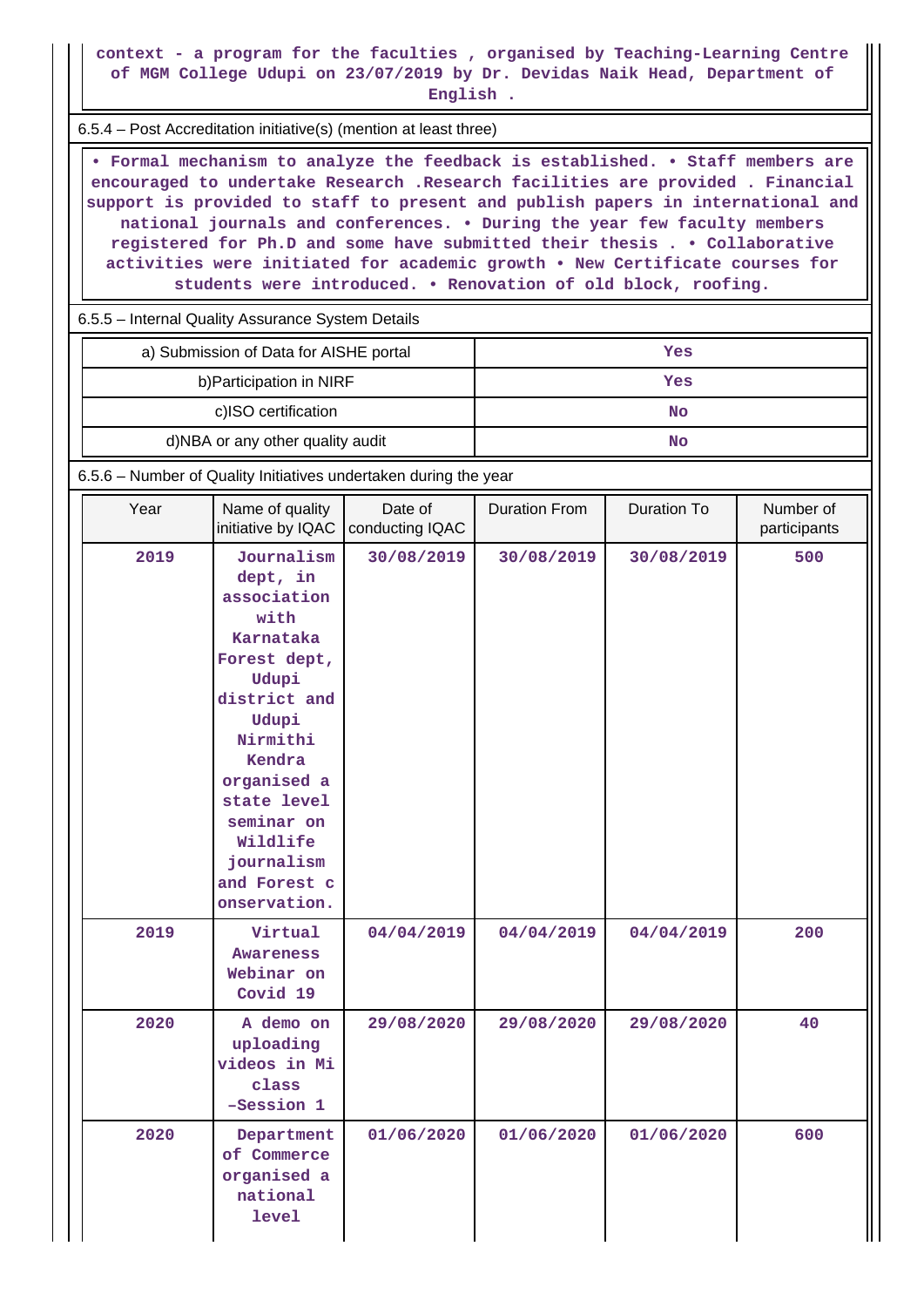|                                                                                                             | webinar on<br>'Post covid<br>scenario-<br>Role of<br>teachers in<br>building<br>future<br>generation'                                            |            |            |            |     |  |  |  |
|-------------------------------------------------------------------------------------------------------------|--------------------------------------------------------------------------------------------------------------------------------------------------|------------|------------|------------|-----|--|--|--|
| 2020                                                                                                        | JAM/M.Sc<br>entrance<br>exam<br>coaching<br>classes for<br>final year<br>B.Sc<br>students.                                                       | 01/01/2020 | 01/01/2020 | 30/01/2020 | 12  |  |  |  |
| 2020                                                                                                        | One day<br>National<br>seminar on<br>"Advances in<br>Nanotechnolo<br>gy and envir<br>onmental<br>Chemistry<br>for<br>sustainable<br>Development" | 19/02/2020 | 19/02/2020 | 19/02/2020 | 434 |  |  |  |
| 2020                                                                                                        | Interaction<br>session with<br>Krupakar<br>Senani,<br>Wild Life ph<br>otographers<br>about<br>"Chemistry<br>and Wild<br>life conserv<br>ation"   | 11/01/2020 | 11/01/2020 | 11/01/2020 | 25  |  |  |  |
| 2019                                                                                                        | Extension<br>activity by<br>final year<br>students in<br>the<br>neighbouring<br>schools                                                          | 01/01/2019 | 01/01/2019 | 30/01/2019 | 99  |  |  |  |
| 2020                                                                                                        | Industrial<br>visit for<br>final B.Sc<br>students                                                                                                | 15/01/2020 | 15/01/2020 | 15/01/2020 | 42  |  |  |  |
|                                                                                                             | View File                                                                                                                                        |            |            |            |     |  |  |  |
| <b>CRITERION VII - INSTITUTIONAL VALUES AND BEST PRACTICES</b>                                              |                                                                                                                                                  |            |            |            |     |  |  |  |
|                                                                                                             | 7.1 - Institutional Values and Social Responsibilities                                                                                           |            |            |            |     |  |  |  |
| 7.1.1 - Gender Equity (Number of gender equity promotion programmes organized by the institution during the |                                                                                                                                                  |            |            |            |     |  |  |  |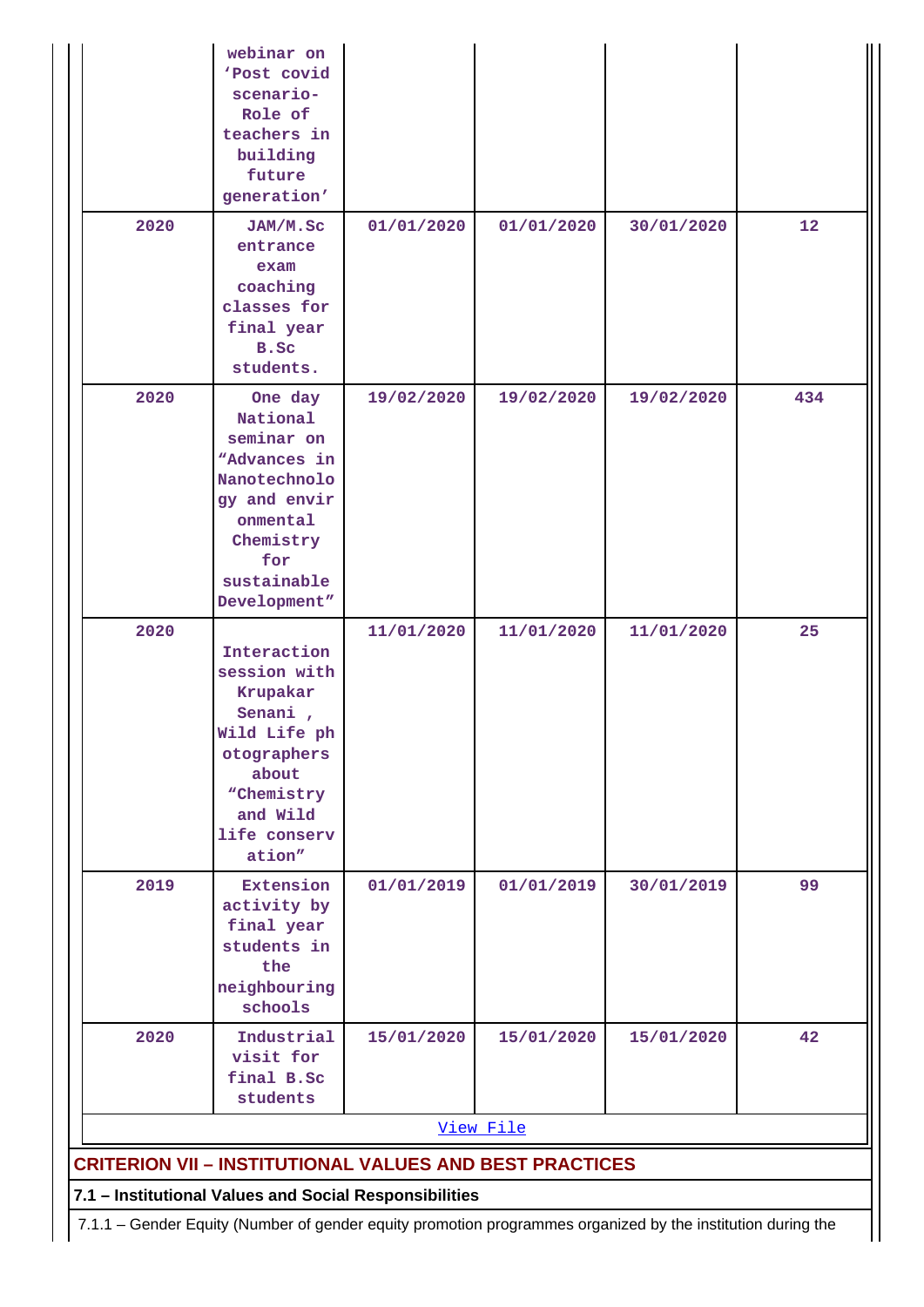| year)                                                                                                                                                                                                                                                            |                                                                                             |  |                                                                                                   |                                     |                |              |                      |                                                      |                                                                                                    |                                                     |  |
|------------------------------------------------------------------------------------------------------------------------------------------------------------------------------------------------------------------------------------------------------------------|---------------------------------------------------------------------------------------------|--|---------------------------------------------------------------------------------------------------|-------------------------------------|----------------|--------------|----------------------|------------------------------------------------------|----------------------------------------------------------------------------------------------------|-----------------------------------------------------|--|
| Title of the<br>programme                                                                                                                                                                                                                                        |                                                                                             |  | Period from                                                                                       | Period To<br>Number of Participants |                |              |                      |                                                      |                                                                                                    |                                                     |  |
|                                                                                                                                                                                                                                                                  |                                                                                             |  |                                                                                                   |                                     |                |              | Female               |                                                      |                                                                                                    | Male                                                |  |
|                                                                                                                                                                                                                                                                  | A debate on<br>25/02/2020<br>Gender equity                                                  |  |                                                                                                   | 25/02/2020                          |                |              | 25                   |                                                      | 10                                                                                                 |                                                     |  |
| 7.1.2 - Environmental Consciousness and Sustainability/Alternate Energy initiatives such as:                                                                                                                                                                     |                                                                                             |  |                                                                                                   |                                     |                |              |                      |                                                      |                                                                                                    |                                                     |  |
| Percentage of power requirement of the University met by the renewable energy sources                                                                                                                                                                            |                                                                                             |  |                                                                                                   |                                     |                |              |                      |                                                      |                                                                                                    |                                                     |  |
| Usage of Solar street lights inside the campus. . Maintenance of Medicinal<br>herbal garden . Rain water harvesting in the campus . E-waste management<br>followed in the campus. . Waste segregation management in the canteen. .<br>Hazardous waste management |                                                                                             |  |                                                                                                   |                                     |                |              |                      |                                                      |                                                                                                    |                                                     |  |
| 7.1.3 - Differently abled (Divyangjan) friendliness                                                                                                                                                                                                              |                                                                                             |  |                                                                                                   |                                     |                |              |                      |                                                      |                                                                                                    |                                                     |  |
|                                                                                                                                                                                                                                                                  | Item facilities                                                                             |  |                                                                                                   |                                     | Yes/No         |              |                      |                                                      | Number of beneficiaries                                                                            |                                                     |  |
|                                                                                                                                                                                                                                                                  | Physical facilities                                                                         |  |                                                                                                   |                                     |                | Yes          |                      |                                                      | <b>Nill</b>                                                                                        |                                                     |  |
|                                                                                                                                                                                                                                                                  | Provision for lift                                                                          |  |                                                                                                   |                                     |                | Yes          |                      |                                                      | Nill                                                                                               |                                                     |  |
|                                                                                                                                                                                                                                                                  | Ramp/Rails                                                                                  |  |                                                                                                   |                                     |                | Yes          |                      |                                                      | Nill                                                                                               |                                                     |  |
|                                                                                                                                                                                                                                                                  | <b>Braille</b><br>Software/facilities                                                       |  |                                                                                                   | <b>No</b>                           |                |              |                      | <b>Nill</b>                                          |                                                                                                    |                                                     |  |
| <b>Rest Rooms</b>                                                                                                                                                                                                                                                |                                                                                             |  | Yes                                                                                               |                                     |                |              | <b>Nill</b>          |                                                      |                                                                                                    |                                                     |  |
| Scribes for examination                                                                                                                                                                                                                                          |                                                                                             |  | <b>Yes</b>                                                                                        |                                     |                |              | Nill                 |                                                      |                                                                                                    |                                                     |  |
|                                                                                                                                                                                                                                                                  | Special skill<br>development for<br>differently abled<br>students                           |  |                                                                                                   | <b>No</b>                           |                |              |                      | <b>Nill</b><br><b>Nill</b>                           |                                                                                                    |                                                     |  |
|                                                                                                                                                                                                                                                                  | Any other similar<br>No<br>facility                                                         |  |                                                                                                   |                                     |                |              |                      |                                                      |                                                                                                    |                                                     |  |
| 7.1.4 - Inclusion and Situatedness                                                                                                                                                                                                                               |                                                                                             |  |                                                                                                   |                                     |                |              |                      |                                                      |                                                                                                    |                                                     |  |
| Year                                                                                                                                                                                                                                                             | Number of<br>initiatives to<br>address<br>locational<br>advantages<br>and disadva<br>ntages |  | Number of<br>initiatives<br>taken to<br>engage with<br>and<br>contribute to<br>local<br>community |                                     | Date           | Duration     |                      | Name of<br>initiative                                | <b>Issues</b><br>addressed                                                                         | Number of<br>participating<br>students<br>and staff |  |
| 2019                                                                                                                                                                                                                                                             | $\mathbf{1}$                                                                                |  | 1                                                                                                 |                                     | 07/12/2<br>019 | $\mathbf{1}$ |                      | Swachha<br>Bharath<br>Abhiyaan<br>at Malpe<br>beach. | <b>Awareness</b><br>about san<br>itation,<br>clean<br>lines and<br>plastic<br>free envi<br>ronment | 300                                                 |  |
| 2019                                                                                                                                                                                                                                                             | $\mathbf{1}$                                                                                |  | 1                                                                                                 |                                     | 04/09/2<br>019 | $\mathbf{1}$ | Awareness<br>against |                                                      | Anti-<br>drug<br>awareness                                                                         | 250                                                 |  |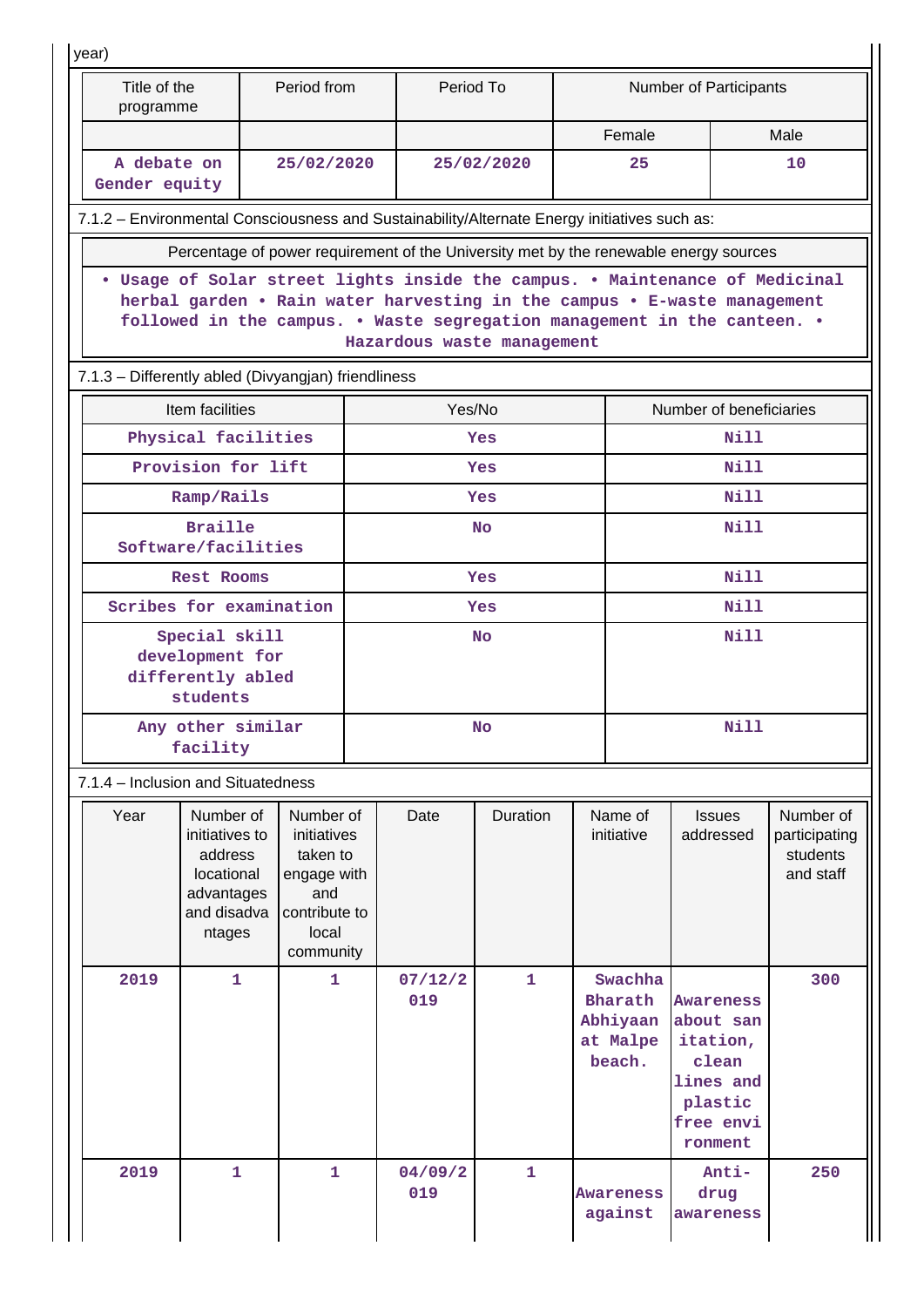|                                                                                                   |                                  |              |             |                     |              |                        | Drug<br>abuse                                                         |                                                            |     |
|---------------------------------------------------------------------------------------------------|----------------------------------|--------------|-------------|---------------------|--------------|------------------------|-----------------------------------------------------------------------|------------------------------------------------------------|-----|
| 2019                                                                                              | $\mathbf{1}$                     | $\mathbf{1}$ |             | 25/09/2<br>019      | $\mathbf{1}$ |                        | Voter's<br>awareness<br>programme                                     | <b>Awareness</b><br><b>on</b><br>election<br>and<br>voting | 200 |
| 2019                                                                                              | $\mathbf 1$                      | $\mathbf{1}$ |             | 18/09/2<br>019      | $\mathbf{1}$ |                        | $\mathbf{A}$<br>special<br>talk on<br>"Youth in<br>Nation<br>serving" | Motivat<br>ion about<br>patriotis<br>m                     | 107 |
| 2020                                                                                              | $\mathbf{1}$                     | $\mathbf{1}$ |             | 11/01/2<br>020      | $\mathbf{1}$ |                        | <b>Blood</b><br>donation<br>camp                                      | Social<br>awareness                                        | 200 |
| 2019                                                                                              | 1                                | $\mathbf{1}$ |             | 02/10/2<br>019      | $\mathbf{1}$ |                        | Shramadan                                                             | <b>Awareness</b><br>on social<br>concern                   | 100 |
| 2019                                                                                              | $\mathbf{1}$                     | $\mathbf{1}$ |             | 26/07/2<br>019      | $\mathbf{1}$ |                        | Kargil<br>Vijay<br>Divas                                              | <b>Awareness</b><br>about the<br>life of<br>Soldiers       | 136 |
| 2019                                                                                              | $\mathbf{1}$                     | $\mathbf{1}$ |             | 29/09/2<br>019      | $\mathbf{1}$ |                        | Surgical<br>Strike<br>day                                             | <b>Awareness</b><br><b>on</b><br>National<br>defence       | 139 |
|                                                                                                   | View File                        |              |             |                     |              |                        |                                                                       |                                                            |     |
| 7.1.5 - Human Values and Professional Ethics Code of conduct (handbooks) for various stakeholders |                                  |              |             |                     |              |                        |                                                                       |                                                            |     |
|                                                                                                   | <b>Title</b>                     |              |             | Date of publication |              |                        |                                                                       | Follow up(max 100 words)                                   |     |
|                                                                                                   | College handbook<br>(calendar)   |              | 01/08/2019  |                     |              |                        | Uploaded in college<br>website                                        |                                                            |     |
| 7.1.6 - Activities conducted for promotion of universal Values and Ethics                         |                                  |              |             |                     |              |                        |                                                                       |                                                            |     |
|                                                                                                   | <b>Duration From</b><br>Activity |              | Duration To |                     |              | Number of participants |                                                                       |                                                            |     |
| celebration                                                                                       | Gandhi Jayanthi                  | 02/10/2019   |             | 02/10/2019          |              | 320                    |                                                                       |                                                            |     |
| Camp by YRC                                                                                       | <b>Blood Donation</b>            | 11/01/2020   |             | 11/01/2020          |              | 182                    |                                                                       |                                                            |     |
| Programmme                                                                                        | Voters enrolment                 | 25/09/2019   |             | 25/09/2019          |              | 500                    |                                                                       |                                                            |     |
| Jatha on Geneva<br>Convention                                                                     | Youth Red cross                  | 14/08/2019   |             | 14/08/2020          |              |                        | 73                                                                    |                                                            |     |
| yoga day by NCC                                                                                   | International                    | 21/06/2019   |             | 21/06/2019          |              | 120                    |                                                                       |                                                            |     |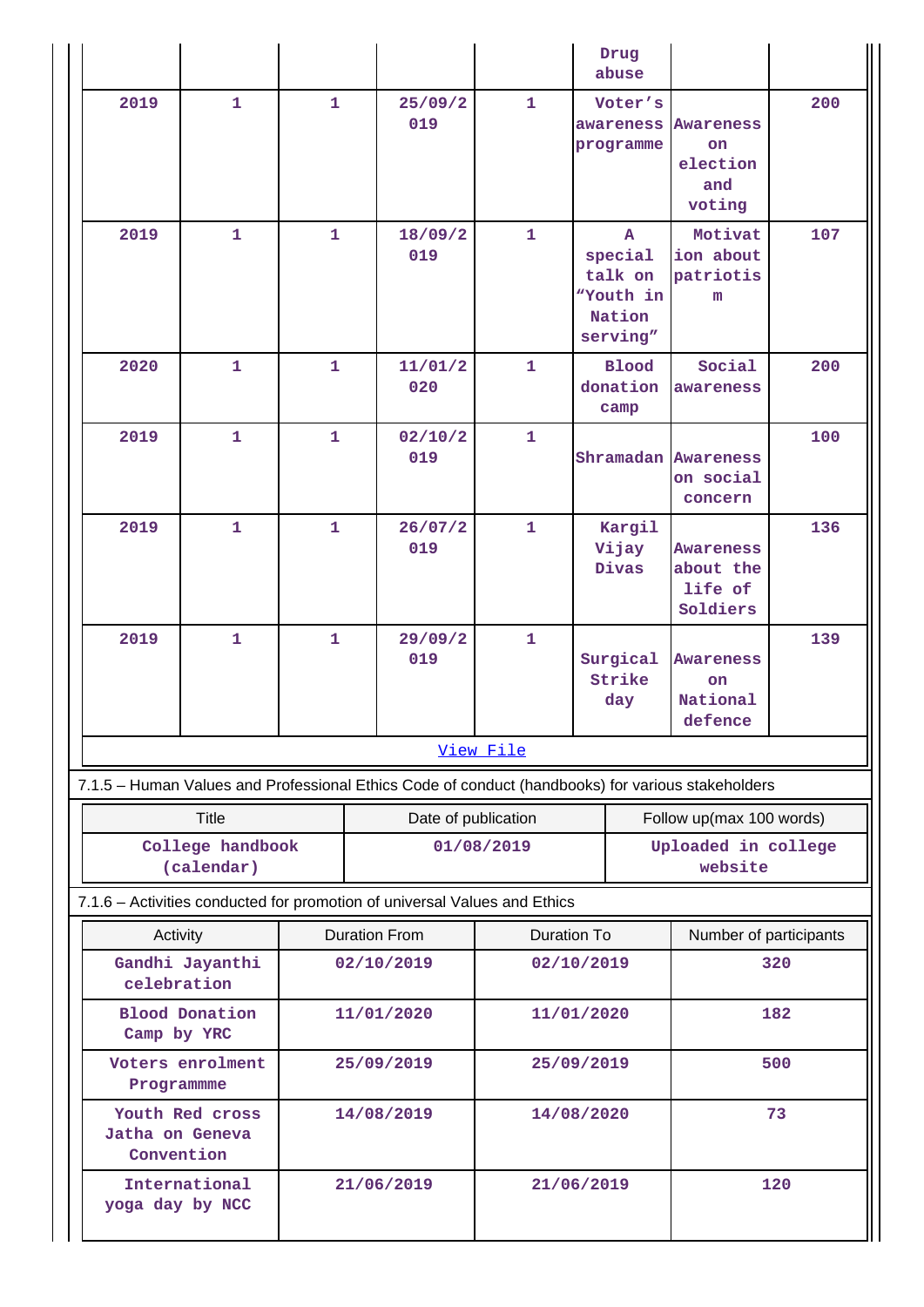| Gandhi Punya<br>Divas (Sarvodaya<br>day/ Martyrs<br>day) Observing 2<br>minutes silence     | 30/01/2020 | 30/01/2020 | 1200 |  |  |  |  |
|---------------------------------------------------------------------------------------------|------------|------------|------|--|--|--|--|
| Anti-drug<br>awareness week                                                                 | 26/06/2019 | 26/06/2019 | 515  |  |  |  |  |
| "Gandhi Darshana"<br>- A week long<br>exhibition of Books<br>and Photographs of<br>Gandhiji | 25/09/2019 | 02/10/2019 | 580  |  |  |  |  |
| Sapling<br>plantation                                                                       | 05/07/2019 | 05/07/2019 | 500  |  |  |  |  |
| Rainwater<br>harvesting - One<br>day workshop                                               | 20/07/2019 | 20/07/2019 | 430  |  |  |  |  |
| View File                                                                                   |            |            |      |  |  |  |  |

7.1.7 – Initiatives taken by the institution to make the campus eco-friendly (at least five)

 **•Usage of solar street lights and LED bulbs in the campus. • Celebration of Vanamahostva by the students of various clubs to maintain greeneries in the campus. • Maintenance of herbal and Botanical garden. • Usage of Gas instead of firewood in the canteen. • Decreased usage of Plastic and placing Dustbins every corner to keep the campus clean. • Swachh MGM abhiyaan is implemented.**

#### **7.2 – Best Practices**

7.2.1 – Describe at least two institutional best practices

 **Best Practice 1 : Title : Mentor system Objectives: • To closely monitor the overall development of the student. • To involve parents in the progress of their wards. Context: This practice provides a forum for the students to discuss their problems with mentors and find solutions. Personal attention and care is provided to the allotted students. Every mentor is assigned approximately 30 students. Mentor periodically meets wards and their parents and communicates the progresses and regresses. This will increase the moral, mental fiber of the students. Mentor's responsibilities include: • To encourage the ward to participate in co-curricular and extra-curricular activities of the college. • To persuade the ward to utilize best of the opportunities in personal, academic, cultural and recreational enrichment to enhance overall development . • Providing personal counseling on need basis. • Assess the financial condition of the ward and assist the ward in getting scholarships. • To monitor the regularity in the attendance of the ward to the classes. • To motivate the students to take up various competitive exams and guide them. • To inspire students to pursue higher studies and research. • To help the students to maintain good relationship with society and public. • To stimulate the ward to volunteer themselves in social services like blood donation, disaster management, plantation, anti-drug awareness, AIDS awareness, visiting old age homes and orphanages. • Motivate the advanced learners to coach the slow learners to perform better. • Students are encouraged to participate in intracollegiate and inter-collegiate cultural, sports, quiz, elocution, science model building and extempore competitions. Practice: • Each teacher is allotted approximately 30 students. • A cumulative record is maintained for every student for three years. • The mentor periodically meets students and their parents and interacts with them. Evidence of success: Improvement in the student's academic performance and attendance. Constantly achieving ranks in**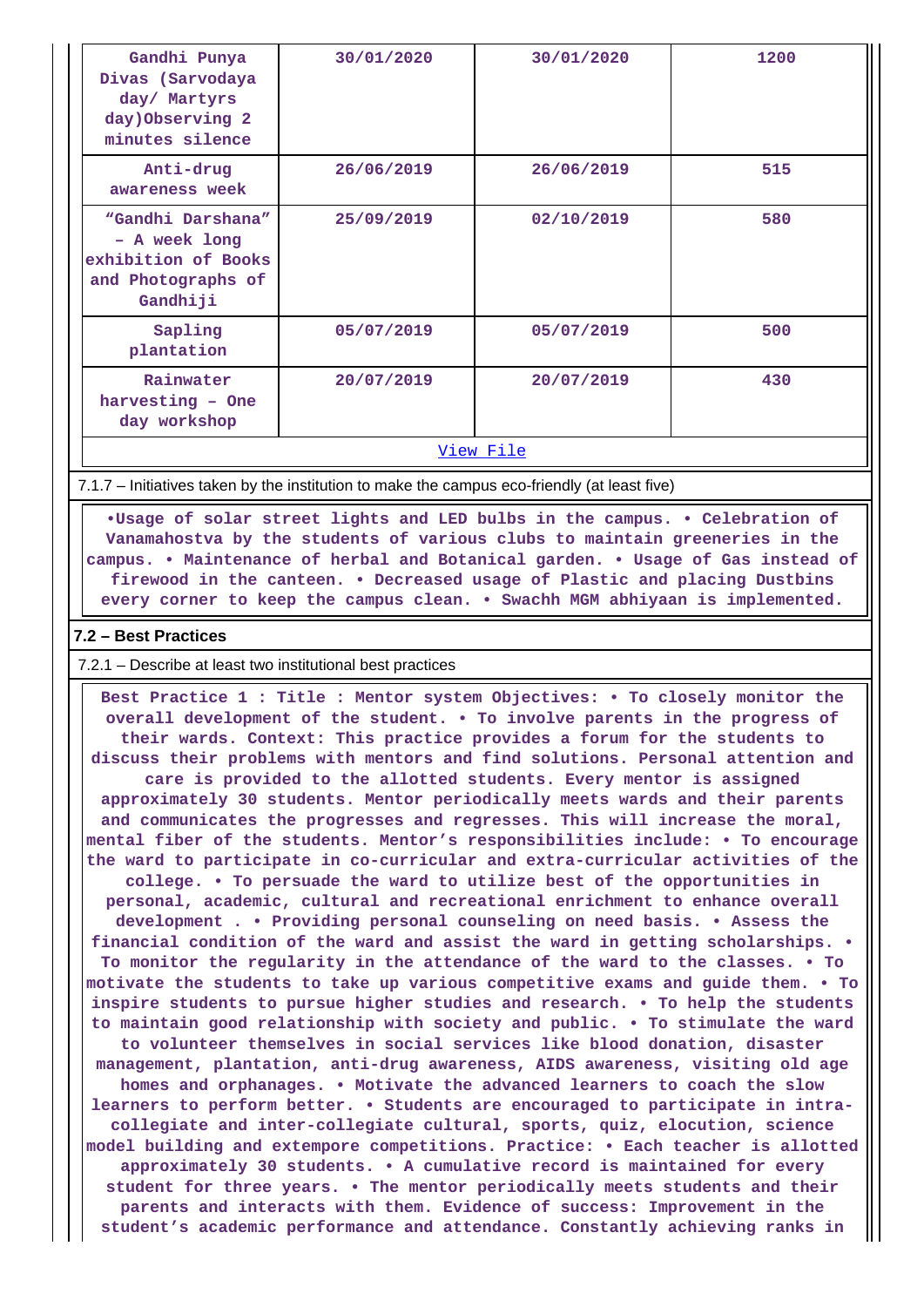**the university examination. Drastic increase in the intake of students to the institution compared to neighboring institutions. Students have brought laurels in various inter collegiate, university level state level, national level, competitions. Problems: Difficulty in convincing some parents to meet the mentor. Some students hesitate to open up and share their problems with their mentors. Best Practice 2 : Title : Extension activities to neighboring schools by the students and faculties. Objectives: • To inculcate social responsibility among the students of the college. • To promote the development of skills among the students. • To boost their self confidence and morale. • To enhance their knowledge. Context: This practice is a unique feature observed in the college. Students and teachers visit the neighbouring schools which were deprived of basic facilities and enlighten them through the mode of PowerPoint presentations on various topics like pollution, plastic ban, waste management etc. Our students demonstrate various science experiments and involve the high school students to understand the concepts in simplified way efficiently. The museum specimens and models from the science departments are exhibited to the neighbouring high school students. They are also encouraged to visit the college laboratories, the museums and the botanical garden. During their visit, teachers explain and clarify their doubts. Even cultural activities and competitions are held for the school children by the college faculties. Annual NSS camps are held in different schools regularly as a part of curriculum and by this a good rapport is built up with the school students. College students are guided by the faculties to prepare Powerpoint presentations, posters and lectures during the outreach programmes. Practice: • Students are guided by the faculties to prepare presentations on various topics and experiments. • Faculties accompany the students during the visit to schools. • Students of the college present lectures and demonstrate science experiments. • Interactive sessions are made more interesting by rewarding prizes. • Active participation of high school students is encouraged. • The school students are invited to visit the college campus. Evidence of success: • Good response and feedback with appreciation was received from the school management . • Schools arrange the visit to various departments, museums, laboratories and Botanical garden annually . • School students are motivated to take up admission and continue their education in our college. Problems: Difficulty in finding slots of free time for both school and college students to engage in this outreach program.**

 Upload details of two best practices successfully implemented by the institution as per NAAC format in your institution website, provide the link

[http://www.mgmudupi.ac.in/iqac\\_naac/2019-20/7.2BP.pdf](http://www.mgmudupi.ac.in/iqac_naac/2019-20/7.2BP.pdf)

#### **7.3 – Institutional Distinctiveness**

 7.3.1 – Provide the details of the performance of the institution in one area distinctive to its vision, priority and thrust in not more than 500 words

 **True to its vision, priority and thrust, the College makes every effort to provide students with quality education using innovative and humane methods of teaching and learning. It also strives to develop competence for employment as well as entrepreneurship of the students and promotes their power of thinking and creative ability. The College is committed to organize student centric activities that will contribute to the understanding of their responsibilities to the family, the society, the nation and humanity. 1. Our college is known for transforming and empowering students who come from diverse backgrounds ranging from underprivileged sections to affluent ones. 2. Facilitating self growth, self worth and actualization of potential of the students through various ways of empowerment and competence building is undertaken through our activities. 3. Students learn to think beyond right/wrong, profit/loss, normal/abnormal and gain educative experience not limited by any extremities. 4. Our students are empowered through educational and co-curricular tasks alike**